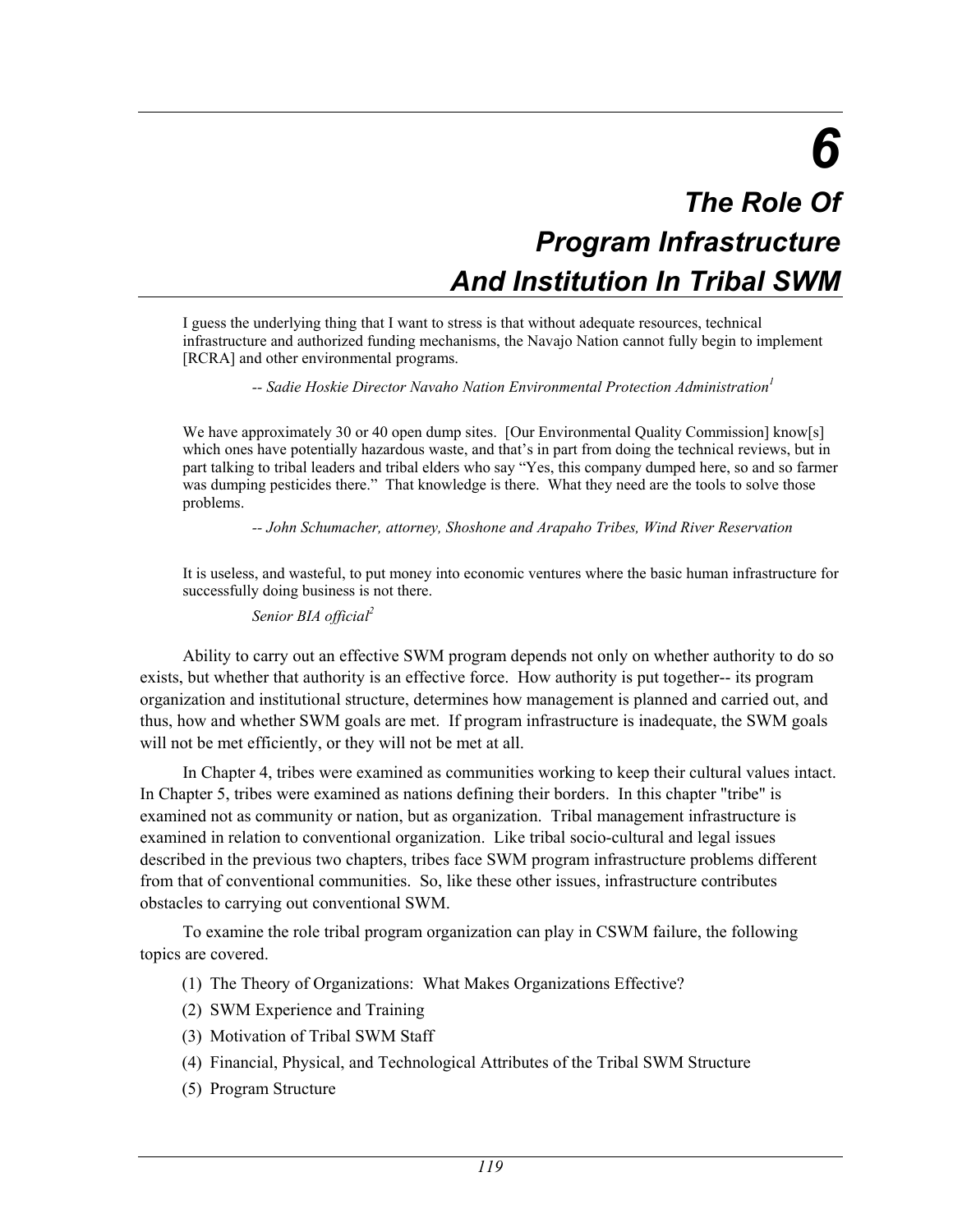- (6) Local Government Relationships: Back to the Outside and a Rejected County
- (7) Institutional Differences: The Role of Federal Government Institutions
- (8) Conclusions

# **6.1 WHAT MAKES ORGANIZATIONS EFFECTIVE?**

Tribes are a unique entity, and looking at tribes as organizations may at first seem odd. But in organization theory, the structure, function, characteristics, or environment of a particular organization aren't assumed. Instead, various broad components, found to comprise all human organizations are examined. Based on a vast amount of literature, how effective an organization is in meeting its goals is dependent at least on the following factors<sup>3</sup>:

- (1) Personnel experience and training
- (2) Motivation of personnel to work
- (3) Economic, technological, and physical environment of the workplace, and
- (4) Organization structure, leadership, and relationships.

The general relationship of these factors is illustrated schematically in Figure 4.1. If there are problems with one or more of the factors, carrying out goals is less effective, and perhaps impossible. For the remainder of this chapter, tribes or their tribal SWM programs are regarded as organizations, and sound SWM as their goal. With this treatment, how organizational considerations might contribute to tribal SWM problems can be examined by considering each of the factors in turn.

# **6.2 ABILITY TO WORK: PROGRAM EXPERIENCE AND TRAINING**

Ability to perform work well is dependent partially on the level of experience and training<sup>4</sup>. But staff experience and training in tribal SWM programs is generally inferior to that in conventional community programs for several reasons<sup>5</sup>.

# **Institution Immaturity**

...up until 1 year or 1 1/2 years ago until Blue Legs actually took place, we knew very little about RCRA, very little about the regulations. We knew something about Clean Air and Clean Water, but RCRA was kind of new to us. There had to be a learning process, and we have been stumbling and struggling and going full steam ahead for about the past year and trying to develop our own plans. ...We've got the basic outlines of things we are supposed to do.... But there is no precedent set for reservations in this thing. There has been a learning process, and it has been a very difficult one.

 *-- Cleve Neiss, Rosebud Sioux Tribe6*

The most fundamental way that tribal programs differ from conventional SWM authorities is their relative youth. As described in the last chapter, application of most federal laws to tribes was not formally instituted until 1960<sup>7</sup>. Even after federal laws were deemed applicable to tribes, the BIA carried out much of their federal regulatory responsibility<sup>8</sup>. Most tribes only began gaining formal program administrative experience and political savvy in the 1960's through federal anti-poverty programs that located in reservation offices. It was not until 1975, with passage of the Indian Self-Determination and Education Assistance Act, that tribes were given more leeway and responsibility in regulating their reservations<sup>9</sup>.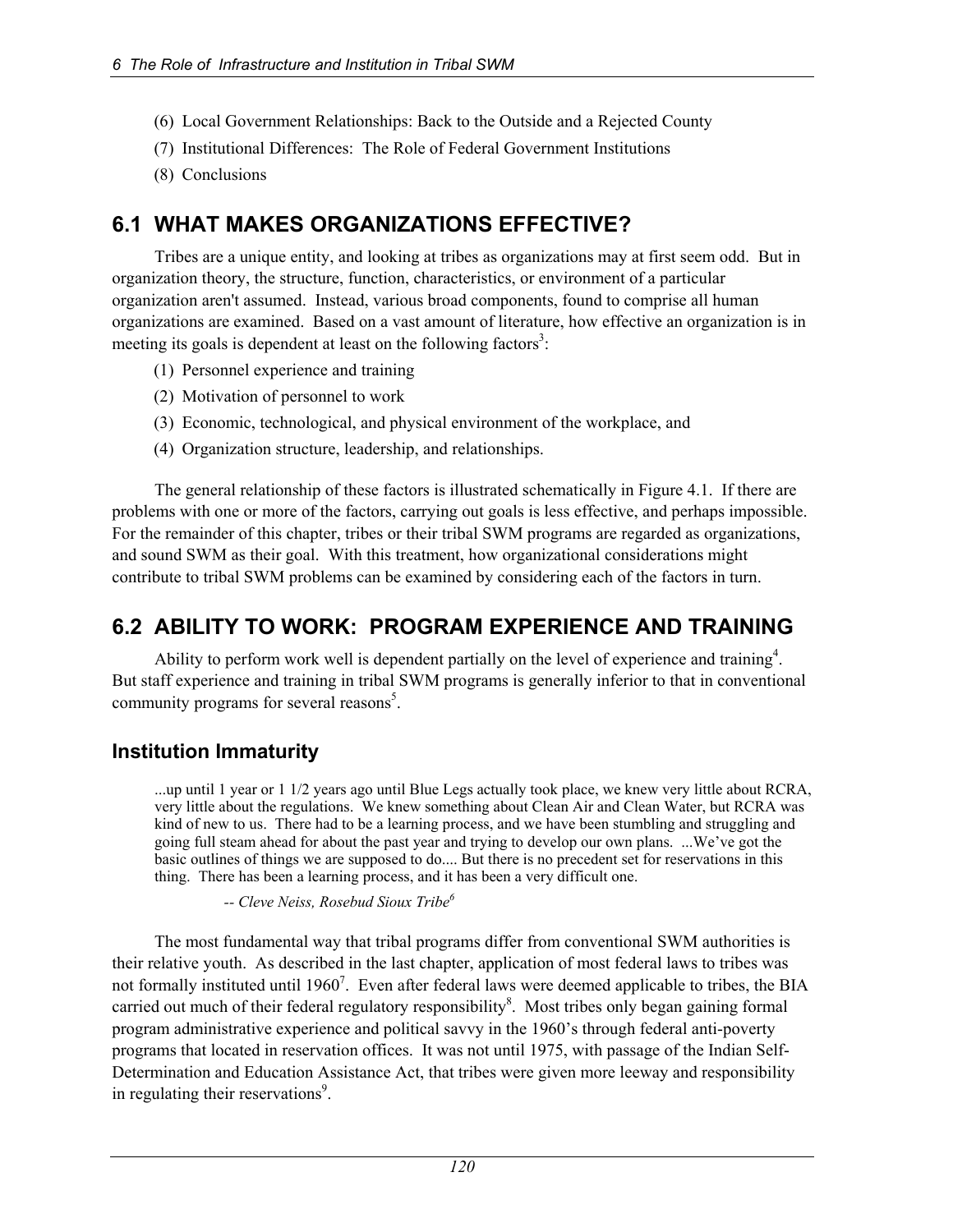

Effectiveness of an Organization

 Figure 4-1 Determinants of organization effectiveness (adapted from Handy, C., Understanding organizations, Penguin Books, Middlesex, England, 1981).

Thus, even for tribal development in general (i.e. economic and natural resource planning), the administrative structures of many tribes are woefully underdeveloped in needed personnel and institutional expertise $10$ . As a subset of the new tribal duties and opportunities, tribal capacity for formal environmental management can hardly be expected to be well developed, particularly as it was not until 1986 that tribes were given express statutory authority to implement major federal environmental  $law<sup>11</sup>$ . The urgent need for formal programs in SWM specifically did not become apparent until the late 1980's and early 1990', when public awareness of tribal SWM issues surfaced<sup>12</sup>, and RCRA stipulations were made stricter<sup>13</sup>.

Given the relatively short time frame, many tribes have not yet organized a SWM program. Today, it is estimated that slightly less than one-half of the tribes do not have even a more general environmental regulatory body<sup>14</sup>. Some 220 tribes have no apparent contact with the EPA<sup>15</sup>. Of those that have established tribal environmental protection agencies, it appears that only a small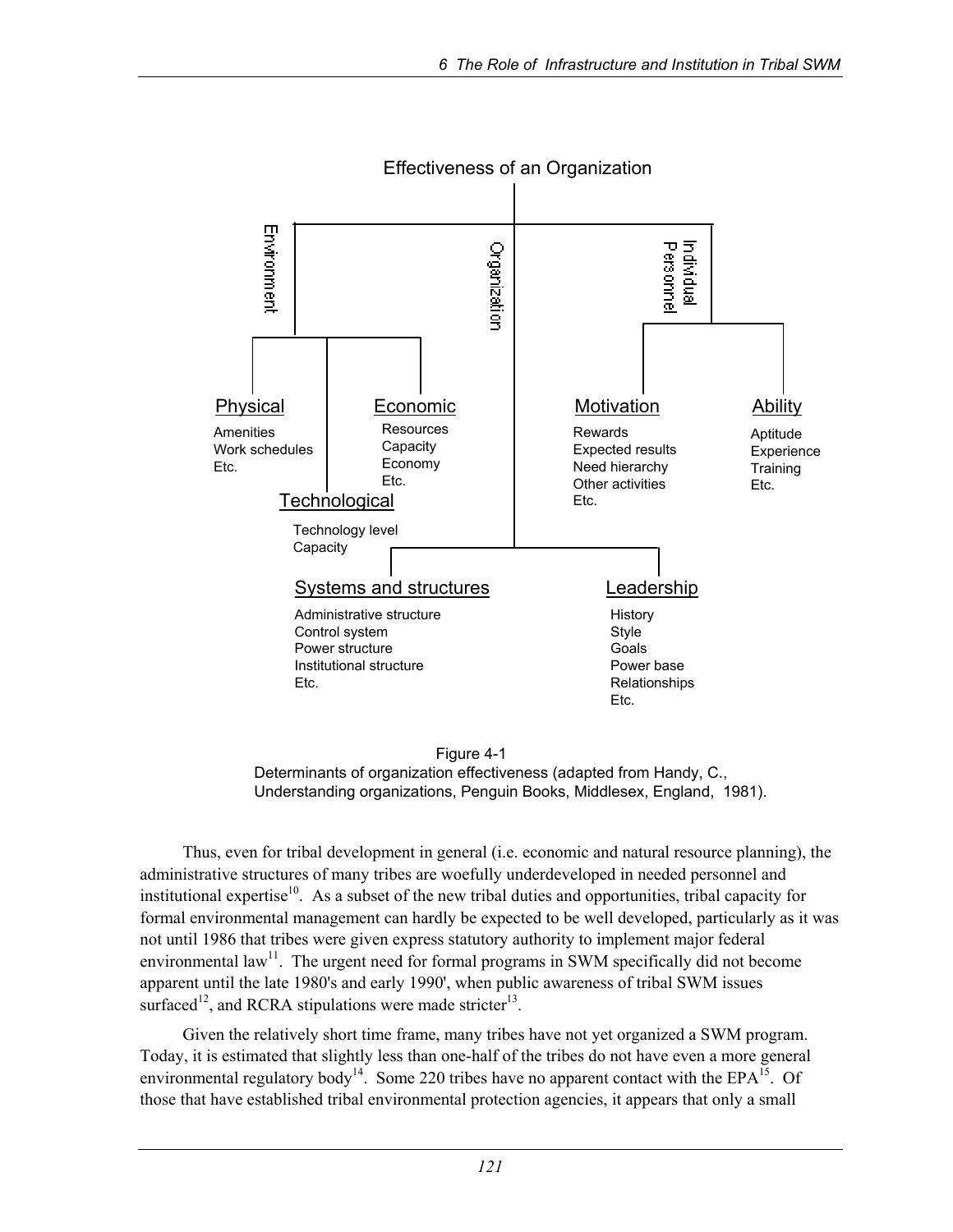fraction have instituted specific SWM branches<sup>16</sup>. In 1994, some forty percent of tribes had some form of SWM regulation through Tribal Councils<sup>17</sup>, but whether the regulation is formal and encompassing is unclear<sup>18</sup>.

### **Inexperienced Personnel**

Like I said, to pursue a potential responsible party, you need to have all kinds of documentation, and without a staff you can't do that, can't present your case

 *Sadie Hoskie Director Navaho Nation Environmental Protection Administration19* 

One of the problems working with tribes is meeting [grant] deadlines

 *-- Director Native American Environmental Protection Coalition and tribal member, Pauma Band of Luiseño Mission Indians20* 

Tribes generally hire their own members when they can. But members can not have obtained experience in SWM, or more general environmental, programs that didn't exist until recently. So where tribes do have formal SWM structures, personnel are commonly less experienced<sup>21</sup>. Exacerbating the inexperience in many tribes is a high turnover rate in tribal jobs<sup>22</sup>. The reasons are complex, but can include instability in the tribal government structure and position funding, cultural unacceptance or aversion in how the essentially bureaucratic jobs are performed and rigidly scheduled, and a "psychology of unmotivation" developed by living in a community where unemployment and welfare cam exceed 50 percent, and rampant sociological problems can exist<sup>23</sup>. Most program personnel appear to have less than three years experience in environmental affairs, and do not hold college degrees<sup>24</sup>. In 1994, only 37 percent of tribes in contact with EPA had environmental personnel whose duties were specific to an environmental program, or had environmental technical training<sup>25</sup>. Assuming that most other tribes have poorly developed programs, or none at all, less than one-quarter of tribes are estimated to have personnel responsible for environmental protection that are trained adequately<sup>26</sup>.

The lack of experienced staff not only affects the quality of SWM that may be performed, it may have indirect ramifications as well. Program funding, amount of SWM work carried out, and interactions with federal, state, and local agencies can all suffer<sup>27</sup>. Note, aptitude is not involved; without training, the average person would not know how to conduct a wastestream assessment, the details of RCRA, or how to prioritize open dumps.

The problem of inexperience is compounded by the relative immaturity of the tribal SWM program. The "kinks" in program procedures have not been worked out, so procedures such as grant writing and application, enforcement actions, and SWD site monitoring are often inefficient<sup>28</sup>. Even when personnel with considerable experience are brought in, establishing a workable regulatory structure requires time $^{29}$ .

### **Limited Pool of Experienced Employees and Problems with Hiring: An Introduction to the Problem of Scale**

Conventional communities can hire experienced staff to partially compensate for a program's immaturity. But tribes don't have the same recourse; tribal sovereignty issues surface. Most tribes are required by their own laws or policies, to hire tribal members when possible $30$ . High unemployment can make hiring outside help politically infeasible, as well $^{31}$ . But experienced tribal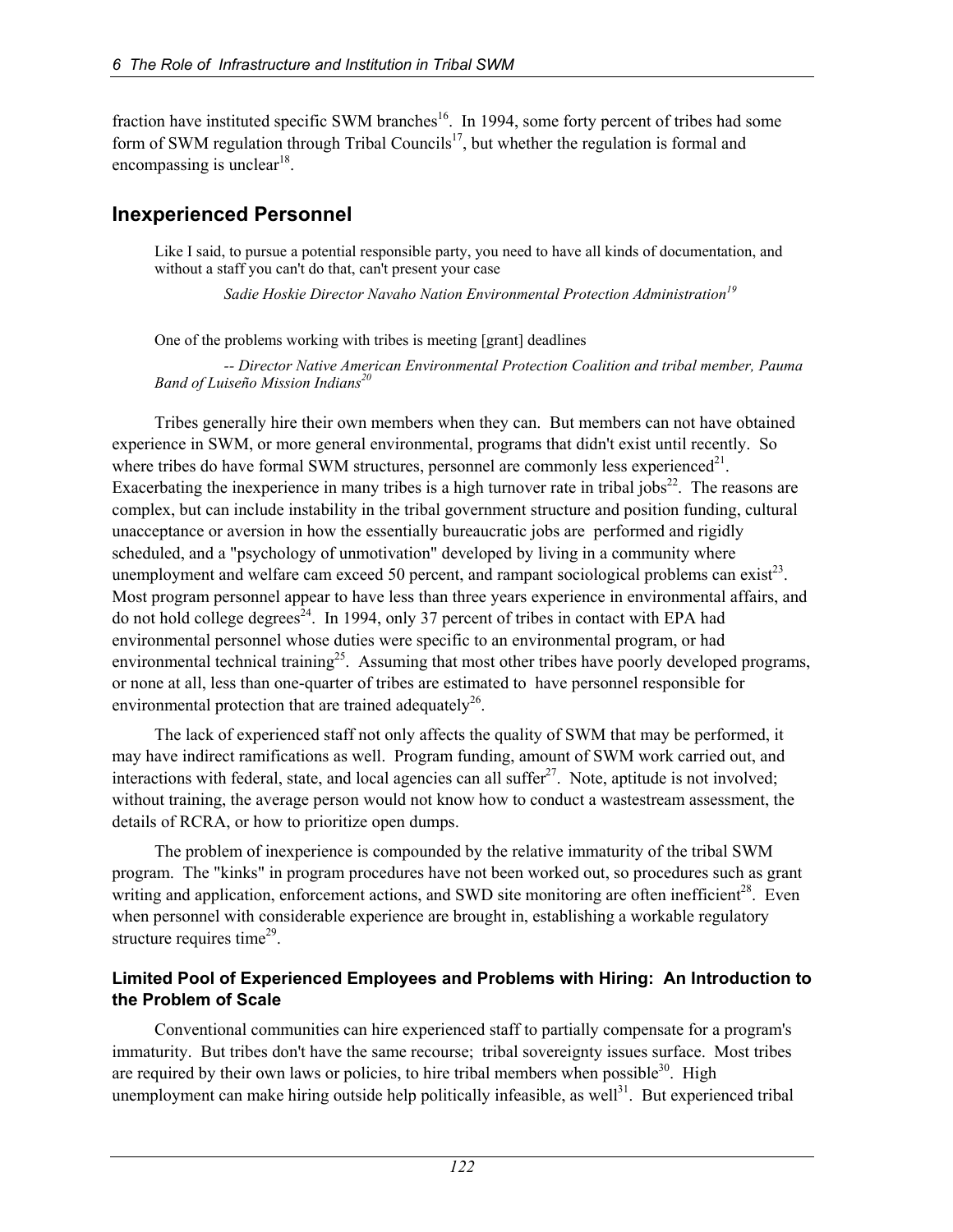members are scarce , partly due to the phenomenon of "scale". Tribes are responsible for carrying out the duties of a sovereign government. Yet, often, tribes number only in the hundreds, or less<sup>32</sup>. Once critical government positions are filled, finding a qualified applicant from such a small pool is statistically difficult. Compounding the scale problem is the brain drain from reservations begun in the Relocation Period. The average level of completed education for those who stayed on is generally lower than in conventional communities $33$ .

Even when tribes resort to hiring someone from off the reservation, they face a similar dilemma as non-Indian rural communities. They have to persuade experienced labor to relocate, almost always for a lower salary. Additionally, because the new hires are not tribal members, they face disincentives because they can't vote, and function in an unfamiliar culture<sup>34</sup>.

# **Impact of (a Lack of) Training on Tribal SWM Staff Ability**

One of the main thrusts of our technical program is that... we sometimes spend \$25,000 in one month for technical expertise, we like to see that money going in the tribal members' hands.

 *--Mike Connelly, Environmental Director, Campo Band of Mission Indians35*

For tribes to administer federal regulations and their own programs, their inexperienced staff must be trained. But adequate appropriate training is not available<sup>36</sup>. While training may be a problem faced by many rural communities, the issue is more critical for Indian tribes due to the following $37$ .

- (1) Inexperience in formal environmental management, often limited educational background, and high position turnover induces a greater need for training.
- (2) Training funding and availability has been more limited historically (see text below).
- (3) Because training is often conducted by non-Indian governments and organizations, political and logistical concerns, described previously, prevent the participation of many tribes.
- (4) Training that is offered does not address unique tribal SWM circumstances. Also, training may not cover basic skills needed by tribal staff with typically poorer technical backgrounds.

# **6.3 MOTIVATION OF TRIBAL STAFF**

How motivated tribal SWM staff are may impact program effectiveness, as well; the unmotivated may not try as hard to do their jobs well, or take risks in solving problems (see below) $38$ . What makes someone unmotivated? Current thinking holds that humans have a series of needs, of varying individualized importance, including physical comforts as well as psychological, such as selfesteem, group belonging, and a sense of justice<sup>39</sup>. When an individual expects an act to not meet those needs, or to decrease the level attained so far, they will not want to do it $^{40}$ . And there are several aspects of tribal SWM programs that could provoke such a low expectancy in SWM staff members, as well as in Tribal Council members deciding whether to implement or augment a program.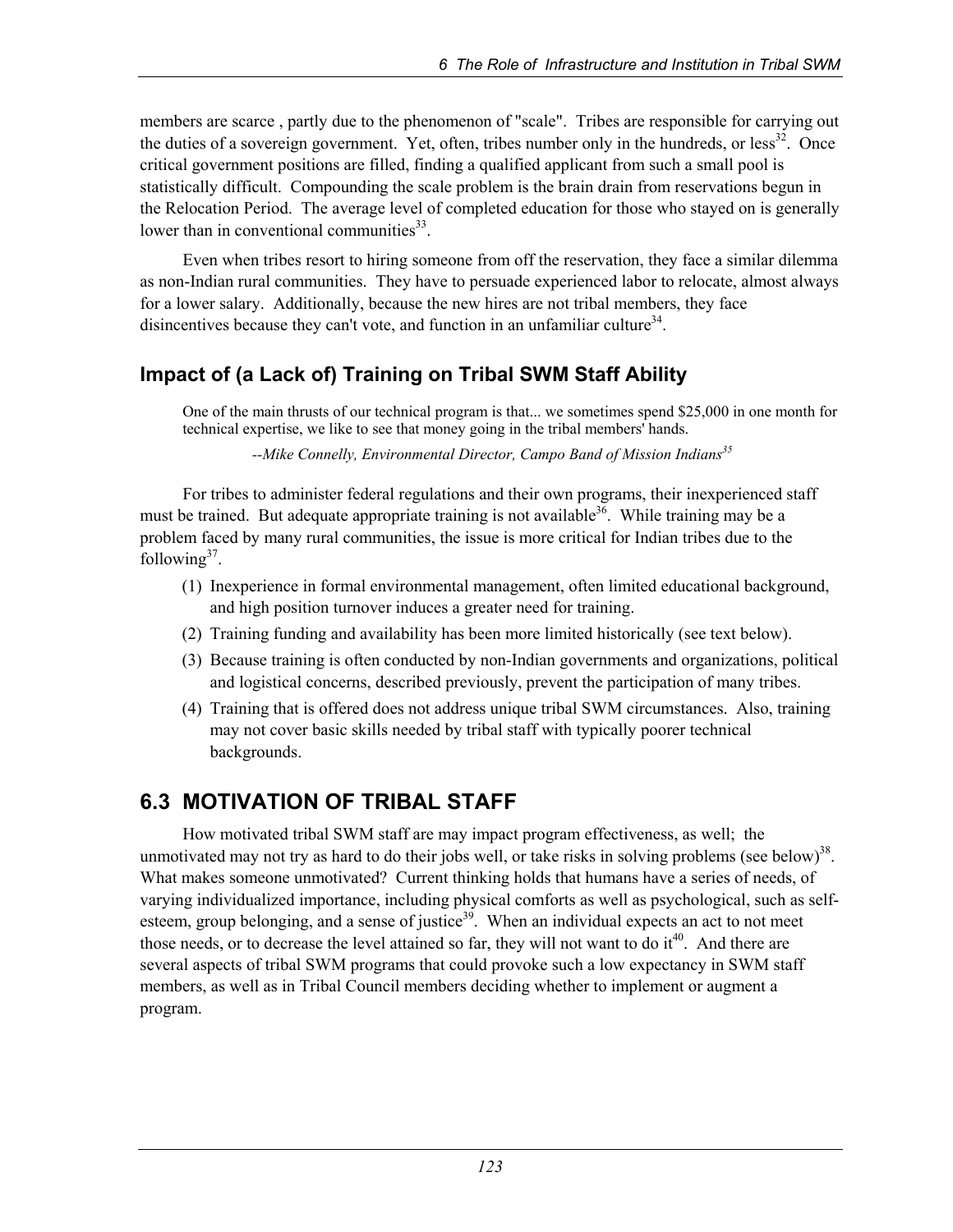# **Potential Loss of Sovereignty**

Always, always, tribal sovereignty is first...our experience has been that what we give up, we don't get back

 *--Mary Ann Martin Andreas, chairwoman, Morongo Band of Mission Indians41*

The importance of tribal sovereignty and its ties to SWM is an idea set forth in Chapter 4, and examined in detail in Chapter 5. Especially coming from a group culture, sovereignty is a salient need to tribal members. It allows the Indian Way and so is central to their self-esteem and selfconcept. But RCRA, a prime impetus for tribes to operate an SWM program, is seen by many tribes to thwart sovereignty<sup>42</sup>. As described in the last chapter, under RCRA, tribal sovereign immunity is invalid<sup>43</sup>, tribes are defined essentially as cities<sup>44</sup>, and they are ineligible for delegated programs<sup>45</sup>. Further, carrying out a federal government directive is inherently anti-sovereign<sup>46</sup>. Thus, expectation of an SWM program meeting the "sovereignty need" may be quite low.

# **Expenditure of Tribal Resources for Federal Aims**

We have 90 to 95 percent unemployment on the reservation. We have people on fixed incomes, and... [at] the furthest point from the landfill, it would cost them \$90 a month to haul their trash. If a man is receiving \$300 a month, and he is required to pay \$70 a month to haul his trash, what decision is he going to make? Is he going to buy his family bread, or haul trash? That's the decision we have to make.

 *-- Cleve Neiss, Rosebud Sioux Tribe47*

Another circumstance that can serve to lower expectations of met needs is that tribes are spending their resources to comply with the federally mandated RCRA, rather than deal with their own prioritized goals<sup>48</sup>. Channeling of tribal money for RCRA purposes is viewed by many tribes as usurping their sovereign power to decide their own course and program protocols<sup>49</sup>. Their competency as a government is seen to be belittled .

The majority of tribes have very strained budgets. Devoting money to RCRA compliance can displace higher priority environmental and social projects. Safe water supply and wastewater treatment facilities are still lacking in one out of nine tribes<sup>50</sup>. Healthcare is still far behind that of conventional communities, and alcoholism and mortality rates are significantly higher. Unemployment and high school dropout averages about 49 and 25 percent, respectively<sup>51</sup>.

Poorer members are unable to afford the oftentimes costly RCRA-compliant disposal options, especially where self-haul distances are long. In 1995, an average of 71 percent of reservation Indians between the ages of 16 and 64 earned less than \$9, 048 per year<sup>52</sup>, and discarding wastes at a reservation open dump is free-of-charge.

# **Technical Responsibilities Without Sufficient Technical Expertise**

An additional concern voiced by some tribes is they do not possess the technical expertise to make sound SWD decisions<sup>53</sup>. Because they may lack such knowledge within their tribe, they are placed in a frustratingly dependent and tenuous position by being forced to rely on federal agencies or consulting firms<sup>54</sup>. These outside bodies may not be able to address or reflect the tribe's concerns with environment, health, and culture impacts adequately<sup>55</sup>. But without sufficient technical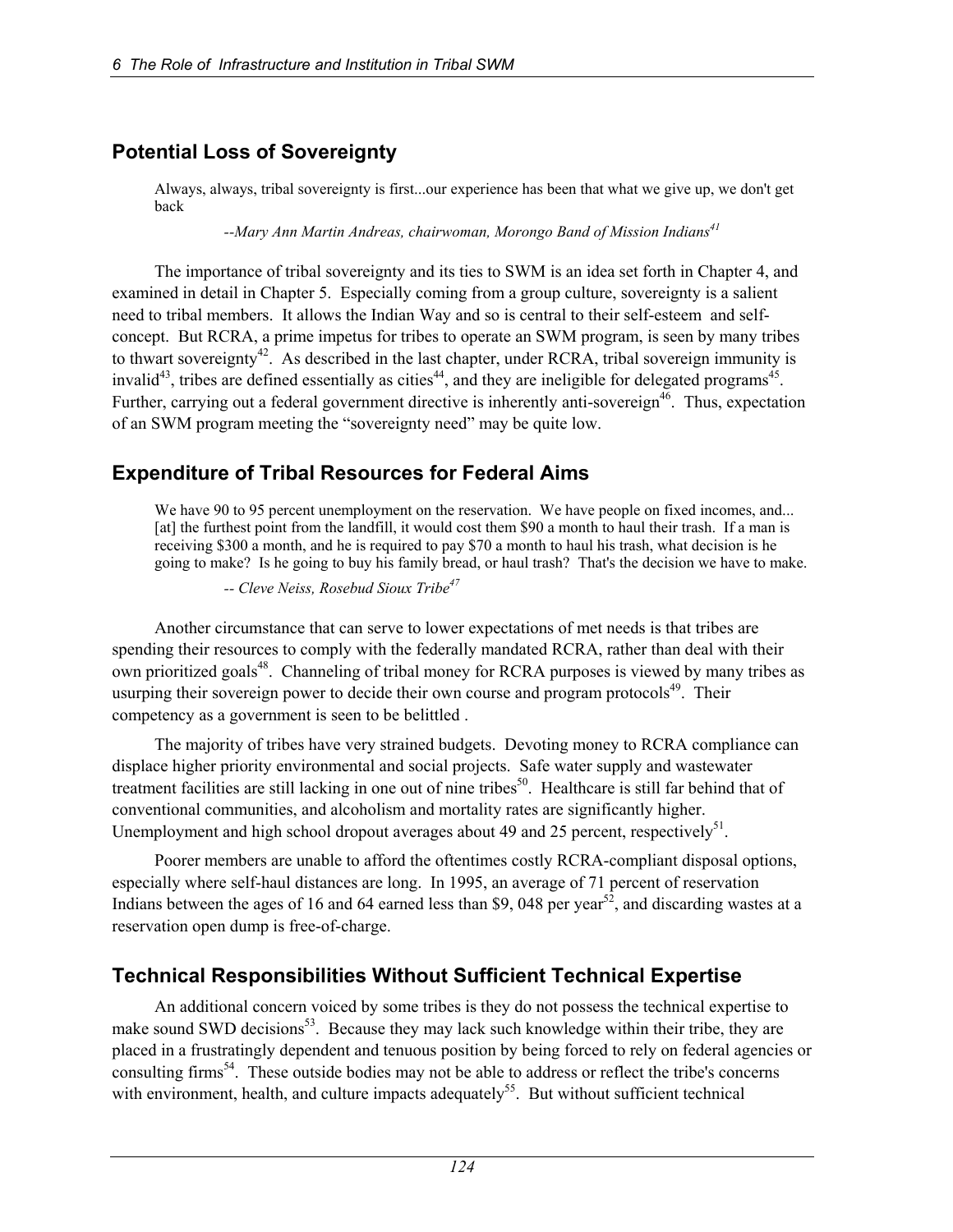knowledge, tribes are not in a position to know whether their concerns are addressed or not. So their practical sovereignty is affected by making their SWM decisions hollow.

In conventional rural communities, technical knowledge may be lacking as well. But the county is typically in charge-- not a single community, as is the case with most reservations. The state SWM agency exists for oversight and guidance, and a plethora of consultants and contractors are available. Governmental or private, the agencies are from the same western culture as the conventional community; for reasons described in Chapter 4, they thus understand and work best with conventional community concerns<sup>56</sup>.

When tribes don't have sufficient technical knowledge, they need outside consultation --where their concerns may not be understood or given due weight<sup>57</sup>. For example, tribes have placed high priority on such factors as the need to protect ceremonial waters with higher water quality standards<sup>58</sup>, berry -picking grounds from "spiritual" contamination<sup>59</sup>, and sacred lands from disrespect.

This place is spiritually contaminated. To clean it up, we need an apology. Treating the water is good but won't help. What grows there won't be healthy for us without it.

 *-- Clayton Duncan, Pomo Indian<sup>60</sup>*

# **Aspects of Program, Structure and Institution Affecting Motivation**

A lack of motivation can result from aspects of the program itself. Program immaturity and sparse staffing may result in problems with role "overload" and "definition"-- where people are saddled with tasks they are not capable of, in job positions not defined clearly  $^{61}$ . The majority of persons responsible for tribal SWM have other jobs to perform<sup>62</sup>. In small tribes, those duties often extend beyond general environmental work, and the SWM manager is really a "jack of all trades". For example, in one tribe, a very capable member is environmental coordinator, technical support officer, public relations chief, and fire department head<sup>63</sup>. Low morale might be generated by "role" conflict" as well-- other priorities are almost always present with the large number of job responsibilities.

Morale might suffer also because, as examined below, formal program authority and traditional authority conflict, and inefficiency is spawned, thus inhibiting achievement of goals<sup>64</sup>. Additionally, federal agency roles and motivations are unclear, making assistance difficult to obtain. Further, the pervasive presence of the bureaucratic BIA is seen by many to be stultifying because dependence is fostered and paperwork added<sup>65</sup>.

# **6.4 ECONOMIC, PHYSICAL, AND TECHNOLOGICAL ATTRIBUTES OF THE TRIBAL SWD MANAGEMENT STRUCTURE**

Financial, physical and technological resources-- the program "environment", could influence the effectiveness of tribal SWM programs as well<sup>66</sup>. Just as with experience, training, and motivation, the tribal situation in regards to these factors is generally worse than in conventional communities.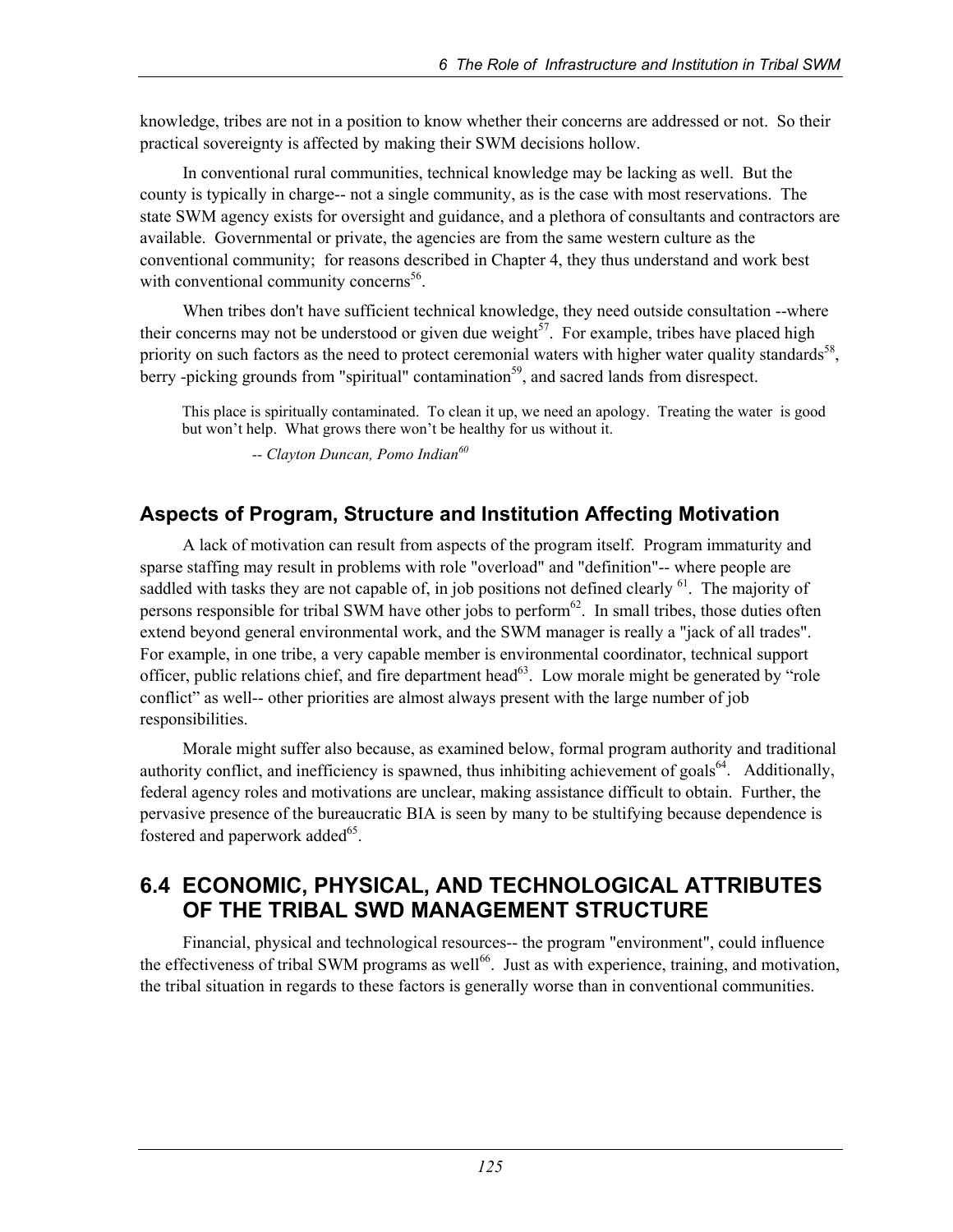# **Financial Resources**

A lack of adequate funding for SWD services is common among rural communities for many reasons, including (1) low average incomes and tax revenues, (2) a dispersed population (associated with expensive collection and hauling logistics), and (3) diseconomy-of-scale issues<sup>67</sup>. As examined below, tribes typically share these problems, but their SWD funding situation is exacerbated,

### **Federal Funding Issues**

When we first started as an agency EPA, we held the States' hands, and we had all these experts going into all these States, and we gave them grants in the beginning for all the States that wanted to develop solid waste management plants. Now 20 years later, Congress and everybody is finally recognizing that Indians have the same rights as States, and recognizing our inherent sovereign ability to regulate the environment, yet they want us to be right where the States are now. Where are those resources? Where is the hand-holding for the Indians?

 *-- Statement of Steve Dodge, EPA Region V68*

The municipality clause under RCRA made tribes ineligible for the startup program money and technical assistance available to states since 1976. Essentially, in terms of federal SWM funding, tribes were ignored until the  $1990's<sup>69</sup>$ . There is still a large disparity between state and tribal funding<sup>70</sup>. Further, tribes are in the "catch-up" process of developing their programs, rather than improving them; the funding required is relatively higher than with conventional governments<sup>71</sup>.

One of the problems working with tribes is meeting deadlines.

 *-- Director, Native American Environmental Protection Coalition72*

You have to make 20 or 30 copies because everyone loses them.

 *--Navaho tribal member, in reference to securing a tribal loan73*

Further, it appears that, compared to local governments, many tribes have difficulties in receiving the money that is available, likely due in large part to cultural differences described in Chapter  $4^{74}$ . In the past, tribes have been ignorant as to what grants or deadlines exist<sup>75</sup>. Because of staffing problems described previously, forms can be lost or sent to the wrong person or there may not be enough time or knowledge to submit funding requests<sup>76</sup>.

### **General Assistance Program**

General Assistance Program (GAP) grants by EPA are increasing each year and reaching more tribes. Some 323 tribes, out of 565 nationwide, were awarded General Assistance Program grants by EPA in 1998, up from about 300 tribes in 1997, and 200 tribes in 1996. Funding increased from \$8.5 million in 1995 to \$48 million for fiscal year 1999. However, the program is not intended for SWM specifically, so tribes have been applying moneys first to general environmental programs, before organizing their SWM branch<sup>77</sup>.

Another problem with GAP in terms of SWM, besides a relatively low award for the work that must be performed, is that it cannot be applied towards cleanup of open dump sites, construction of facilities, or other practical solid waste disposal operations, but only to developing program infrastructure78. Recall too, costs for the sanitation facility construction *backlog* identified by the IHS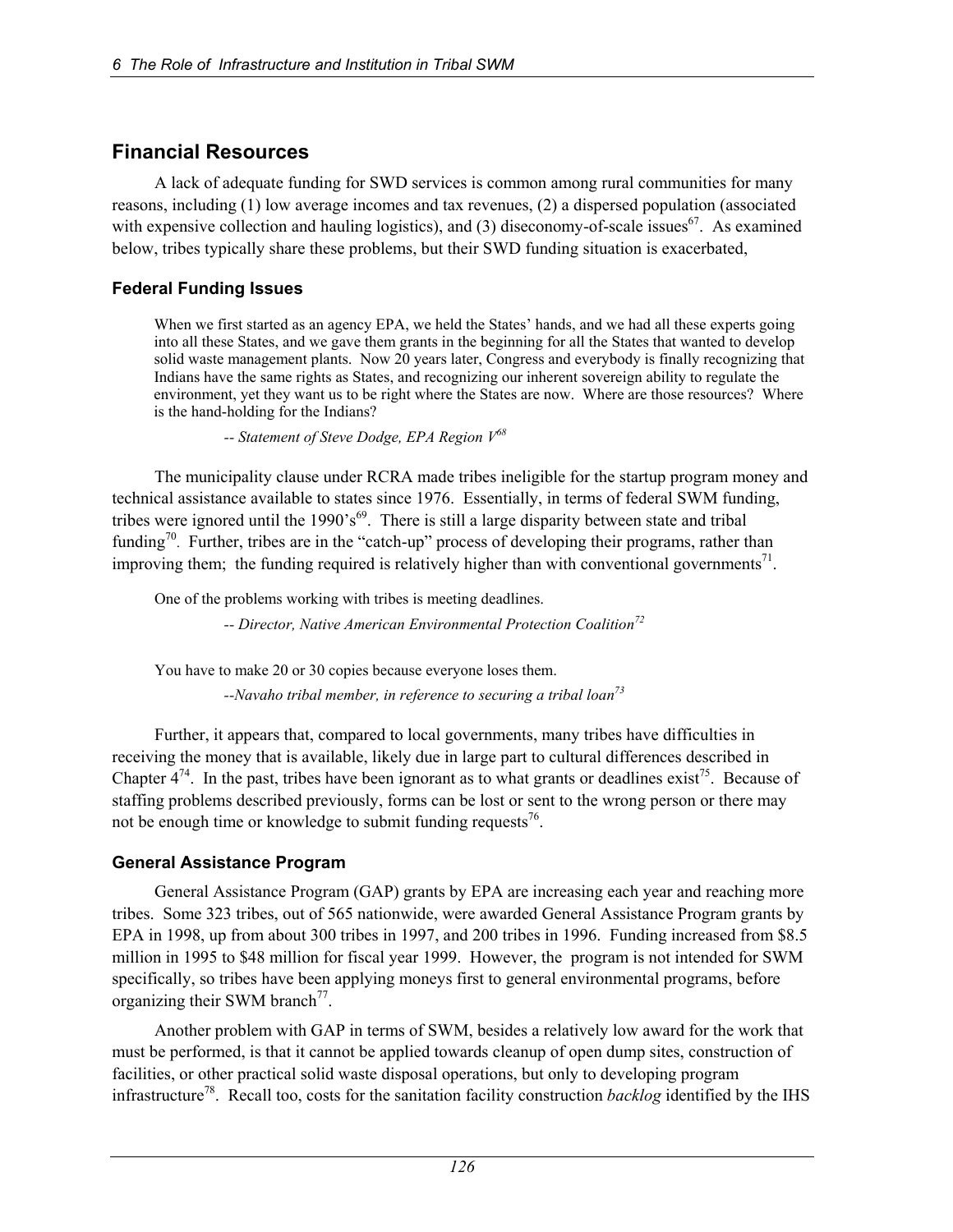are approximately \$1.8 billion<sup>79</sup>. So while GAP is providing vital assistance, it is not enough for most tribes to develop a comprehensive program. Last, a problematic issue is that it is only those tribes with adequate staff resources and organization that are able to apply successfully for funding<sup>80</sup>. Thus, those tribes with the greatest need can be left out.

### **State Funding**

In terms of assistance originating at the state level, the majority of tribes are unlikely to receive, or request, state help. One or more of the following reasons exist: (1) strained political relationship, (2) tribal concern over self-determination and sovereignty issues, (3) lack of a structural mechanism for such funding, and/or (4) lack of state money.

### **Tribal Funding Sources: A Problem of Collateral and a Paradox of Distrust**

[With] this requirement by the [EPA] that all open dumps be closed, with possible sanctions, fines, what have you, ... the lack of a tax base of Indian tribes, lack of financial resources, ...there is quite a possibility that this type of regulatory scheme will effect {*sic*} the tribes with regard to their existence, and what I am talking about is possible fiscal termination of some tribes that can't afford to abide by the regulations that are being imposed.

*Bobby Whitefeather, Chairman, Red Lake Band of Chippewa Indians*<sup>81</sup>

Tribes face exceptional difficulties generating SWD funding on their reservations. Because tribes do not own trust lands or the resources on them, they are unable to use them as collateral to secure loans<sup>82</sup>. Additional difficulties in obtaining loans, issuing government bonds, or promoting business investments accrue from the generally poor business atmosphere on reservations<sup>83</sup>. The poor climate is thought to be due to such factors as the enforcement of Tribal Employment Rights Ordinances, uncertainty in tax and zoning authority, and political instability of many tribal governments $84$ .

Bee (1990) cites a remark by a senior BIA official as being typical of the attitude of federal agencies in awarding funds to tribes with unstable governments<sup>85</sup>.

Some tribes have great natural resources, but lack stable tribal governments and are disorganized in their management of tribal affairs. They may not qualify [for BIA seed money to stimulate private sector investment] because they are not equipped to use the money well...

I have a report on my desk right now about a reservation that desperately needs economic development and which repeatedly had projects fail and Federal funding for those projects lost, together with tribal funds. There is political chaos and instability in the government of the reservation. No economic development will succeed there until the governmental problems are solved.

While the practice is perhaps understandable from the agencies' point of view in spending limited resources, a paradox is placed on tribes. Tribes need funding to develop their programs, but it is difficult to secure funds until their programs are reasonably well developed.

### **Taxation of Tribal Members for SWD Program Services**

While legal, tribes face unique problems taxing their members to fund SWD services. A straightforward means for taxation does not exist on most reservations because, unlike local governments, tribes cannot use off-reservation paychecks as a tax mechanism. Neither can tribes impose property taxes on the trust land or houses where their members live. Goods and services sold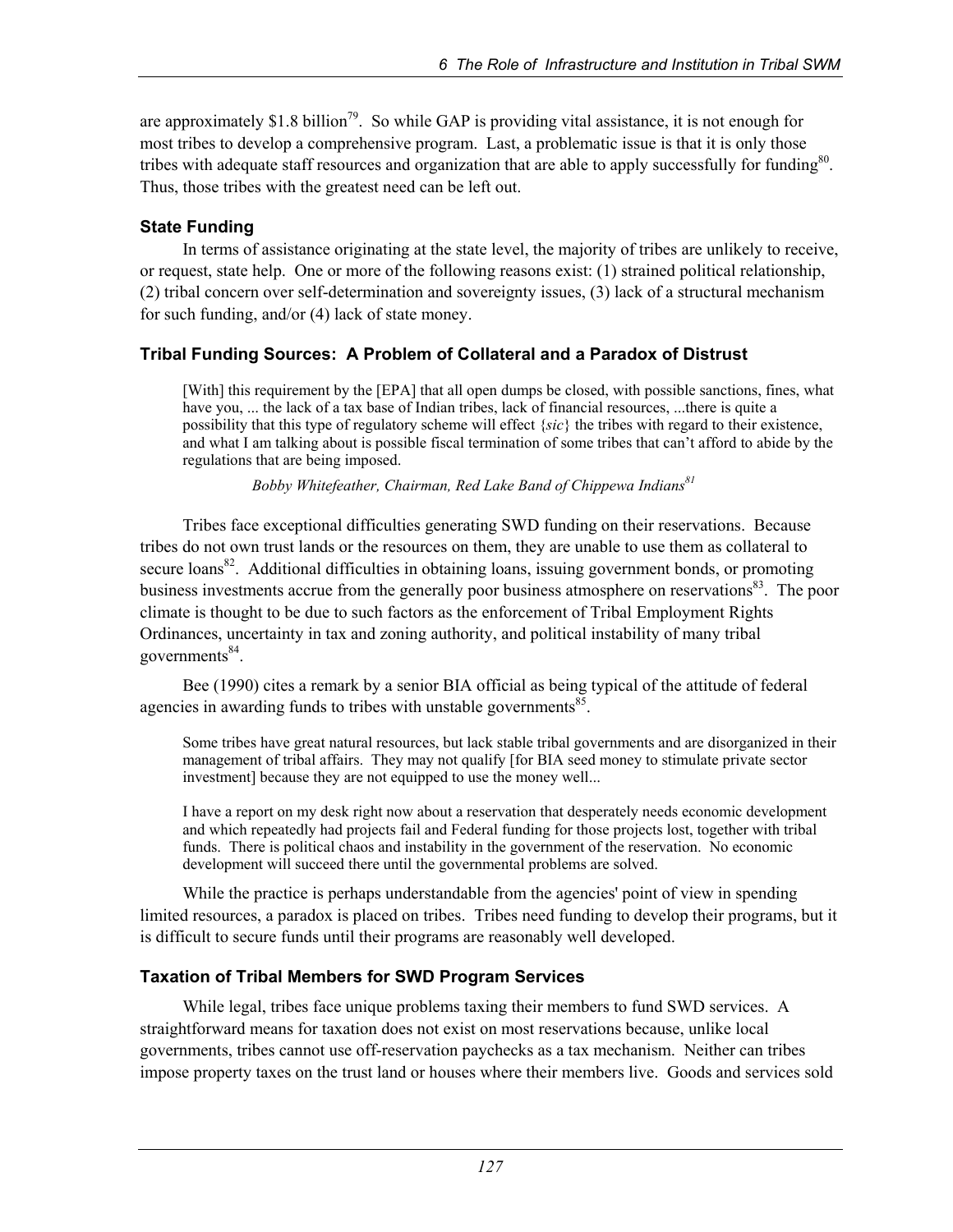on reservations can be taxed, but the amount of revenue generated will be small because there are few commercial enterprises<sup>86</sup>.

Tribes face problems in funding SWM directly through member fees<sup>87</sup>. Again, members are normally quite poor, and may choose not to pay imposed SWM fees. But when members do not participate in tribal SWM services, the primary alternative left is illegal and/or unsound waste disposal; open dumping increases $88$ .

### **Taxation of Non-members for SWD Program Services**

Federal courts have adhered to the "no taxation without representation" doctrine on reservations<sup>89</sup>. Non-members can be taxed only through sales of goods and services at tribal stores, or charged a fee for SWM services they consent to<sup>90</sup>. But for reasons discussed in Chapter 4, consent may not be granted.

# **Technological Differences**

Technology is not simply what can be plugged in; an organization's technology is what it is able to do. Tribal SWM technology includes the services tribes provide, what poor disposal practices they can stop, and the equipment they use.

### **Feasibility of SWD Services: A Return to Scale and Community**

Scale affects the SWM alternatives that tribes can provide their community. Because the average population of a tribe is small, and neighboring non-Indians cannot be counted on to use the facility, siting a MRF or a landfill will be uneconomical typically. Further, conventional communities can carry out joint planning to overcome diseconomies of scale. But tribes commonly don't participate in regional or joint SWM planning due to jurisdictional questions, and other reasons described below.

While desirable because it increases tribal jobs and sovereignty, service logistics for a tribal waste or recyclable collection service generally are economically insurmountable for "checkerboard" reservations. Essentially, the problem of scattered residences facing conventional rural communities is exacerbated because non-Indian properties must be "skipped over". The poorly conditioned roads of many reservations contribute further to service unfeasibility.

### **Enforcement Logistics: More Scale**

Scale again is an issue for enforcement. Everyone is a potential open dumper-- Indian and non-Indian alike. And all reservation lands are subject to dumping-- trust or not. But tribes can hire only in proportion to how large their tribe and resources are. So there is a small number of staff per number of people and land area to be covered.

### **Computers and State-of-Art Technology**

Like other engineering fields, high technology has affected how SWM may be carried out<sup>91</sup>. Employing computer databases and spreadsheets for record keeping and cost estimations allows staff more time to perform other duties. Accessing Internet on-line Indian advocacy and SWM technical groups can provide information that is otherwise practically unavailable. Ground water modeling software and state-of-art sampling equipment save time and promote a more comprehensive program.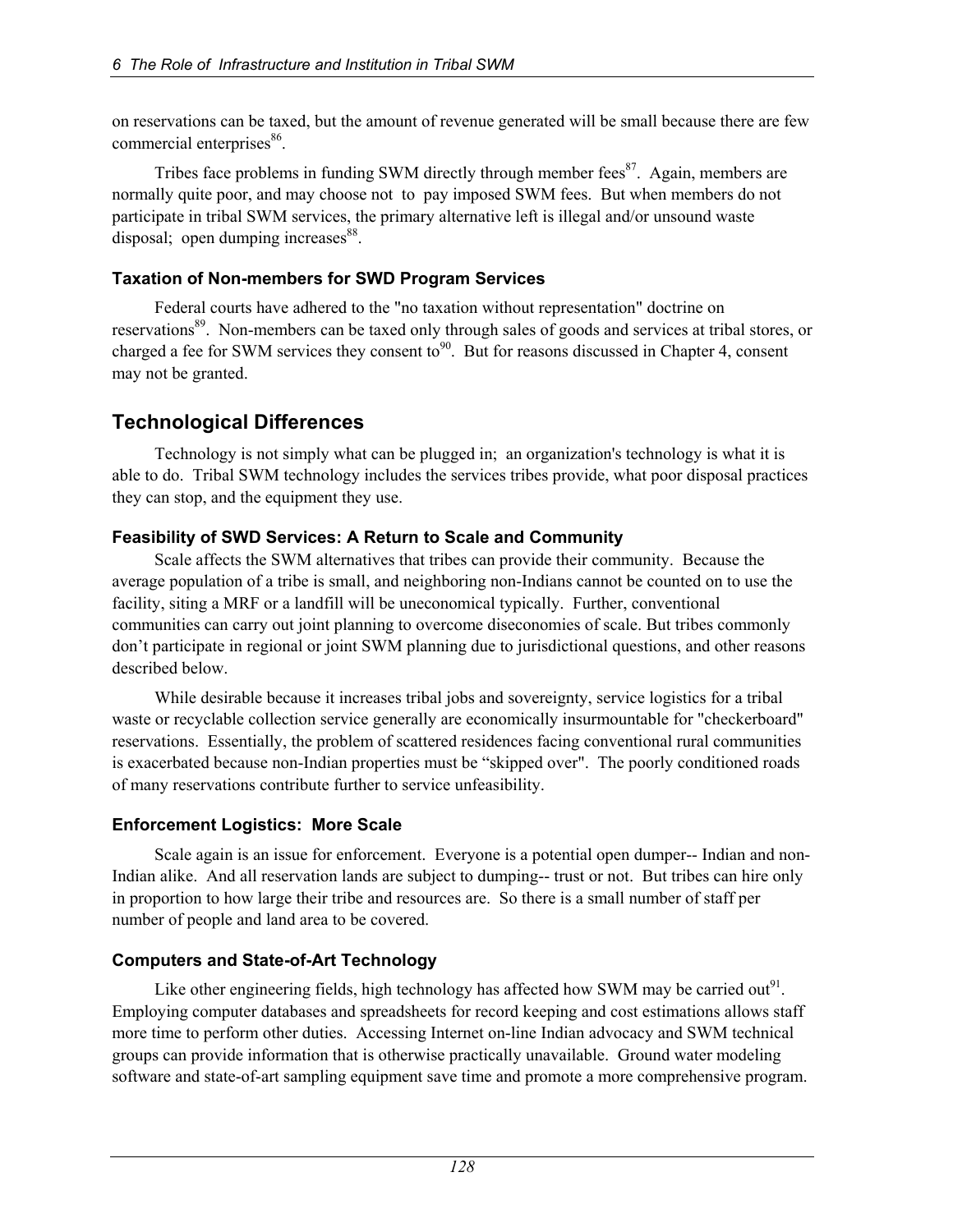But due to a lack of funding, program immaturity, and inexperienced staff, tribes will tend to possess inferior technology and/or the capability to use it, compared with conventional communities<sup>92</sup>.

# **Physical Differences Affecting Management Effectiveness**

Whether physical differences in the working environment of tribes compared with nonconventional programs contribute (positively or negatively) to how well SWD is managed is unclear. Infrastructure is significantly underdeveloped on most reservations<sup>93</sup>. The types of differences that exist may include poor ergonomics or working environments resulting from low levels of funding for office resources and/or health education. Differences in cultural expectations, social needs, and perception/value of physical environmental factors, such as the need for open space and light and whether it is provided, could also play a role.

# **6.5 PROGRAM STRUCTURE**

You talked about tribal government and structure, but when you're there you see that what actually gets done and the way it gets done has little to do with your Tribal Constitution and bylaws.

 *Little Star, tribe unknown94*

How tribes are structured, or organized, can affect SWM effectiveness as well<sup>95</sup>. One unique structural problem facing tribes is they are national governments; their SWM programs are not just community-run, they are nation-run. The nation/community paradox has been documented for tribal business and development ventures<sup>96</sup>. As described in the last chapter, for SWM too, situations can crop up where the "outside" must be dealt with; the tribe as community must be supplanted by the tribe as national government. Switching back and forth between community and nation objectives, i.e. between daily SWM program operations to questions of sovereignty, can prolong and complicate SWM decisions. When decisions are made, they are more difficult to change. The SWM program is relatively inflexible to pursuits that may be advantageous. For example, one tribal SWM program missed an opportunity for the cleanup of its reservation open dumps<sup>97</sup>. Because outside entities were involved, Tribal Council approval was required, and that process took nine months.

Another nation/community problem is that SWM information from outside agencies is sent often to the Tribal Council, rather than to environmental personnel<sup>98</sup>. So the person(s) who is going to be most aware of its importance may not ever receive it. In one case, copies of a helpful informational book on Tribal legal problems in RCRA compliance were sent to all heads of tribes in the California Area<sup>99</sup>. Of 20 tribal environmental personnel polled a year later, none had received a copy.

There is a more subtle, but pervasive structural difference that takes practical authority away from the tribal SWD manager. The tribe as nation and community is reflected both formally and informally within the tribal SWM organizational setup. To examine how this circumstance affects SWM efficiency, the cultural distinctions between tribes and conventional communities, must be viewed from an organizational perspective.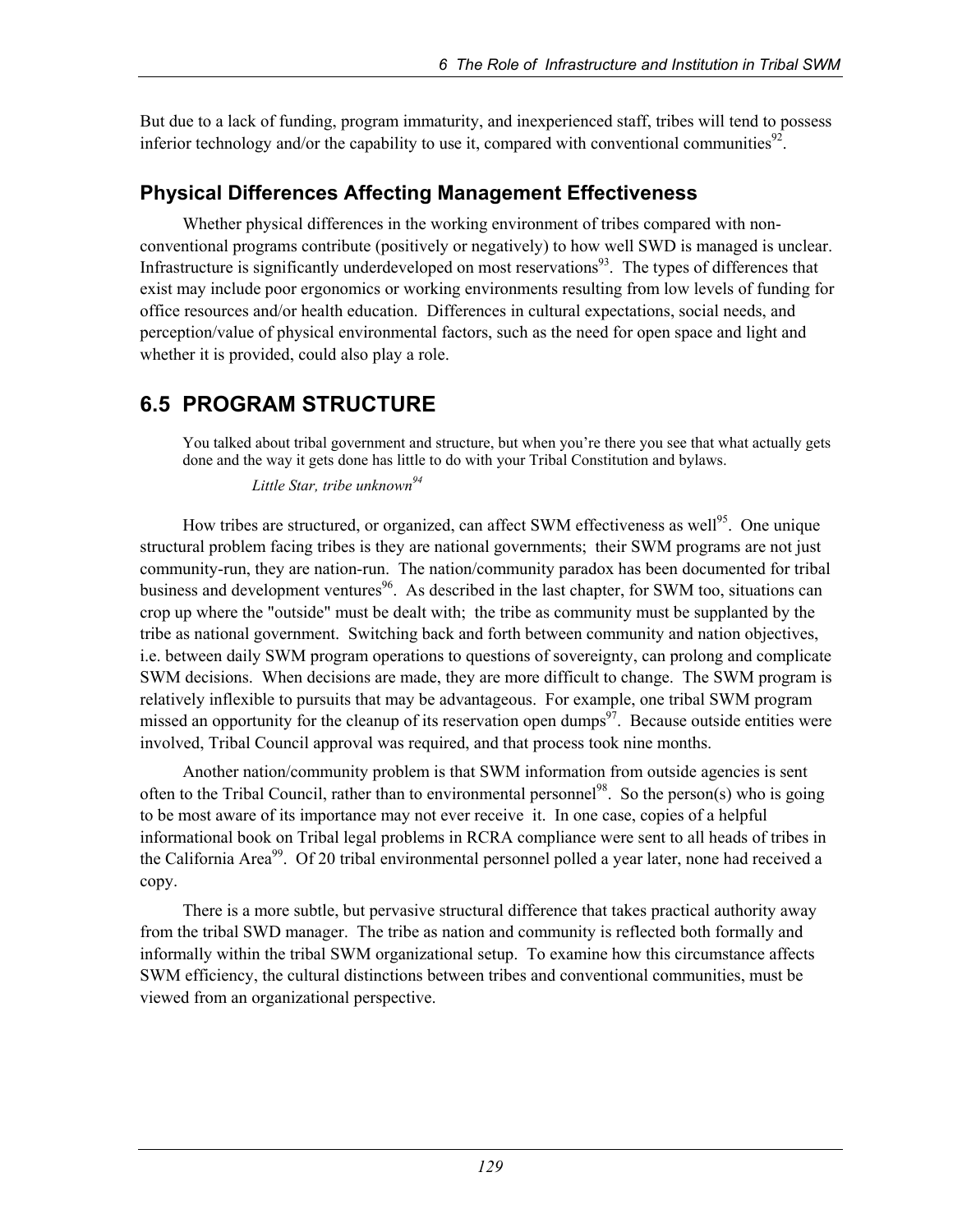## **The Difference Between Communities and Societies: Adding Dimension to the Holistic and Conventional**

Examining cultural differences in Chapter 4 was confined to looking at the tribe as community. But how an organization is run also depends on culture<sup>100</sup>. Thus, the tribal holistic and western conventional cultures are inherently associated with two different organizational styles<sup>101</sup>. How does an organization style get embedded into a culture? One answer lies with turn-of-century German philosophy. Two primary types of communities, *gemeinschaft* and *gesellschaft*, were distinguished, roughly translated as "community" and "society", respectively $102$ .

In gemeinschaft, factors such as family and land are of central importance. Ties are based on kinship and neighborhood. Commonalties based on similar lifestyles and work are also present<sup>103</sup>. Individuals act in the group's interests. Religious values tend to permeate life because of the sense of dependence on others and land outside oneself. Gemeinschaft is associated primarily today with "old-fashioned" rural communities (non-gentrified and minimally-economically diversified) and all "tribal cultures"<sup>104</sup>.

In contrast, gesellschaft is based on ties that are considered "rationally" formed<sup>105</sup>, and based on corporate or national responsibilities, not familial or tribal ones<sup>106</sup>. Relationships are formed through interdependence rather than similarities, and the individual acts in their own interest<sup>107</sup>.

As evident from Chapter 4, gemeinschaft "community" fits the ideal holistic tribal culture well, and gesellschaft "society" fits the ideal conventional culture<sup> $108$ </sup>. The critical perspective the new terms add is relational. To function, tribes use dependence of people on each other. Conventional communities use interdependence between people.

# **Authority Structures and Their Dependence on Community Type**

In 1922, Weber developed a classic theory offshoot of the two community types that ties them to their form of organizations and governments<sup>109</sup>. Because a group's culture and beliefs influence the form of its government, different governmental or authority forms are expected from the traditional gemeinschaft "community" and impersonal gesellschaft "society".

### **Importance of Secularism Versus Spiritualism**

The separation of church and state, or secularism<sup>110</sup>, mentioned in Chapter 4, facilitates the separate thinking prevalent in the gesellschaft conventional "society". Weber realized that secularism is essential to conventional western culture because it provides people with a justification to abandon traditional "community" rules based on beliefs and values, like spiritualism, and embrace the new set of ordered, impersonal and separate rules on which a market "society" must be based. So utilitarian relationships of a "society" replace traditional family support structures of a "community"<sup>111</sup>.

### **Bureaucracy and Conventional SWM**

That new set of market society rules is carried out by a "bureaucratic" authority, and provides a way of leadership and doing things<sup>112</sup>. Bureaucracy mirrors and supports the impersonal, logical nature of society. With societal interdependence, everything is interchangeable. There are no community ties to rely on in new situations. Thus, a set of standards to transfer from one situation to another is needed; learning something different each time would be impossible. Bureaucracy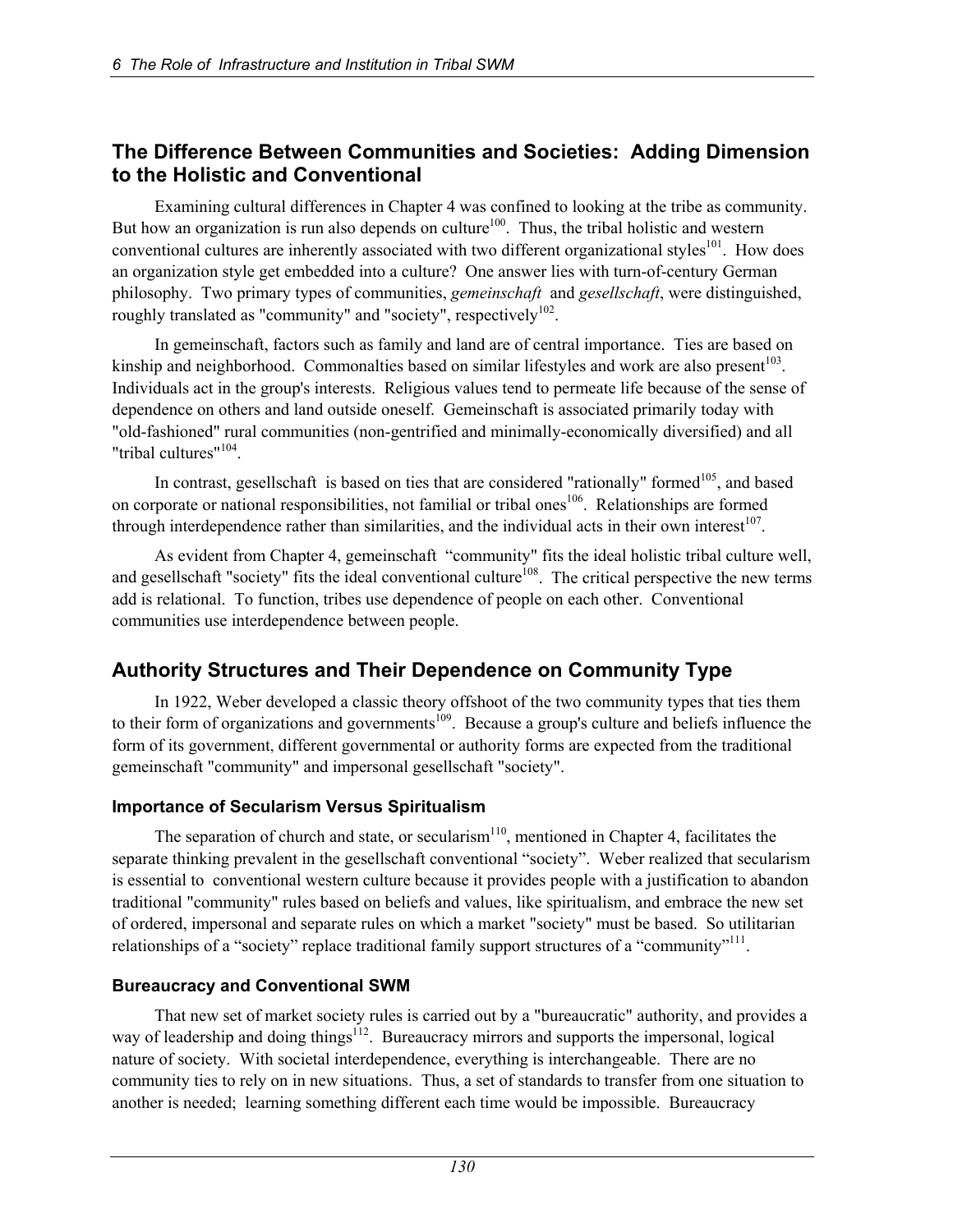provides those standards with rules that don't favor any one individual on the basis of kinship, spiritualism, or past custom. Authoritative power is won on a "rational-legal" basis<sup>113</sup>. So a meritbased hierarchy results-- aligning well with conventional community values and the nature of CSWM already described in Chapter 4. To be interchangeable, jobs are segmented and specific, and added and subtracted as needed.

Thus, the conventional community and bureaucracy support each other and are inextricably tied<sup>114</sup>. The merit-based and separate thinking of conventional communities is mirrored in how its jobs are performed and structured. The nature of CSWM--how and who carries it out, is actually bureaucratic. Specific standards and results are relied upon, and a merit-based hierarchy is practiced. Persons in specific positions carry out specific jobs and there is a specific person(s) over or under that position carrying out their own specific work.

### **Traditional Authority Versus Bureaucracy: Association of Community Types**

I have come to understand the spiritual and cultural ties of the Indian people to the land, the ability to use the land to make those [SWM] decisions becomes much more significant. Every member feels they should have the opportunity to participate in that decision making.

 *--Richard DuBey, Attorney, Puyallup Tribe115*

In contrast, in non-secular gemeinschaft-oriented communities, "traditional authority", an institutionalized pattern of spiritual, charismatic, or familial leadership and way of doing things, is present,<sup>116</sup>. Leadership is often determined along family, or "clan", lines, and elders are valued as leaders and teachers. As examined in Chapter 4, people tend to act with group values in mind. And social bonds are family-based, not bureaucratically-based<sup>117</sup>. The fact that tribal sovereignty is such a pervasive concern and affects decision making is completely characteristic of a traditional authority system. In fact, traditional tribal decision-making is often ruled by unanimity, not hierarchy<sup>118</sup>. Rather than hierarchical authority structures, typically custom, practices, and consensual action are used<sup>119</sup>. Where hierarchy does exist or is strong centralized, it may be derived historically from cultural traditions $120$ .

Traditional authority is derived from some of the same customs and values upon which its culture is based<sup>121</sup>. For example, an informal hereditary leadership (elected or not) is based on the idea of family or clan as being the core unifying force within the culture. Such authority serves as reinforcement and validation of the community belief system<sup>122</sup>. As a result, as with bureaucracy and the conventional community, traditionalism and tribal community support each other<sup>123</sup>.

# **Persistence of Traditional Authority**

[Some] Cherokees simply ignore the official tribal government, which is not of their making. [They] are neither interested nor participant in the affairs of the tribal government. On the whole, they neither support it nor oppose it, and their psychological distance from it is enormous.

 *---Wahrhafting and Lukens-Wahrhafting124*

Ostensibly because of the federal trust, the federal government needs to authorize whatever form of government the tribe chooses<sup>125</sup>. So the vast majority of tribes have replaced their traditional government forms with democratic representation (versus consensus) and formal bureaucracies<sup>126</sup>. But they are still holistic communities with a greater or lesser degree of their historical culture intact<sup>127</sup>. So there is still traditional authority-- of spiritualism, of elders, of smaller clans and bands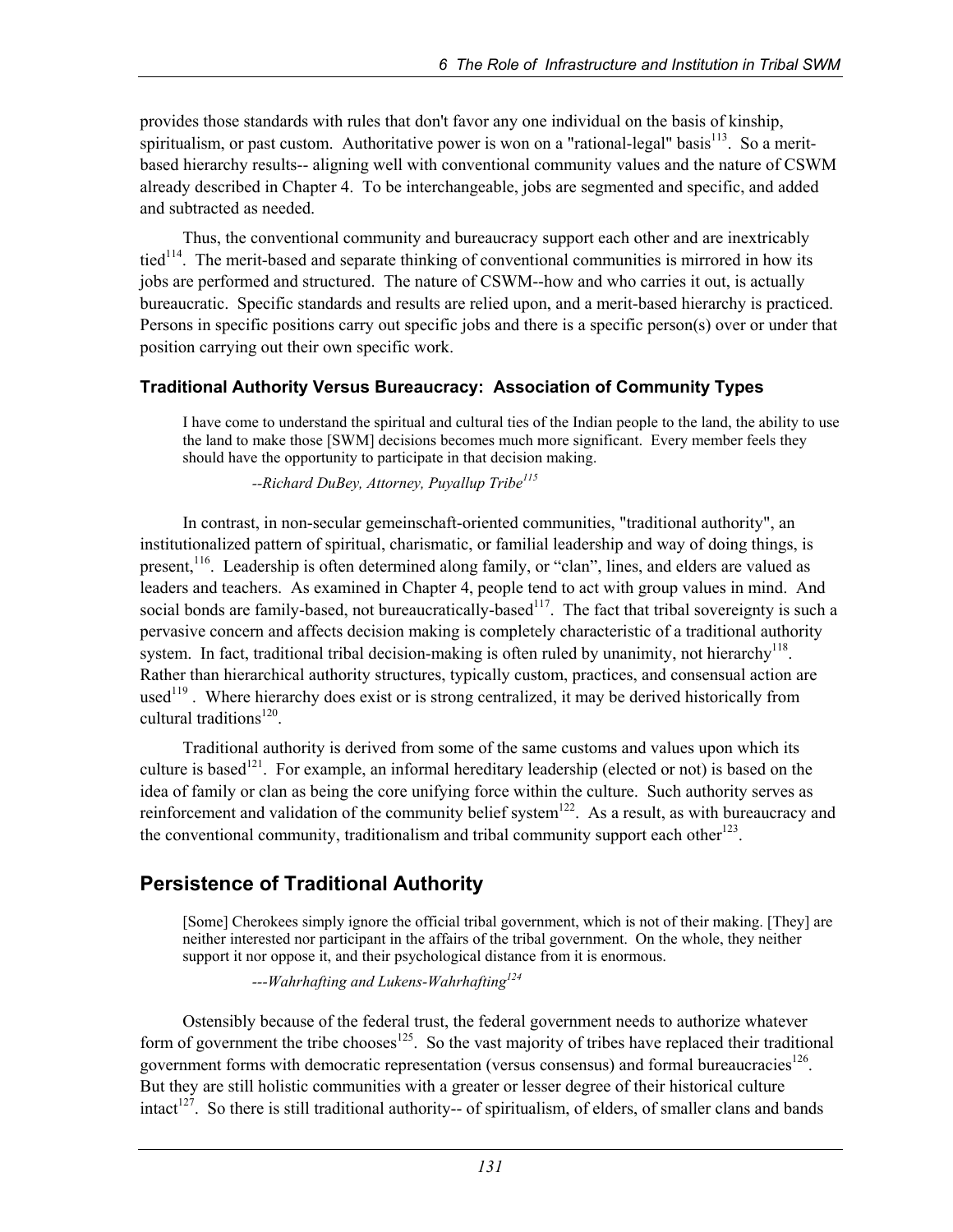within the tribe, etc.<sup>128</sup>. Regardless of vacillating Federal Indian Policy, most scholars agree that in modern times, tribal cultural assimilation and acculturation processes aren't predominate-- cultural adaptation is<sup>129</sup>. So traditional authority persists alongside the tribal government bureaucracy<sup>130</sup>. And because the SWM program is part of the formal bureaucracy, traditional authority can exist there.

But where formal bureaucratic and informal traditional authority exist and conflict<sup>131</sup>, program structural problems can result, and SWM is more difficult. In contrast, conventional communities may have their own problems, but they don't generally have this one. Bureaucratic authority fits their community culture. Thus, there is no inherent inefficiency in their SWM program structure.

# **Practical Structural Problems from a Dual Authority System**

Given the extraordinary pressures on Indian societies brought by conquest, tutelary external controls, and rapid cultural and economic change, such a breakdown [in tribal consensus over community problems] was surely inevitable. It has been exacerbated by political tribalization, which has replaced fluid, indigenous systems of social coordination and authority with more rigidly structured ones rooted in non-Indian traditions.

--Stephen Cornell<sup>132</sup>

The dynamics of traditional versus legal structural authority are complex. In some tribes, traditional authority may not rest within the tribe's government at all<sup>133</sup>. Part of the community will be allegient to traditional authority, in the form of smaller clans or bands, and may not partake or obey tribal government decisions. Factionalism with the community members following the formal government results<sup>134</sup>. In this situation, regardless of how well developed the tribal bureaucracy is, it may be very difficult for the SWM program to carry out the large number of goals requiring community participation.

In most tribes, because culture does persist, influential traditional authority figures or an informal authority structure (e.g. consensual decisions) are present to some degree within the formal bureaucracy. In fact, the bureaucracy may be burgeoning, and traditionalism may still be an influential force or even the *de facto* decision making procedure<sup>135</sup>. Here, unless there is a traditional reason, the SWD manager won't hold traditional authority. And if that is the case, when traditional authority predominates SWM decisions, the manager will not be the one to decide.

For example, the decision for the Uneconomical Landfill was not placed solely on the SWM manager or Tribal Council<sup>136</sup>. The Cultural Director, a respected elder and medicine man, weighed in heavily, as did other elders. It is not just where tribal sovereignty issues are directly involved that SWM is taken from the hands of its formal director. For example, in one tribe other SWM priorities were set until the elders decided the small open dump adjacent to their berry picking grounds needed to be cleaned up<sup>137</sup>. In another, while prioritizing open dumps, the SWM manager had to bow to the periodic wishes of a staffer in another department because the staffer was the brother-in-law of the head of a powerful family<sup>138</sup>.

The youth of tribal SWM programs can exacerbate the discrepancy between formal and informal chains-of-command. As seen already, the formal roles of individuals may not be clearly defined or fully developed yet. Also, it has been noted the government model tribes were induced to adapt under the Indian Reorganization Act (IRA) was not designed *per se* as a national government administration,, but as a means of channeling resources back and forth between the tribe and the federal government, via BIA<sup>139</sup>. Thus, administrative inefficiency is inherent. Where a lack of clarity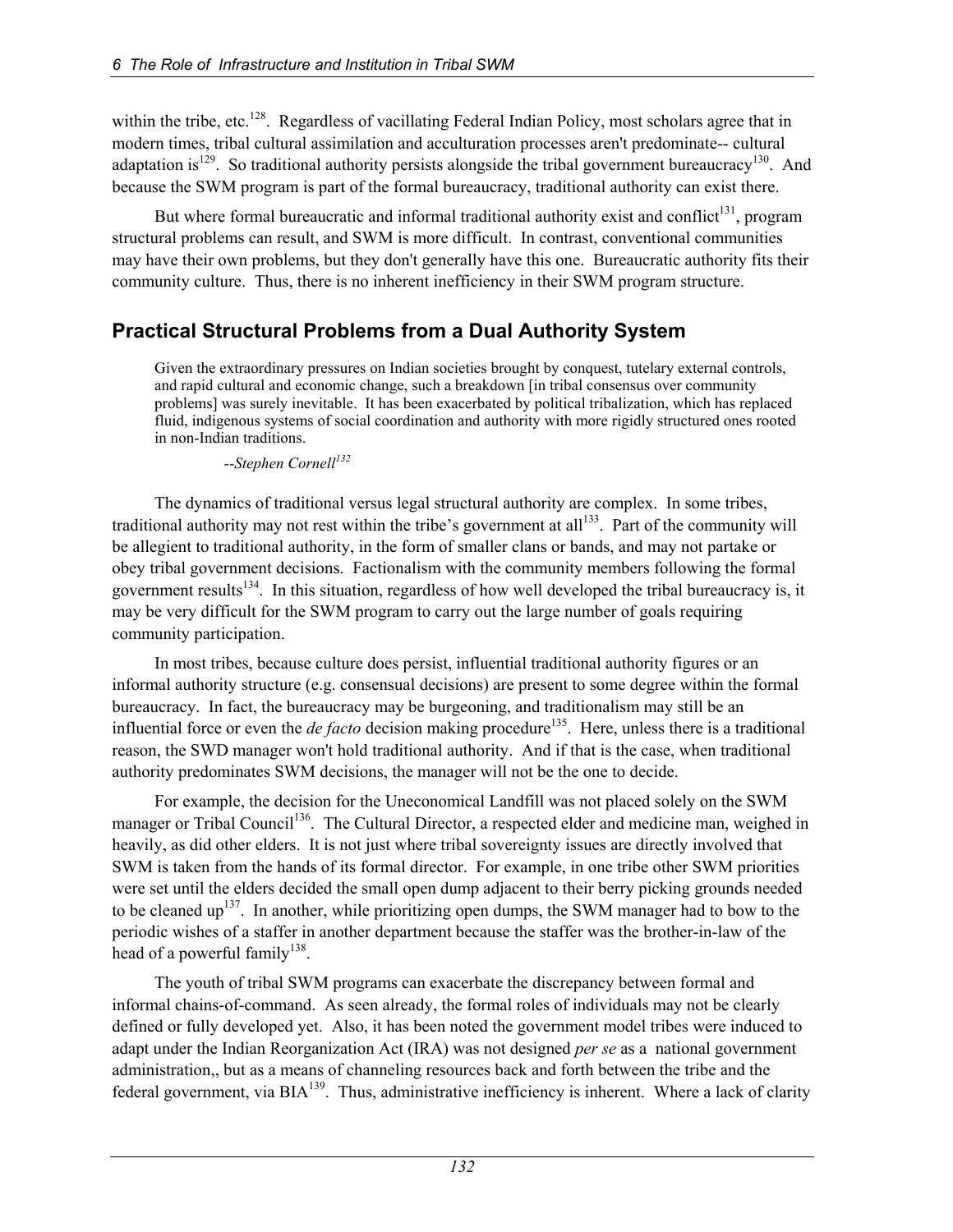or inefficiency is associated with the formal program structure, in-place traditional authority may decide by default.

Recall from Chapter 4 that conforming to traditional authority may be in the tribe's best interests. Such has been found to be the case, perhaps with some modification, in economic development<sup>140</sup>. But practical inefficiency results when two (or more) decision makers don't work together. Who decides what is not clear. Time can be wasted setting formal goals that don't reflect traditional priorities. The traditional authority figure(s) won't have all the information that the SWM office will, so time is wasted that way. And time is spent when the decision process moves through both formal and informal channels.

Dual authority can also impair relationships between tribes and outside agencies because the right contacts are not established<sup> $141$ </sup>. Deadlines for funding can be missed when informal decision makers do not receive the information  $142$ .

# **Cultural Dysfunction**

Tribal people perpetuate a legacy that combines the past, present, and future that requires a decision making process that is holistic in nature.

 *-- From Statement of Principles, National Tribal Risk Assessment Forum*<sup>143</sup>

EPA ...tends to view the regulatory aspect of municipal SWM as being limited to the development of the municipal SWM plan and the development of codes and regulations, as though this were somehow miraculously self-enforcing. The Administration for Native Americans takes a broader view and starts asking the question, what does it take besides the codes?

 *-- Mervyn Tano, Council of Energy Resource Tribes144*

Practical structural problems result because who decides is in question. Cultural structural problems also exist because of how decisions are made and carried out. Bureaucracies only function well when they have perceived legitimacy<sup>145</sup>. The structure of an organization is an outgrowth of its environment<sup>146</sup>. But here bureaucracy was thrust upon tribes; the environment was traditional decision making. Thus, as has been found with tribal economic and natural resource development<sup>147</sup>, the actual decision making carried out in tribal SWM may not fit its designed bureaucratic program structure.

So, for the majority of tribes, a dual cultural incompatibility exists. First, bureaucratic authority may not work well with traditional tribal community. Second, traditional tribal authority may not work well in carrying out the bureaucratically-derived regulations that are imposed on tribes. How strong the incompatibility is depends on the individual tribe's culture, both in terms of its historical decision making, and in terms of the penchant or desire to adapt<sup>148</sup>.

### **The Ill-fit of Conventional Bureaucratic with the Traditional Community**

Having been stripped during the reservation years of much of its indigenous institutional substance, [the "tribe"] was reinstitutionalized politically, but now after dominant-group models and on dominant-group terms. Structures of authority and decision-making, once embedded in the fabric of aboriginal societies, were now attached, as it were, from the outside, institutionally separate from the structures of kinship and custom and modes of thought which had 'governed' Indian peoples.

--Stephen Cornell<sup>149</sup>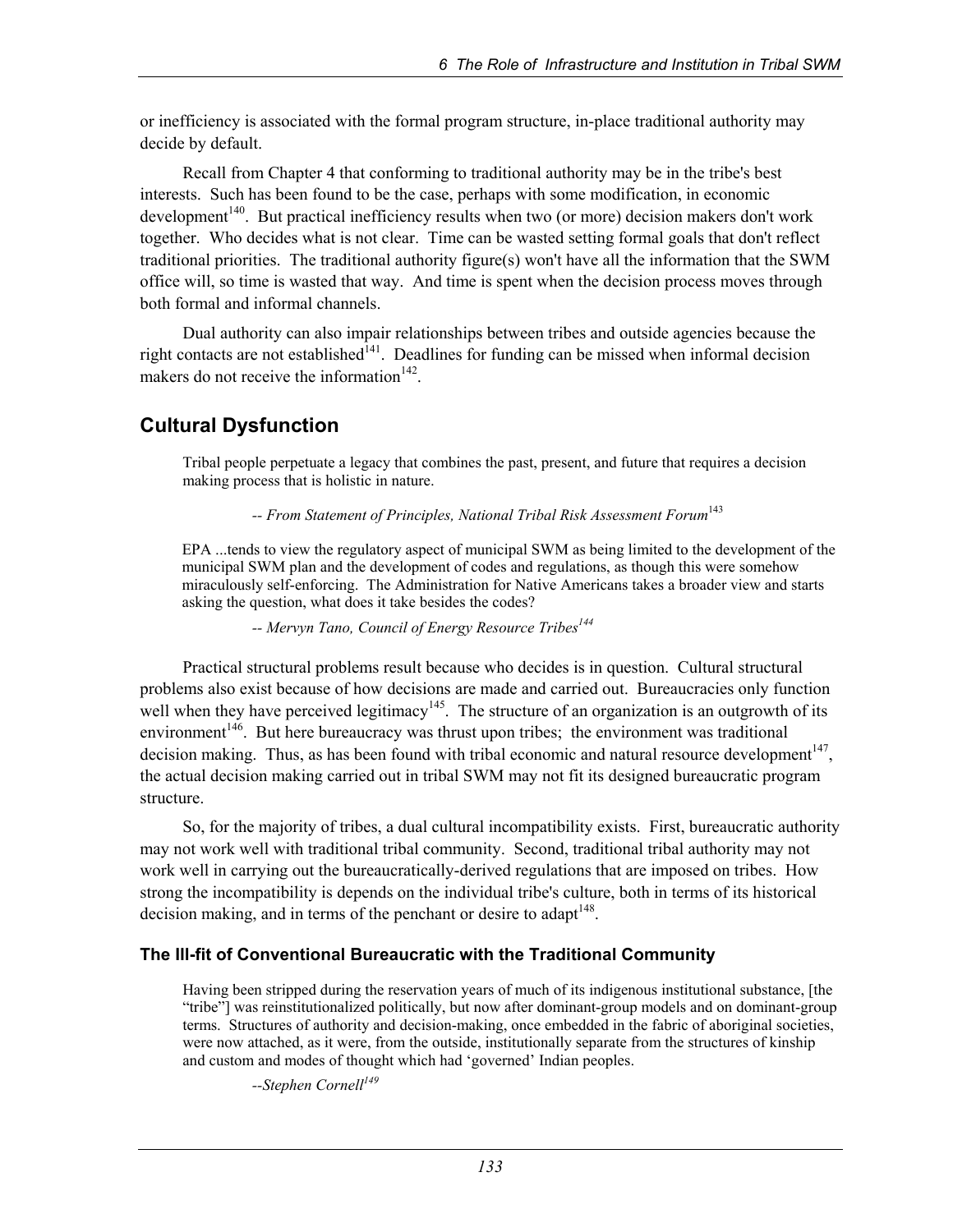A bureaucratic system may not work for a tribal community because its principles of impersonality and self-advancement rebuke holism's essential connectedness and group-advancement. A hierarchical SWM structure is imbued inherently with cultural norms and values that don't mesh with holism's' goal of process<sup>150</sup>. The striking failures of Allotment and Termination provide two cases in point (see Chapter 5). Proponents assumed tribes would eventually adapt to conventional America's lifestyle and values, and embrace capitalism and the bureaucracy that supports it. But both Acts failed precisely because bureaucratic responsibilities and procedures such as taxes, financial planning, and inheritance laws were foreign to Indian ways of living<sup>151</sup>. Rather than building efficient bureaucratic organizations to compete in the capitalist market, communities typically disintegrated.

### **The Ill-Fit of Traditional Authority with Bureaucratic Dictates**

Is it possible for a waste cleanup plan, EIS, or other environmental management tool to have soul? A plan with no soul doesn't contain the spirit or essence of the environment. It has no life.

<sup>--</sup> From Yakama Nation Holistic Engineering Project<sup>152</sup>

Environmental regulations and the procedures they entail, such as cost-benefit analyses and risk assessment, are bureaucratically derived and bureaucratic in nature. They are standardized codes that entail procedures isolated from the context of community and spirituality. In other words, like the bureaucracy from which they come, they are designed as an impersonal means of control-- without regard to the situation context.

Thus, an inherent conflict exists with bureaucracy and the holistic culture of most tribes<sup>153</sup>. But, it is well accepted that regulatory compliance demands bureaucracy, at least to a degree, for reasons including those discussed below<sup>154</sup>.

#### **Increase in Specialization and Complexity**

For example, bureaucracy allows for the addition and specialization of skills needed for tribal SWM program development. But there is a cultural reason for the general scarcity of formally designated tribal SWM positions. Recall the great majority of tribes are group-based. Carrying out one's responsibilities means carrying out shared responsibilities of the community. Specialization among community members may disrupt the foundation of commonality. Assigning different responsibilities is a step further away from traditional consensus decision making.

Tribes keeping to traditional consensus-style planning for SWM can be thwarted by several obstacles. For example, technical assistance and training programs offered by outside agencies are designed for SWM managers on SWD as an isolated topic, not how SWD fits into the connectedness of earth, water, culture, and religion<sup>155</sup>. Inadvertently or not, to obtain funding or assistance, tribes are required by federal agencies (as well as professional organizations) to view environmental problems and propose solutions in terms of the conventional bureaucratic perspective<sup>156</sup>. Finally, available record keeping software generally embodies strong hierarchical relationships because it requires systematized groupings and prioritization based on specific record characteristics..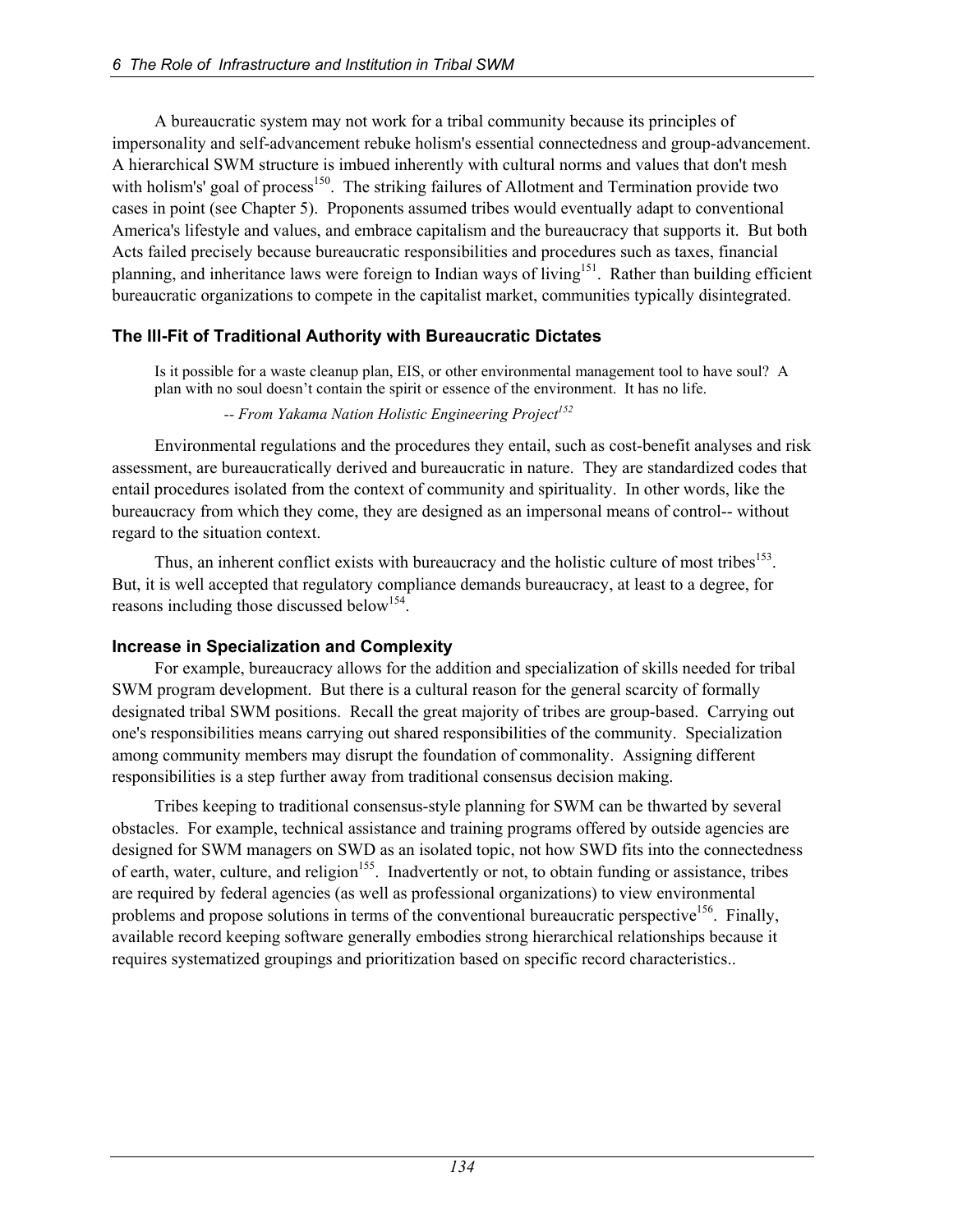### **Formalization and Standardization of SWM Procedures**

To develop the tribal SWM ordinances that are commonly lacking, tribal policies must be formalized, and to administer the program, tribal activities need to be standardized (i.e. creating citation forms, setting collection times, keeping financial records)<sup>157</sup>. In standardizing and formalizing the SWM program, the context of specific SWM situations can be lost, precisely the function and *modus operandi* of bureaucracy. In contrast, historical/traditional environmental "rules" for tribes are not specific or coded. And they *are* context. As examined in Chapter 4, they are defined within what are (or were) appropriate lifestyles.

The removal of context may not be important where traditional behavioral rules and formal regulations agree. But in other cases there may be significant conflict. For example, prohibition of open dumping of hazardous wastes in waterways is a straightforward rule that can be substituted for a traditional code of behavior (assuming education of the dangers). But the implementation of the "notolerance" RCRA ban on open dumping of household wastes regardless of location, volume, or source can conflict with what is seen from the holistic perspective as appropriate.

The "overkill" and urban-orientation in environmental regulations can only exacerbate a sense of disenfranchisement with the RCRA "apparatus". Federal regulations are written for across-theboard application. Any exceptions are gained arduously, if at all, through bureaucratic procedures (e.g., the site specific permitting rule described in Chapter 5). Federal regulations specify what should (or should not) be done for a specific situation, but what that situation is, is defined, in general, broadly, and is not described in terms of the community circumstances that would be considered by tribes. They are designed from a western-industrialism view, and thus are written specifically, "cutting off" the full context evoked in a diffuse perspective. Further, the focus of federal regulations is on conventional urban communities, a situation that really *is* different than the one tribes face<sup>158</sup>.

Conventional communities should understand the, perhaps necessary, "pared down" context found in federal regulations-- their culture is founded on a universalistic approach to promote realization of their goals. So from the get-go, their SWM should work better than that of tribes' in using and complying with specific SWM regulations. Of course, tribes can develop their SWM program based on holistic principles<sup>159</sup>. For example, the prohibition of open dumping could be based on whether, and how much, it threatened the environment. The problem is that holistic treatment means that context of the community is included, thus creating a myriad of SWM situations to be addressed, particularly in setting ordinances and enforcement procedures. For example, a tribe might want to consider whether the perpetrator is an elder, whether the land is sacred, or whether the open dumping is carried out in ignorance. The requirement of a certain size or type waste receptacle, or where it is stored, might hinge partly on an individual's income or age. A comprehensive set of SWM ordinances and enforcement procedures could prove enormously unwieldy.

# **Market Dysfunction**

Carrying out SWM is not simply a governmental activity; it is also a business. From a classic, competitive "market" perspective, the difference in the SWM structure of most tribes from that of conventional communities can create at least two problems. First, the business type and business environment of tribal SWM do not match. Second, the risk-taking environment of tribes can be poor.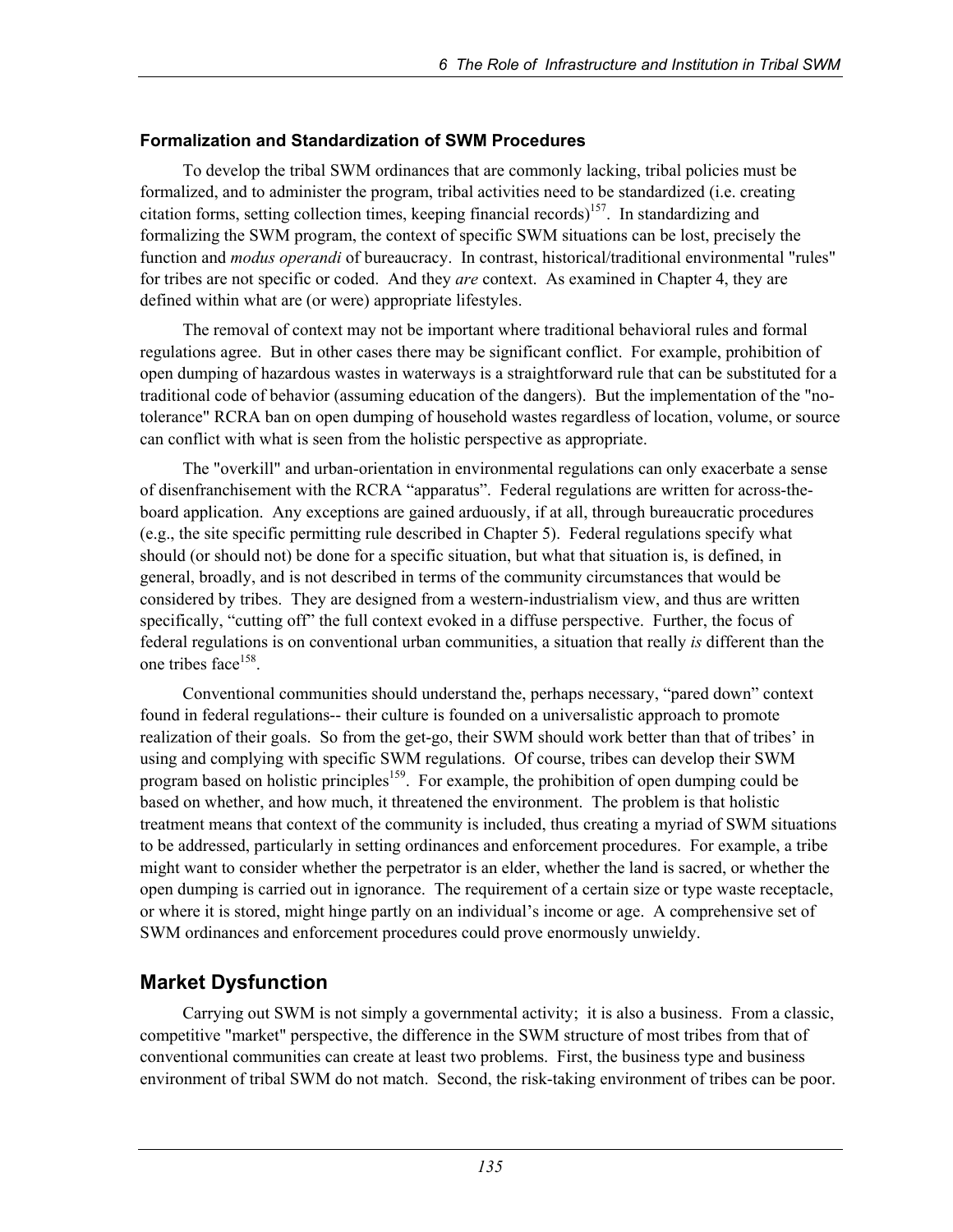#### **Business Structure and Environment**

Much organization management research has focused on the relationship between organization structure and its "business environment"<sup>160</sup>. Various types of business environments have been matched against which types of management structures exhibit the best performance<sup>161</sup>. The instability of the tribal business environment has been documented in a number of studies $^{162}$ . Additionally, tribal SWM requires proficiency in highly-complicated Indian Law, and knowledge of increasingly comprehensive and technical federal environmental regulations.

But what has generally been found for an unstable and complex environment is that decentralized management with specialized personnel (i.e. where specialists have relatively high autonomy in making decisions) may be the most suitable program structure<sup>163</sup>. Accordingly, tribal SWM programs would need trained SWM staff with the ability to make SWM decisions. In the same vein, flexibility, specifically the ability of SWM managers to adjust their activities as needed in response to changes within the reservation and without, would also be key to success<sup>164</sup>.

Thus, again, tribes suffer from a structural disadvantage. Most tribes do not have decentralized governments. Traditionally they are consensual, so that individual autonomy is minimal, and formally they are centralized under the Tribal Council. Flexibility in SWM decision making can be limited because of the potentially weighty ramifications involved with outside SWM dealings. And as discussed previously, SWM personnel tend to be non-specialized because pan-Indian holism naturally tends towards generalization, and/or job positions have not been developed fully.

To avoid a business structure/environment mismatch, it has been suggested that the historic and culturally-derived economic system structure of tribes be used to select the types of economic development activities they pursue<sup>165</sup>. While it is beyond the scope of this work to determine what such a process would portend for tribal SWM overall, the principle is troublesome because here, while some ventures are optional, such as materials recovery, most functions, such as waste hauling and collection, are not.

### **Role of Risk-Taking**

A bureaucracy is capable of endless adaptive adjustments necessary to sustain its existence. It is thus not only inevitable but indestructible.

 *-Robert Bee166*

Another market dysfunction that tribes can face is a disincentive environment for risk taking. Risk taking in a business sense is associated with how much innovation and entrepreneurship an organization has<sup>167</sup>. In a capitalist market, a reasonable degree of innovation is considered crucial to the success of a large variety of organizations, including governmental ones<sup>168</sup>. Because what is needed for sound SWM program changes over time, a healthy presence of risk taking may aid tribes in running effective programs over the long-term. For example, initiation of a novel collection system, waste reuse program, or enforcement strategy requires new ideas, as well as staff who are willing to take the risk of these programs not succeeding.

But risk taking for tribes is discouraged in many ways. As previously discussed, uncertainty in structural management and legal authority for SWM outside issues exists. Motivational problems are incorporated into the infrastructure. The business environment for SWM ventures is unstable-- or perceived as such. Additionally, political issues, cronyism, *laissez faire* and self-serving attitudes within both BIA and many tribal government bureaucracies are prevalent<sup>169</sup>. And the federal trust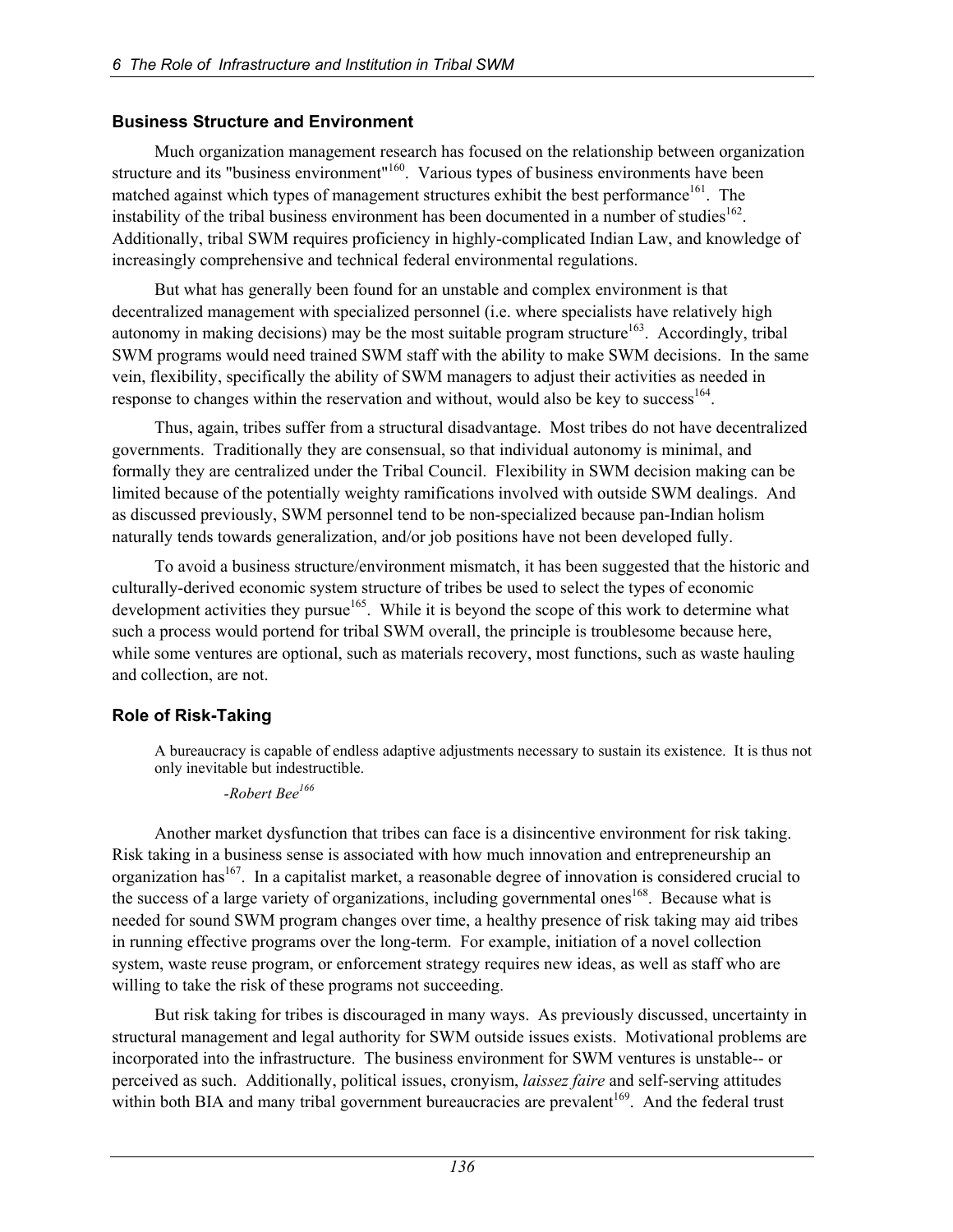relationship itself fosters dependence still, regardless of the federal Self Determination policy<sup>170</sup>. Recent attempts at BIA reorganization to increase tribal autonomy have failed largely because of the enormous dependence tribes have on accumulated BIA expertise and information $171$ . Further, like the classic underdeveloped country dependent on foreign aid, employment in many tribes is balanced heavily in the tribal government bureaucracy, which is largely dependent on relatively stable federal funding<sup>172</sup>. Because jobs here represent the height of security and income on the reservation, "rocking the boat" and risking job loss is discouraged.

# **Summary of Structural Problems**

There are several interrelated structural differences in tribal SWM programs as compared with conventional ones. Practical, cultural, and market related problems appear as a result. Fundamentally, conventional SWM programs, and the environment and society in which they are carried out, are bureaucratic. SWM rules are bureaucratic as well. So SWM is facilitated by the match. But the society and legitimate (as opposed to legal) authority system of tribes is inherently traditional and thus, generally, holistic. The formal bureaucracy in place is new and its origin was essentially forced. And because tribes are communities and national governments, both informal traditional and formal bureaucratic authority can exist for a single situation. Because it is an innate aspect of a community, culture persists and cannot be discarded willfully<sup>173</sup>. Rules are still bureaucratic, but the culture of how things are done is not. Tribes to a large degree are struggling with developing workable program administrative structures that must accommodate this reality<sup>174</sup>, in addition to overcoming chronic shortcomings in personnel and institution experience-- not only in SWM, but in pursuing tribal development in general $175$ .

# **6.6 LOCAL GOVERNMENT RELATIONSHIPS: BACK TO THE OUTSIDE AND A REJECTED COUNTY**

Until the state has failed in an attack on Tribal authority in an administrative, legislative, or judicial forum, the state simply will not negotiate reasonably on cooperative agreements. Needless to say, once a Tribe has defeated a state attack on Tribal jurisdiction, particularly in litigation, the Tribe is much less likely to be interested in cooperative efforts with its erstwhile adversary.

 *-- Gover, Stetson, and Williams, P.C.176*

Recall in Chapters 4 and 5 that one of the problems tribes can face in carrying out their SWM programs as community and nation is hostility from the non-Indian community; tribal jurisdiction is challenged. Program infrastructural problems are worsened because enforcing tribal laws is made more difficult logistically . Effective planning is harder; obtaining data on the non-Indian inputs and outputs to the reservation wastestream is more difficult<sup>177</sup>. Again too, non-Indians who are hostile are not likely to participate in tribal SWM services. Tribes can't force them, so services that otherwise would be economically feasible with full reservation participation are not.

Difficulties can occur not only between communities, but between the two government organizations<sup>178</sup>. A hostile and/or uninformed community can elect a hostile and/or uninformed government, and/or local governments can vie with tribes for authority over fee lands. Another reason the relationship between tribes and local governments can be strained is a difference in status<sup>179</sup>. Tribes are sovereign nations by law, and are accorded greater power than states in some situations<sup>180</sup>. Local governments are substantially lower in the hierarchy, but tend to be wealthier.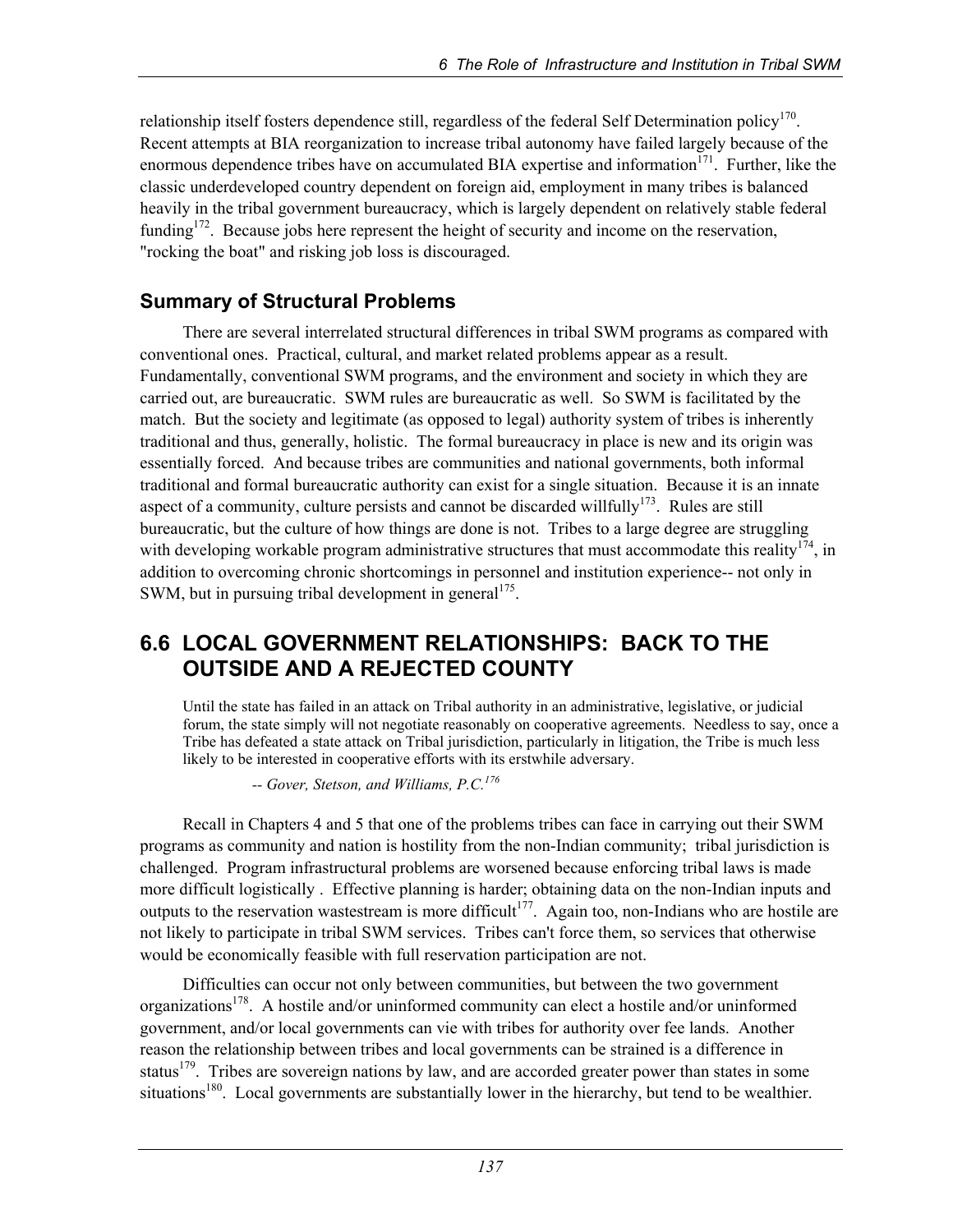Thus, because there is no prescribed relationship between tribes and state and local governments, the tribes are isolated, and little interaction for the large majority of tribes takes place<sup>181</sup>. Tribes can contribute to the estrangement because they can perceive it diplomatically "beneath them" to deal with local governments<sup>182</sup>, or philosophically/politically unacceptable to deal with states because of historic differences on reservation jurisdiction<sup>183</sup>. Building a mutual rapport can confer an informal higher status on local governments that tribes may not wish to confer. And they may be wary simply of bringing in the outside, for reasons examined in the previous chapter. But for SWM to be carried out effectively, interaction is needed<sup>184</sup>. Regardless of the difference in status, local governments are the counterparts for tribes in daily SWM planning.

Thus, tribes face a disadvantage compared with conventional communities. Conventional communities have established relationships with each other through formal state/county /city hierarchies. They are not vying for the same piece of land; their responsibilities to regional peoples are set. And they share the same culture and values. They don't risk their status attempting to strengthen informal bonds<sup>185</sup>.

# **Clarification of SWM Responsibilities**

The lack of regional relationships is disadvantageous to tribes. Recall from Chapter 5, the morass that is jurisdiction over non-Indians and fee land. SWM program planning throughout the reservation is problematic as a result.

The ramifications are enormous, especially for tribes with larger reservations. For example, a non-Indian community on one reservation was regularly using a remote ravine to dispose of their wastes<sup>186</sup>. The tribe only learned of the situation through a regional newspaper. Either the county knew about the dump and its later cleanup, or it didn't, and is guilty of a poor job in monitoring where 500 county residents were disposing their wastes. In either case, if the tribe had an established relationship with its local government SWM counterpart, remedial action could have been carried out.

The lack of a working relationship also causes difficulties when an awareness of the problem exists. Another tribe is dealing with a relatively large amount of open dumping on a road with both fee and trust land that leads out of an incorporated non-Indian community<sup>187</sup>. The tribe wants the city to take enforcement action and clean up the dumping. But it hasn't asked them; it doesn't want litigation, for reasons described in the last chapter. And there is no channel to talk to city officials. Because the outside is involved, the SWM manager needs authority from the Tribal Council to set one up. But Council members are busy running a nation, and several are reluctant to work with the city-- some from jurisdictional wariness, and others for diplomatic issues.

# **Regional Planning and the Rejected County**

Involvement with outside issues, diplomacy problems, and no infrastructure to establish a working channel explain the Chapter 3 puzzle of the tribe that rejected county alternatives. The tribe also believes that attending county SWM meetings is not worthwhile because county planning does not concern it<sup>188</sup>.

With no relationship, regional planning for SWM and other matters is conducted without tribal input. Projected tribal use of regional landfills, MRFs, and collection and hauling services will be unknown, and well might be guessed to tribal and regional disadvantage. Priorities for future regional facilities and services can not be established. And tribes will not be privy to county plans, a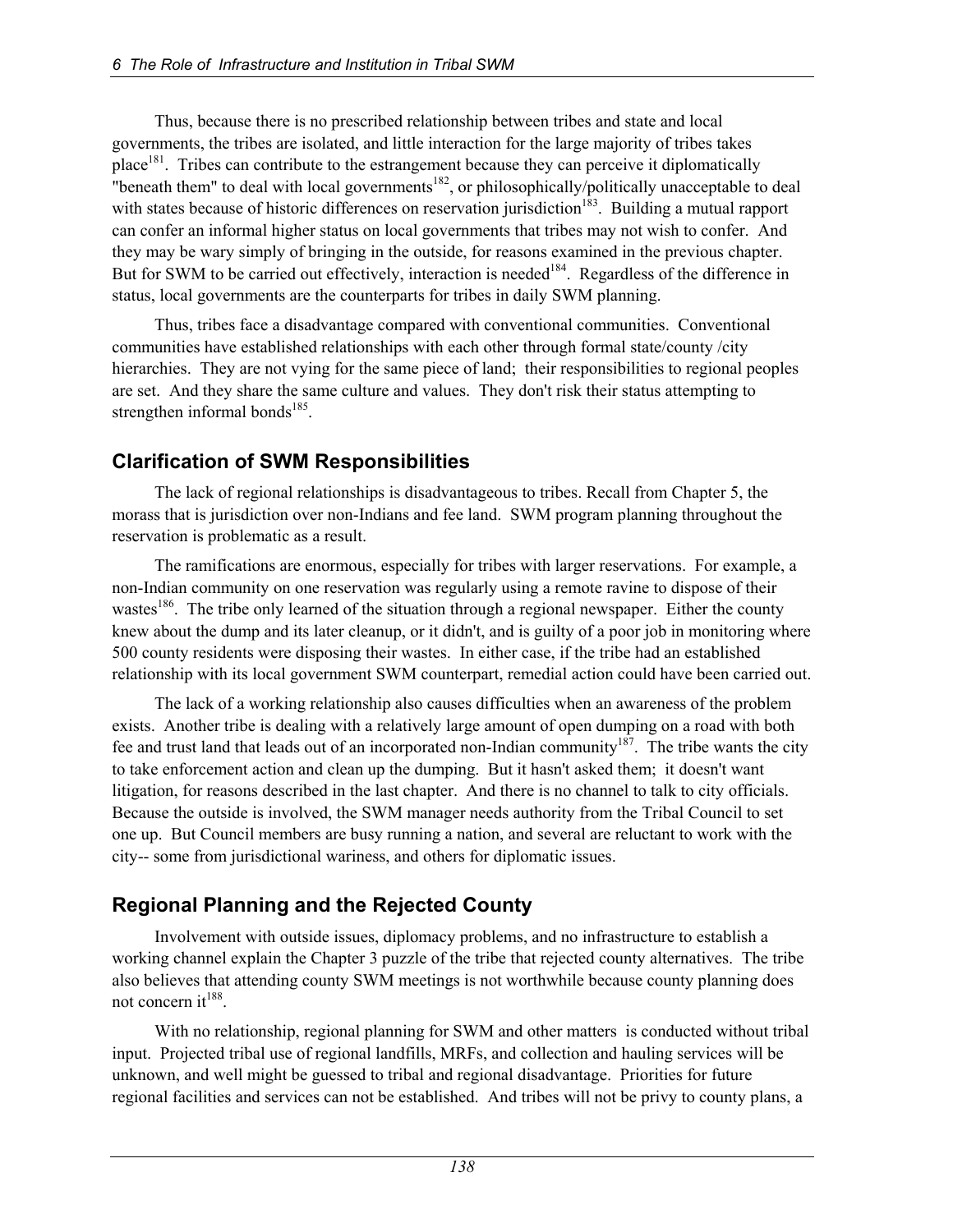potential death knell for tribal SWM plans, particularly for SWM economic ventures. Again, because of scale, to make a facility or service economical, typically tribes need to attract regional customers. But if competing alternatives are unknown, regional customers cannot be depended on. One tribe had been considering over a year the idea of constructing a MRF for their region<sup>189</sup>. The location was ideal, and the economics were favorable. But in the meantime a neighboring city proceeded with their own plans. The County governments knew, but the tribe didn't, wasting SWM resources and effort.

### **Taking Advantage of County Services**

Another problem with the lack of a local government relationship is missed opportunities for county services<sup>190</sup>. The tribe that rejected the county provides another good example. It can't afford a recycling or hazardous waste program, but it isn't using the county's either. The circumstance is not unique. The majority of counties have household hazardous waste programs because they are part of a state that has been developing a funded solid waste program for years<sup>191</sup>. But most tribes do not have household hazardous waste programs yet because of scale, funding, and program underdevelopment. Further, when tribes are isolated as community and organization, awareness of useful commercial SWM businesses such as scrap metal dealers can be forfeited<sup>192</sup>.

### **6.7 INSTITUTIONAL DIFFERENCES: THE ROLE OF FEDERAL GOVERNMENT INSTITUTIONS**

Both [IHS and EPA] are claiming the authority to regulate solid waste and underground storage tanks on the reservations, but neither of them wants the responsibility for the cleanups. So they are going to be out there trying to bust the tribes, make the tribes pay for it with their meager resources...So the tribes are getting whipsawed out there.

-- Congressional testimony of Kevin Gover, representing Pueblo of Pojoque<sup>193</sup>

Local communities are not the only outside bodies with which tribes deal in their SWM programs. Tribes interact with federal government institutions as well. But while interaction with non-Indian communities can be voluntary, interaction with the federal government is not. So institutional interaction is yet another area where tribes can face difficulties in their SWM that do not exist for conventional communities. The IHS and BIA are not present in the conventional setting. And while the EPA is, it has an "outsidedness" for tribes that doesn't exist for their conventional counterparts.

# **More Uncertainty: The Role of Roles**

Mr. Thomas: The BIA isn't familiar with how many [tribal environmental programs] there are?

Mr. Farris: No. I don't have any numbers on how many tribes have their own environmental programs and how many individuals they have on those programs and what disciplines they have; no.

Mr. Thomas: Then just one final question ....who do you think is the agency in charge of this issue?

Mr. Farris: In charge of?

Mr. Thomas: The issue of open dumps or underground leakage.

Mr. Farris: Well, I think EPA has the regulatory activity, and BIA has a general trust relationship, and IHS has the--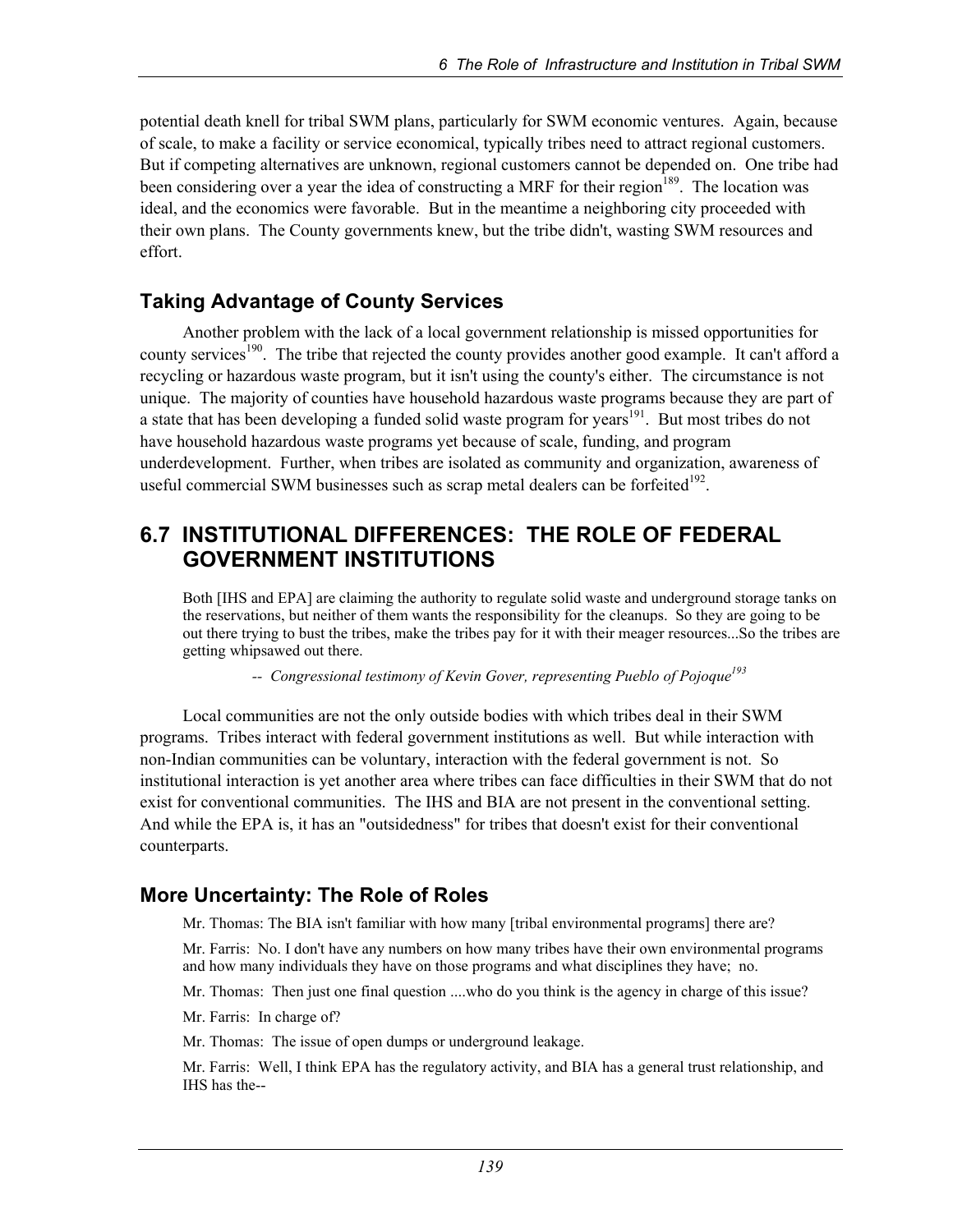Mr. Thomas: So nobody is in charge. Mr. Farris: Well, there is a -- Mr. Thomas: Sorry. I think I get the picture. Thank you.

 *-- Congressional hearing, Congressman Craig Thomas and George Farris, chief, Division of Environmental Services, BIA194*

The three agencies primarily involved at the federal level with tribal SWD are the EPA, BIA, and IHS. Depending on the circumstance, the Department of Housing and Urban Development  $(HUD)$  also can be involved<sup>195</sup>. The formal structure and assigned responsibilities of the four agencies are described elsewhere, and will not be examined further here<sup>196</sup>. What is of greater interest in identifying obstacles to tribal SWM programs is the often ambiguous, overlapping, and variable nature of the institutional apparatus set up to support these programs.

Until we as Federal agencies can figure out exactly what we are doing and how we relate to one another, it has got to be confusing for the tribes in dealing with us as Federal agencies.

 *-- Bill Pearson, Indian Health Service197*

The uncertainty and absence of specifically designated agency responsibilities was a chief reason Congress labeled the federal role in tribal SWM as being "severely deficient"<sup>198</sup>. Without clear roles, finding program assistance and funding can be an exasperating experience, leading to wasted effort, unused assistance, and a lack of motivation for carrying out a sound program.

# **Nature of Relationships between Federal Agencies and Tribes**

The squeaky wheel gets the grease

 *--IHS Area Office Staff Engineer<sup>199</sup>*

Regardless of their ultimate definition, the static federal agency hierarchical structure and roles don't fully explain the true nature of these agencies' effects on tribal SWM. Work in the field of Institutional Analysis confirms the nature of relationships that are formed by the agencies, and the allegiance of their staff-- why they do what they do-- are key factors as well<sup>200</sup>. So like the tribal organization itself, there are formal and informal structures that affect an institution's effectiveness and impact.

The nature of relationship between a tribe and federal agency can range from close, to something akin to a cold war, where only mandatory contact is initiated by either side<sup>201</sup>. Communication can be so infrequent that agencies are ignorant of the appropriate tribal contact  $person<sup>202</sup>$ . But contact is important because tribes derive much of their technical and funding assistance from agencies.

What really made the [RCRA regulation] program work was the development of personal relationships with the EPA representatives so that it became clear that there were common goals and interests.

 *--Richard DuBey, Attorney, Puyallup Tribe203*

Further, while the level of assistance given to tribes is set to some degree, agency personnel have some discretion in terms of which tribes they help. A significant amount of hostility, dysfunction, and/or favoritism appears to exist in informal agency-tribe relationships. As a result, what, how often, and how much assistance tribes receive is affected.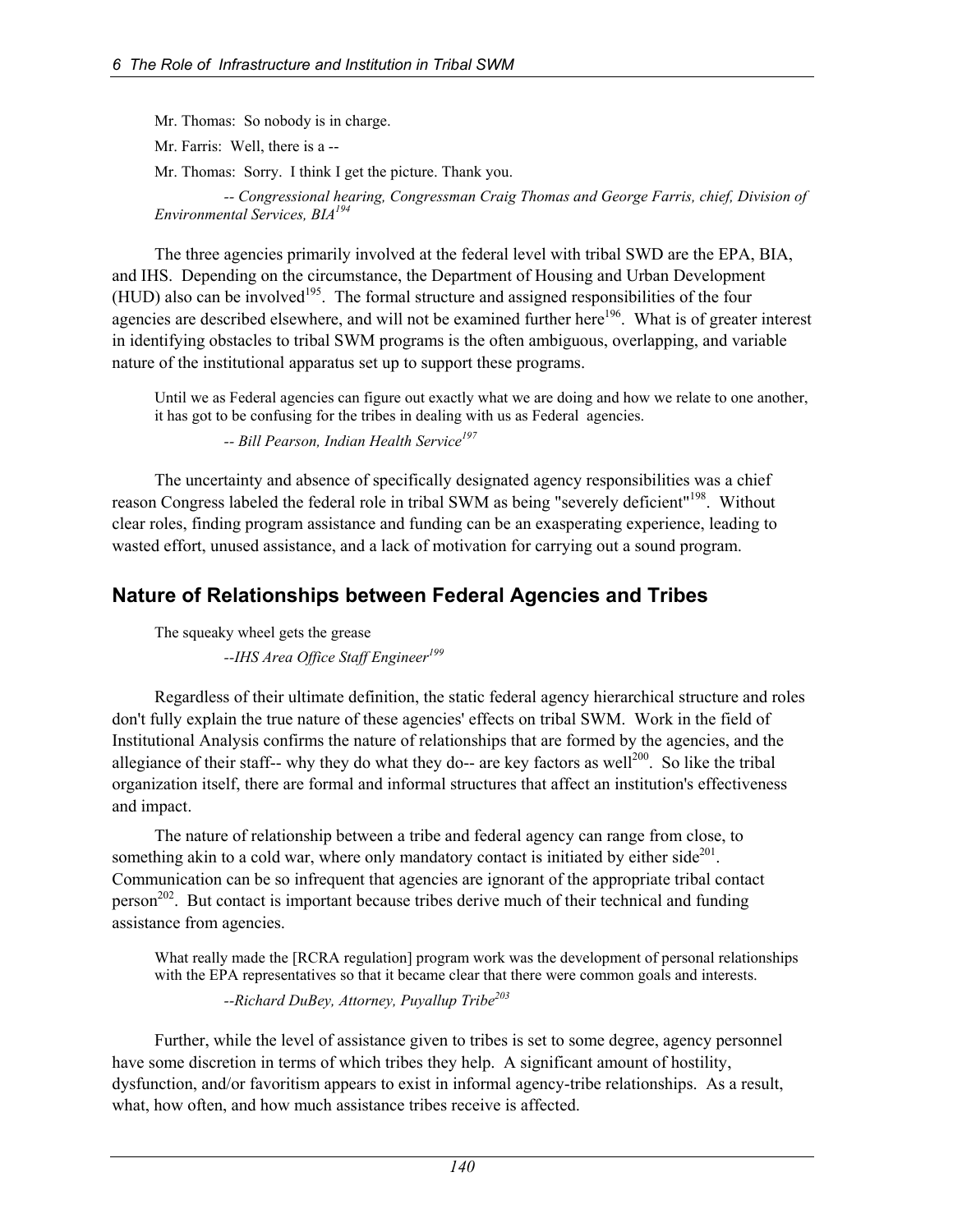#### **Perceived Agency Favoritism**

They each have their favorites they like to help.

 *--BIA staff person, referring to IHS, BIA, and EPA personnel 204*

[Its] not easily answered. I doubt there's somebody still alive who can tell you that. *Mike Reed, BIA official, in reference to why some tribes get more funding than others<sup>205</sup>* 

That agencies appear to have "favorite" tribes is common grist at tribal conferences, and a number of anecdotes appear to back the claim<sup>206</sup>. Several reasons exist for assistance to be given when it is seemingly not called for, or better used elsewhere. First, with limited resources and generally understaffed programs, it is common among aid organizations to respond more readily to those communities or persons that insist on help<sup>207</sup>.

Then too, following the federal policy of tribal self determination, EPA, BIA, and IHS may not initiate help or assistance, but wait for tribal requests<sup>208</sup>. The strategy is a common one for aid agencies, based on the notion that an interested community is more likely to follow projects through<sup>209</sup>. But miscommunication can occur so the tribe never requests assistance<sup>210</sup>. In one case, a reservation IHS office had the resources ready to clean up the tribe's open dumps, and waited for tribal request to do so. Yet, while the tribe was applying to EPA for assistance, it was unaware of the IHS aid, and never approached the office $2^{11}$ .

Another circumstance that might lead to an appearance of favoritism is the level of program infrastructure<sup>212</sup>. In one survey, 40 of 41 tribes not receiving federal environmental funding did not have technically trained staff-- suggesting an underdeveloped program<sup>213</sup>. People tend to want to work with people they know<sup>214</sup>-- and where they can be effective<sup>215</sup>. When the wrong person is contacted, or their tie to SWM is vague, communication is difficult because good interaction depends on clearly defined roles for both parties<sup>216</sup>. Where agencies are able to instigate and keep contact with the appropriate person in the tribe, interaction is facilitated, and ongoing interaction appears to be a key to successful tribal environmental programs<sup>217</sup>. Agency staff spend less time dealing with the bureaucracy of contacting, and more time implementing their project. A more established contact in turn can make future assistance more likely because agency staff are familiarized and comfortable with the tribe's program<sup>218</sup>.

### **Tribal Choices**

Tribes may choose to not work with one or all of the agencies because of perceptions that the agency will be of no assistance, whether from intent or from lack of staff or funding<sup>219</sup>. Additionally, desires for autonomy or isolation, and/or wariness of EPA enforcement, and BIA or IHS bureaucracy may dissuade tribes from seeking agency help<sup>220</sup>.

Generally, however, tribes seek federal funding and/or technical assistance. But when business interactions are satisfactory, an organization tends to stick with that relationship to the exclusion of other options<sup>221</sup>. Thus, tribes may choose to work more heavily with one agency or another<sup>222</sup>. In fact, they may not know the contacts in the agencies that they do not make use of $2^{223}$ . Agency lists of tribal contacts for environmental matters vary considerably, indicating a tribal preference<sup>224</sup>. Note in some cases where contact names conflict, high personnel turnover is to blame. In others, one or more of the agencies have been out of contact with the particular tribe for a year or longer.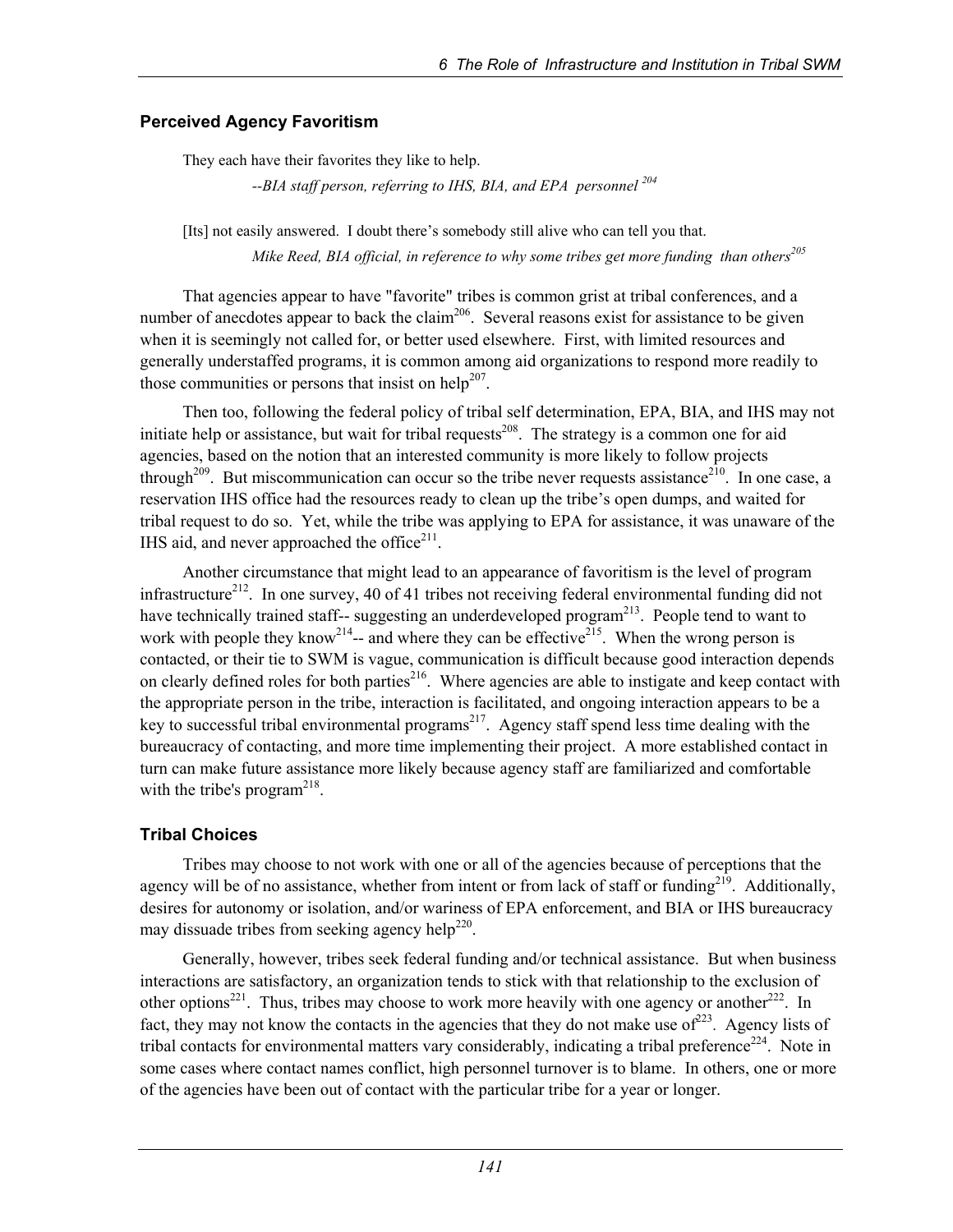Recall the holistic culture is very high context; relationships with outsiders are more difficult to form, and familiarity is valued highly. So, from a cultural perspective as well, once an agency is "chosen", and a relationship established, the choice to continue it is likely<sup>225</sup>. And if a relationship is not formed, it is likely to stay that way unless necessity dictates otherwise. Unfortunately, again, aid organizations often assist the most visible clients, and where a working relationship exists already<sup>226</sup>. Perhaps such a practice exists because of greater reliability of successful projects. Still, the situation begs the question of whether tribes considered more "traditional"<sup>227</sup> are excluded from assistance opportunities due to cultural bias.

### **Tribal Circumspection of EPA**

...before we delegate [RCRA programs] to the States, and in this case the tribes, we want to make sure the programs are going to be run in a way that mirrors how EPA would want to run them...

-- *Richard McAllister, EPA*<sup>228</sup>

I file those in the circular file [the wastebasket].

--Tribal Environmental Director, in referring to EPA memos<sup>229</sup>

According to a 1994 survey, some 220 of 545 tribes do not have contact with EPA<sup>230</sup>. Part of the poor contact record may be because EPA is a regulatory agency, and enforcement action is feared<sup>231</sup>. Also, EPA is not incorporated into larger Indian Country culture as, to some extent, are the Indian-specific IHS and BIA. EPA Tribal Program staff deal regularly with tribes, but they serve only as liaisons and grant administrators, and generally deal only with tribes receiving GAP grants. Technical enforcement and assistance is handled generally through the same branches, and by the same personnel, that handle states. So EPA can be considered very much an outsider. And outside agencies, just like outside communities and governments, can represent a threat to tribal integrity for many of the same reasons. The overwhelming majority of EPA staff are non-Indian, and non-Indian staff in any agency can present practical problems because communication styles different from tribal personnel may result in poor understanding of each other's position<sup>232</sup>.

Possibly because contact is limited and few EPA personnel are Indian<sup>233</sup>, grievous misunderstanding of tribes can arise as well. For example, in addressing a tribal environmental conference, one EPA official noted that tribes were "just like other rural communities"<sup>234</sup>. Another noted at a workshop that tribes "had better darn well come into [RCRA] compliance, if they know what's good for them, they're breaking the law".<sup>235</sup> Both comments suggest a poor grasp of how important tribal sovereignty is to tribes<sup>236</sup>. And that misunderstanding can lead to mistrust on the part of tribes in wanting to work with EPA. In addition, it is widely held that EPA materials are irrelevant to tribal SWM situations and needs<sup>237</sup>. EPA publications and training are designed and published at the national level, and targeted for its average constituent-- a conventional non-rural, non-tribal, community. While unintentional, the circumstance can only exacerbate wariness of working with EPA. But tribes miss a number of assistance opportunities if they don't work with EPA

#### **Technocracy of IHS**

Generally with all programs, [IHS] want[s] to study the situation. And I think Tribes have been studied and studied, and the problems have been studied but no one wants to take responsibility. Open dumps need to be cleaned up now, and [Congress should] require IHS to cleanup open dumps immediately.

 *-- Joyce Martinez, aide to Governor and Tribal Council, Pueblo of Tesuque238*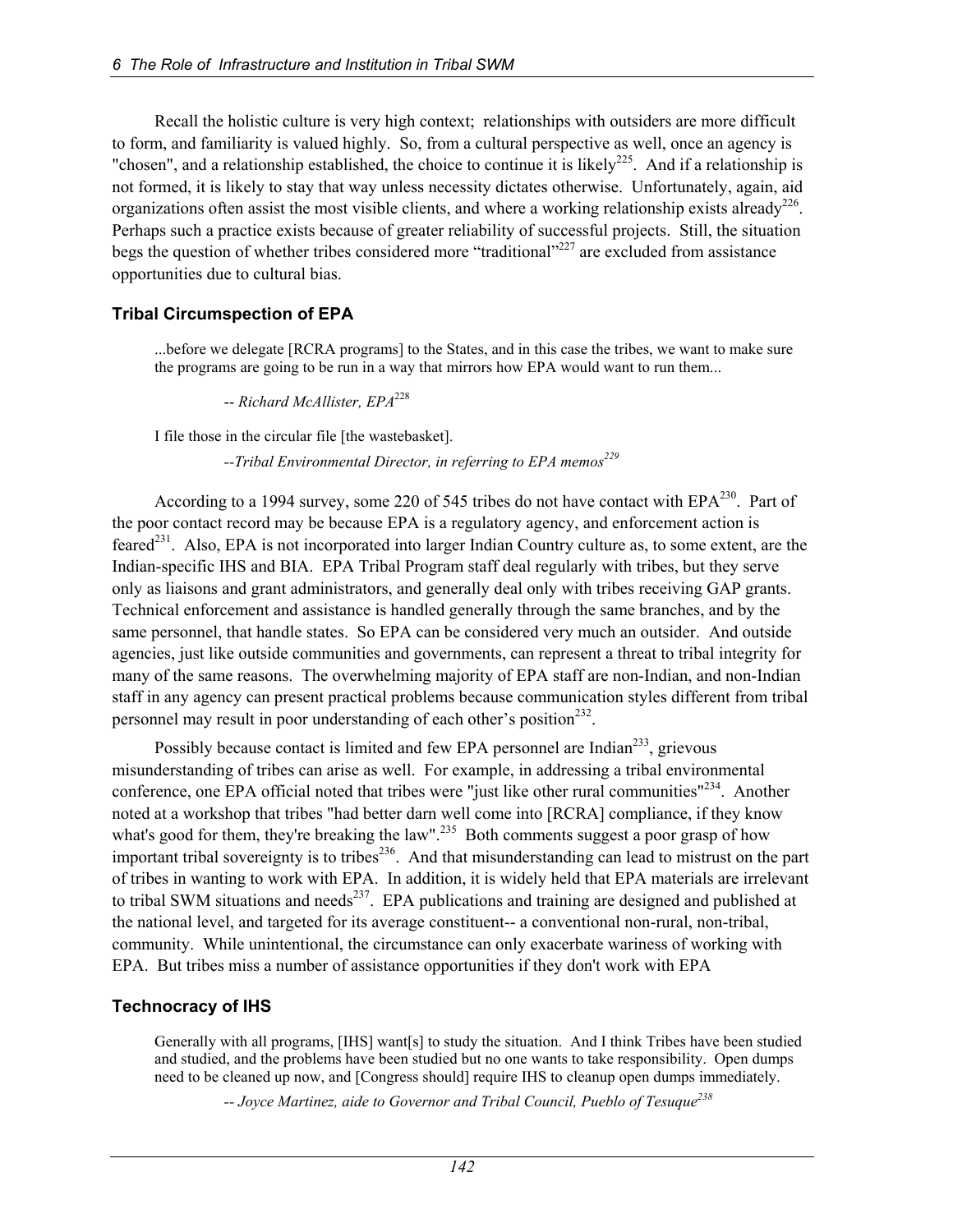One problem in working with the IHS may be that its charge is not precisely an environmental one; it is health engineering<sup>239</sup>. Where sanitation facilities have already been built, formal contact may be limited because IHS is not responsible for operation and maintenance; tribes are. So regular relationships may not be established. With The Open Dump Cleanup Act of 1994, IHS was given responsibility to develop SWM plans and conduct site inventories-- but, again, only at tribal request $^{240}$ .

One circumstance noted by some tribal personnel is that IHS is not an advocacy agency<sup>241</sup>. Its charge is to fix things, not to integrate tribal culture into the solution process. Those working with SWM are engineers by trade and carry out conventional engineering studies. For example, it is common practice to design a transfer station based on a 4 lb/d capita waste generation rate<sup>242</sup>, but, due to a lack of resources, desire, or training, not find out whether the station will be used by the community. Because they are responsible for highly technical work, IHS staff may choose to study a situation in great detail before acting, and funding for study recommendations may be delayed $^{243}$ . The result is that tribes can perceive IHS's reponse to tribal problems as too technical, and not practical enough. A last point is that several tribes have taken advantage of '638' and formed, or hired, their own engineering units to take the place of  $IHS<sup>244</sup>$ . While self-determination may be the goal, it is unclear whether tribal dissatisfaction with IHS is a motivating factor as well.

### **BIA Historical Baggage and Trust Issues**

The BIA is an advocacy agency. A high percentage of employees are Native American. But in terms of working with SWM issues, the agency has its own peculiar problems. First, its charge is broad, and SWM is inferred only by BIA's responsibility to protect trust lands<sup>245</sup>. Thus, SWM may be designated a low priority. Second, BIA's charge is to uphold the trust responsibility, so it covers trust land only. Where non-trust land is involved, as it often is in SWM issues, direct authority to act is either problematic or absent.

Third, BIA is saddled with the historic baggage of Federal Indian Policy. It was BIA who carried out policies such as forced schooling until the  $1960's<sup>246</sup>$ . And BIA bribery, treachery, and abuse were rife until the reforms of the 1920's and  $30^{\circ} s^{247}$ . Recollect that the tribal holistic culture sees the past as essentially present. So there is an inherent hostile association with BIA for many Indians $248$ . And a prevalent view exists that BIA is too entrenched or meddlesome in general tribal affairs<sup>249</sup>. Thus, even though SWM assistance is voluntary and separate from history and bureaucracy, a significant amount of resentment exists against the agency as a whole. Many tribes are trying to lessen their dependency as well, so they may choose to minimize their contact, and forego available assistance.

# **Interagency Dynamics**

...we pulled all our tribes together in the mid-1980s. One of the things the tribes told us when we got together was "You talk about water, and IHS talks about water, and BIA is doing water and you are all supposed to be doing solid waste. Do you ever talk to each other?" And of course we had to say "Well, no".

 *-- Steve Dodge, EPA Region V250*

Because their formal roles overlap and/or complement one another, a 1991 "Memorandum of Understanding" stipulates agency cooperation when possible as a goal. But coordinated assistance is rare<sup>251</sup>. Tribes have asked Congress that the agencies cooperate, and the issue is brought up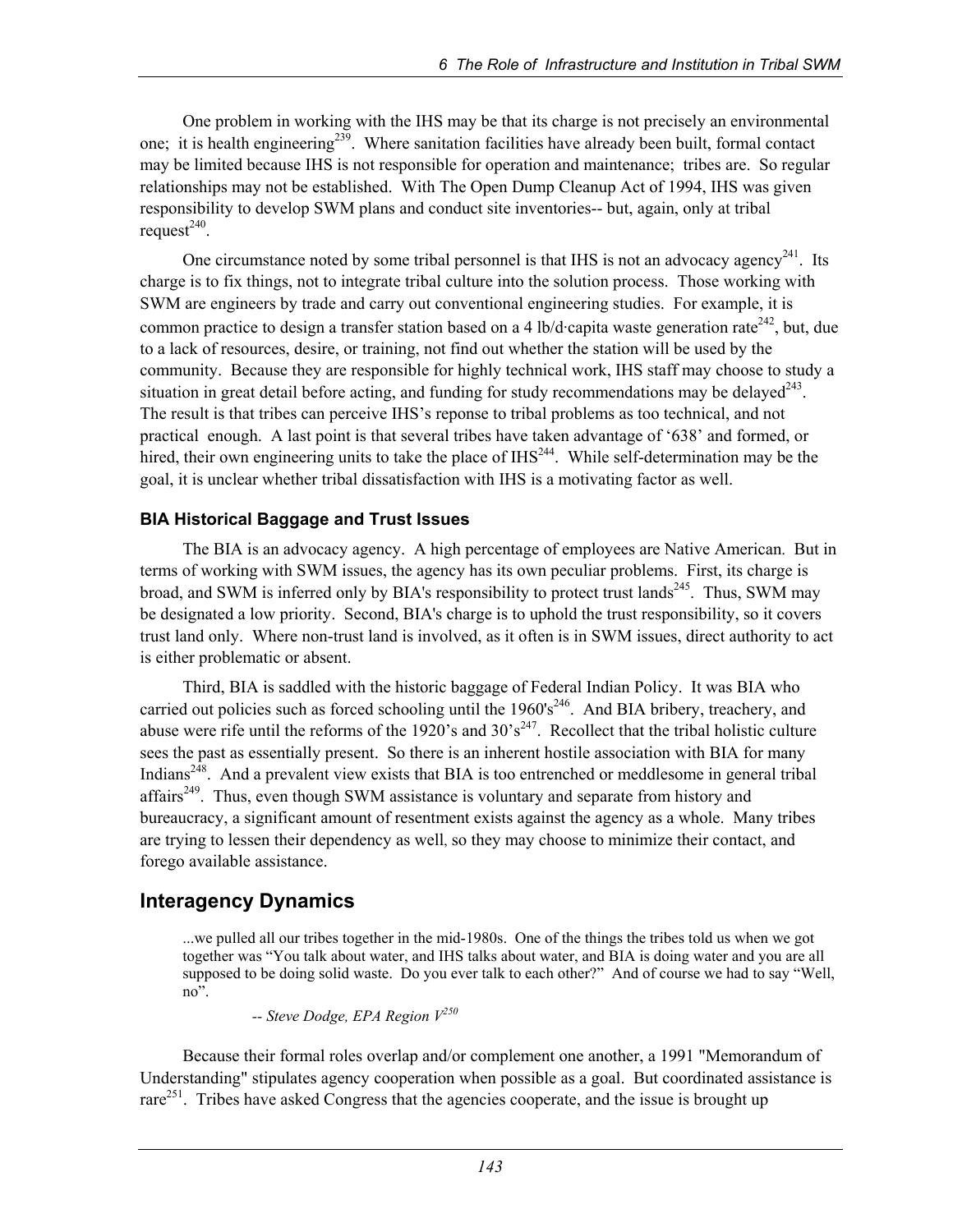repeatedly at tribal conferences and workshops<sup>252</sup>. It is unclear why cooperation is infrequent, although different agency agendas resulting from the above discussed factors, as well as different institutional allegiances described below, likely play a part. Cooperation varies between regions. For example, in one region a SWM working group of IHS, BIA, EPA, and HUD meets each quarter and the four have cooperated on several dump cleanup operations<sup>253</sup>. But in another region, the four met only twice in a four year period<sup>254</sup>. An, as yet, untried cooperative effort between BIA, EPA, IHS, and several other agencies and departments was launched in mid-1998 as the national Tribal Solid Waste Interagency Workgroup<sup>255</sup>. Tribal proposals for 1.6 million dollars in funding for open dump cleanup demonstration projects were solicited by EPA under the auspices of his group beginning Spring 1999<sup>256</sup>.

# **Nature of Agency Allegiances and Purpose**

They don't have their act together  *--EPA staff person referring to IHS* 

They're no help at all

 *--IHS staffer referring to BIA* 

What would you want to work for them for?  *--BIA staff person referring to EPA* 

At the core of the problem in coordinating efforts and clarifying roles is the fact that each agency serves a different purpose and has a different allegiance. EPA is the regulator, BIA the advocate, and IHS the technician The BIA is under the DOI. The IHS is under the direction of the Public Health Service (PHS), is a uniformed (commissioned) service under the direction of the Surgeon General, and originally part of the Department of Defense. The EPA is its own agency, with sub-Cabinet status. And HUD has Cabinet status.

Different allegiances result in different motivations for carrying out a job, whether to carry out a job, and how to carry it out<sup>257</sup>. Anecdotes from tribal and agency staff indicate that the four agencies here are no exception. That can be advantageous for tribes. For example, both BIA and IHS staff in contact throughout this study adamantly refused to divulge any tribe's SWM (or other environmental) problems to EPA. BIA staff stated their role as a tribal advocate prevented them, and IHS staff stated their tribal relationships would be compromised, and their ability to perform their work would suffer. Both believed it was a tribe's prerogative to choose EPA involvement.

But different allegiances can be disadvantageous too. Again, they might be a key factor in explaining why more cooperation does not exist. Diverse motivations can mean different specific goals, all of which may not be accommodated in a single project<sup>258</sup>.

### **Conflict Within Agencies**

I don't think this has to be new money at all. I think it can come out of money that is already being appropriated to EPA. They just need to be knocked in the head and told to spend it on the reservations.

 *-- Kevin Gover, rep. Pueblo of Pojoque, in reference to establishing a separate tribal leaky underground storage tank fund<sup>259</sup>*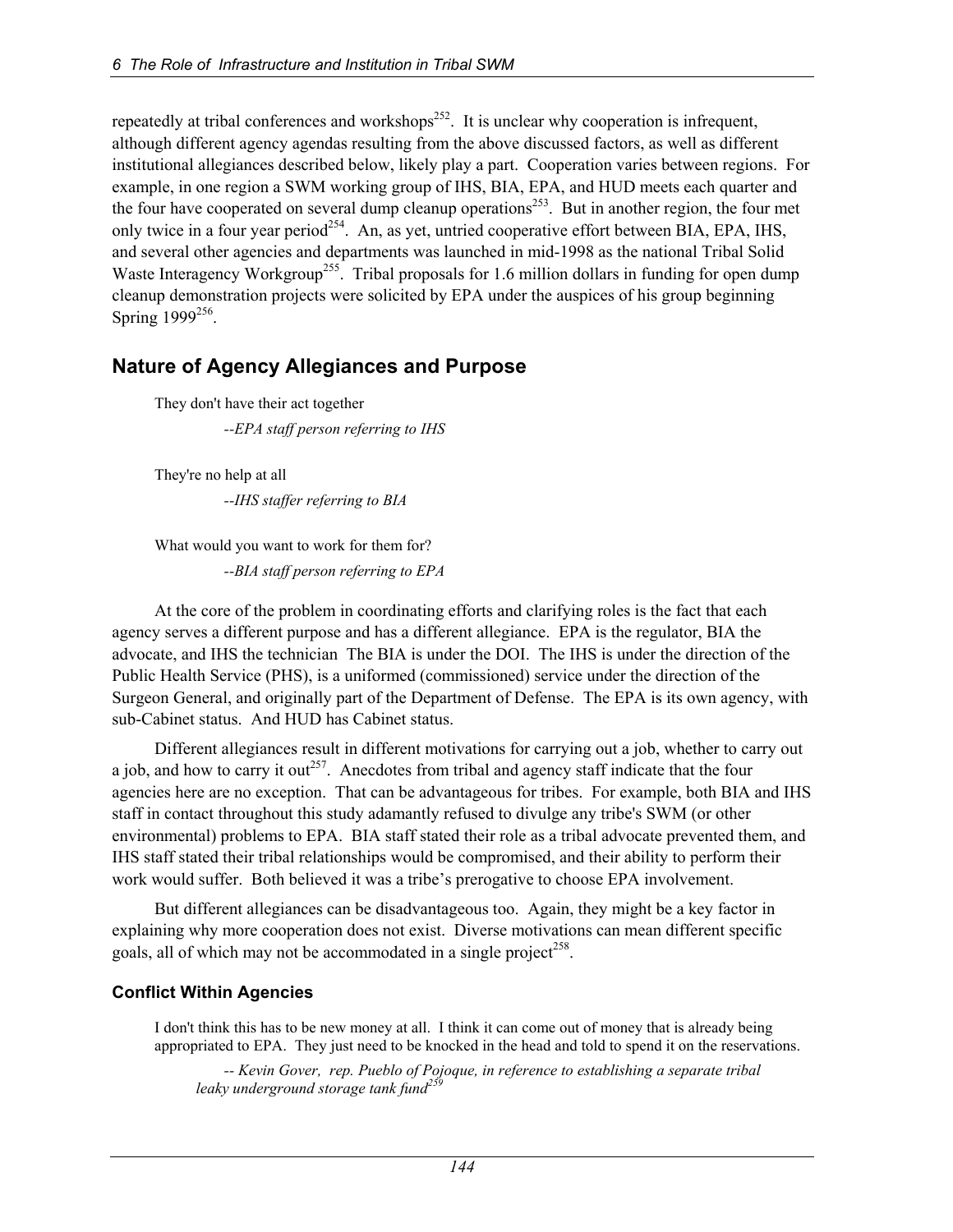Within the agencies themselves, allegiance can bode poorly for tribes. For example, BIA's part in the DOI is to protect trust lands for use by Indians. But that charge conflicts directly with the mission of DOI to protect lands for the public at large<sup>260</sup>. The BIA is trying to pull lands out of public use (by converting them to trust land).

A conflict also exists for IHS. The Department of Health and Human Services is a health organization, not an environmental engineering one. Reservations are the only communities where sanitary facility construction is a responsibility. In conventional communities, by far the bulk of its constituency, it is municipal and county governments that hold that responsibility. In an organization run by health professionals, engineering needs may get short-shrift because of different perceptions on what is most important for tribal health. Also, erecting transfer stations is not sensational, and may not reap the same political benefits as battling diseases and quality of life issues the public-atlarge is focused on.

EPA's mission is to protect the environment throughout the U.S., but with limited resources. They can affect more constituents by concentrating on the bulk of conventional communities, rather than on a tribe of 200 people. Where conflicts between the interests of tribes and local governments and/or states exist, EPA decision making may require compromise or circumspection on the problemat-hand, to promote cooperation on other environmental issues.

I am troubled by...the fact that we seem to have two levels of communication here. We get one from the Federal agencies saying an entirely different list ofaccomplishments and the great things that they are doing, and then hearing from the grassroots where things are directly right there, the front line. This is not only absurd but very ludicrous. I mean I just can't believe this.

 *-- Congressman Faleomavaega<sup>261</sup>*

# **6.8 CONCLUSIONS**

l

Not only does a *de facto* jurisdictional void exist on many reservations, an infrastructural gap exists as well. The resources and program expertise needed for SWM on reservations are as yet largely inadequate. A number of program factors exist that make it more difficult to carry out sound SWM. By and large, these factors persist because tribes are tribes; who and what they are, and the unique circumstances they face, result in program infrastructural problems. So, again, tribes are at a disadvantage in achieving their SWM goals compared to conventional communities. Note, it is not that tribes are incapable of good SWM, or that tribes can't or don't have programs equal or better to than conventional communities; they can, and some  $do^{262}$ . But they must overcome more obstacles to reach that level.

Thus culture, authority, and program organizational infrastructure all affect tribal SWM, and contribute to its problems. The situation that tribes face is distinguished from what conventional communities face by these factors. As a result, conventional SWM tactics can fail. In the next chapter, how each of the factors relate to each other, and how they can be incorporated into a workable tribal SWM model is examined.

<sup>1</sup> U.S. Senate, *Hearing on S. 720 to clean up open dupms on Indian Lands*, 103rd Cong., 1st Sess., Committee on Indian Affairs, Nov 3, 1993, Washington D.C., S. Hrg. 103- 460, 1994.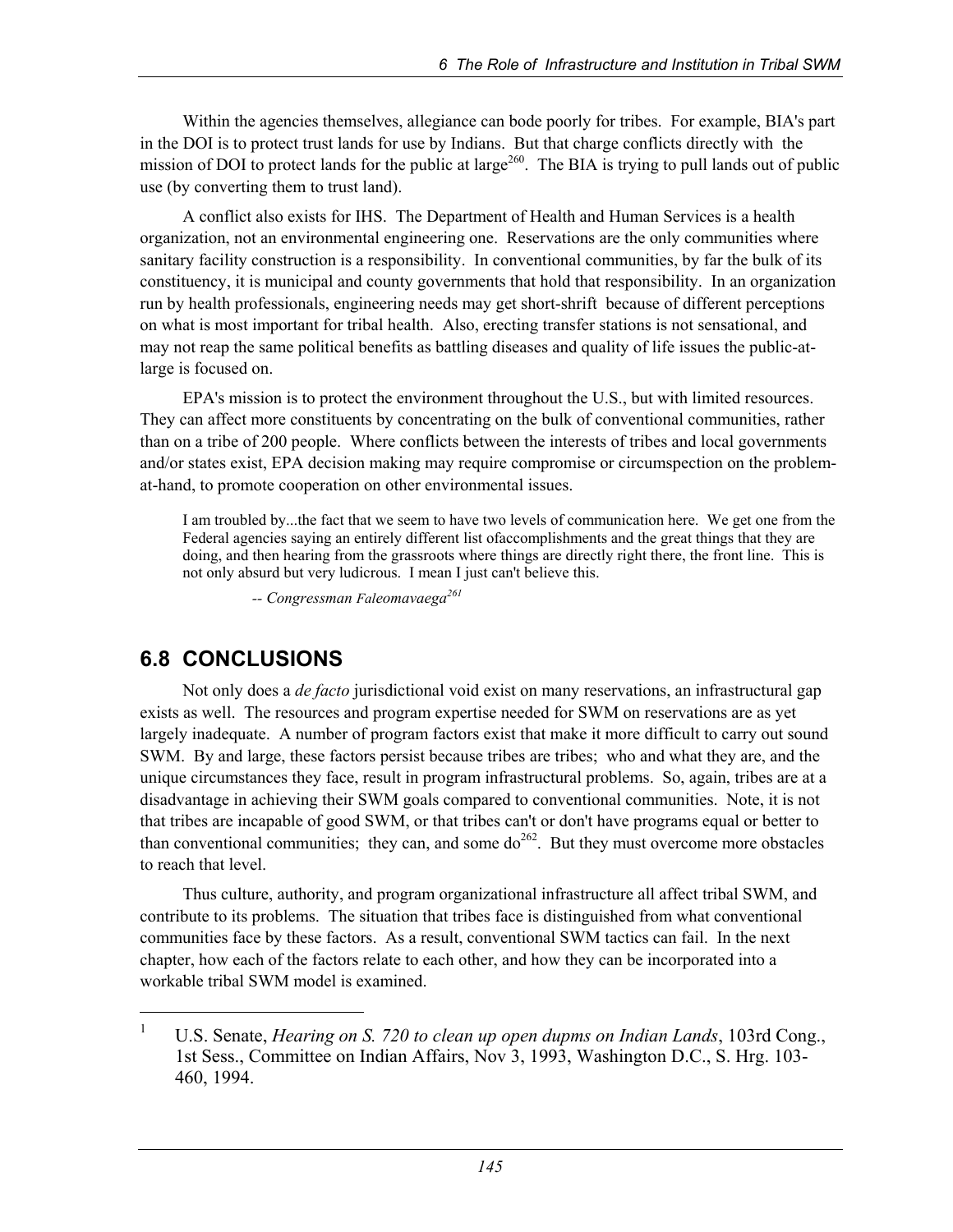- 2 From Bee, R., "The predicament of the Native American leader: A second look", *Human Organization*, Vol. 49-1, 56-63, 1990.
- 3 See Handy, C., *Understanding organizations,* Penguin Books, Middlesex, England, 1981.
- 4 See for example, ibid.
- 5 See for example, Auberle, W., V. Masayesva, and P. Ellsworth, "Innovative education and training for tribal environmental professionals", *Proc. of 89th Annual Air and Waste Management Assoc. International Meeting,* Nashville, TN, Jun 23-28, 1996.
- 6 U.S. Senate, *Workshop on solid waste disposal on Indian Lands*, Hearings before the 102nd Congress, Select Committee on Indian Affairs, July 29, 1991, S.R. 102-72, 1992.
- 7 Federal Power Commission v Tuscarora Indian Nation 362 U.S. 99 (1960), (Application to tribes of federal law was consistent regardless of whether tribes were explicitly included in the wording, based on tribes' status as dependent (and not independent) nations).
- 8 See for example, Bee, R., "Riding the paper tiger", in *State and reservation: New perspectives on federal Indian policy*, Castile, G. and R. Bee (eds.), Univ. of Arizona Press, AZ, 1992.
- 9 25 U.S.C. §§ 450-451n, 455-458e (PL 93-638). Known informally as "638", a greater Indian role in their general affairs was promoted. Importantly, the federal government's previously ascendant role in tribal matters was acknowledged to have generally stultified tribal initiative and development of leadership skills.
- <sup>10</sup> Pommersheim, F., "Economic development in Indian Country: What are the questions?", *American Indian Law Review*, vol. 12, 1984.
- 11 Madison, M., C. Burbee, and D. Crohn, *Solid and hazardous waste on California Indian*  Lands: A Review of Technologies, Law, Enforcement, and Resources, Univ. of Calif., Div of Ag and Nat. Res., Waste Management Workgroup. Pub. No. 1, 1994.
- 12 For example, Anderson, J. "Waste Merchants Target Reservations", *Washington Post*, Feb 22. 1991.
- 13 Zender, L., and G. Tchobanoglous, *Manual on open dumping assessment: Site closure and management*, Bureau of Indian Affairs Report, Portland Area Branch, December 1996.
- 14 Gover, Stetson, and Williams, P.C., *Survey of tribal actions to protect water quality and the implementation of the tribal amendments to the Clean Water Act,* National Indian Policy Center (NIPC), The George Washington Univ., Wash,. D.C., 1995; Allen, M., "Native American control of tribal natural resource development in the context of federal trust and tribal self-determination", in Wells, R. (ed.), *Native American resurgence and renewal: A reader and bibliography*, The Scarecrow Press, Inc. Metuchen, NJ. 1994.
- $15$  Ibid.
- <sup>16</sup> Tribal Solid Waste Training Needs Assessment Forum, Third National Tribal Conference on Environmental Management, Polson, Montana, May 21-23, 1996. For example, of 20 tribes attending a series of SWM workshops, none had a specific SWM branch, *Workshop on assessment of open dumping and solid waste management*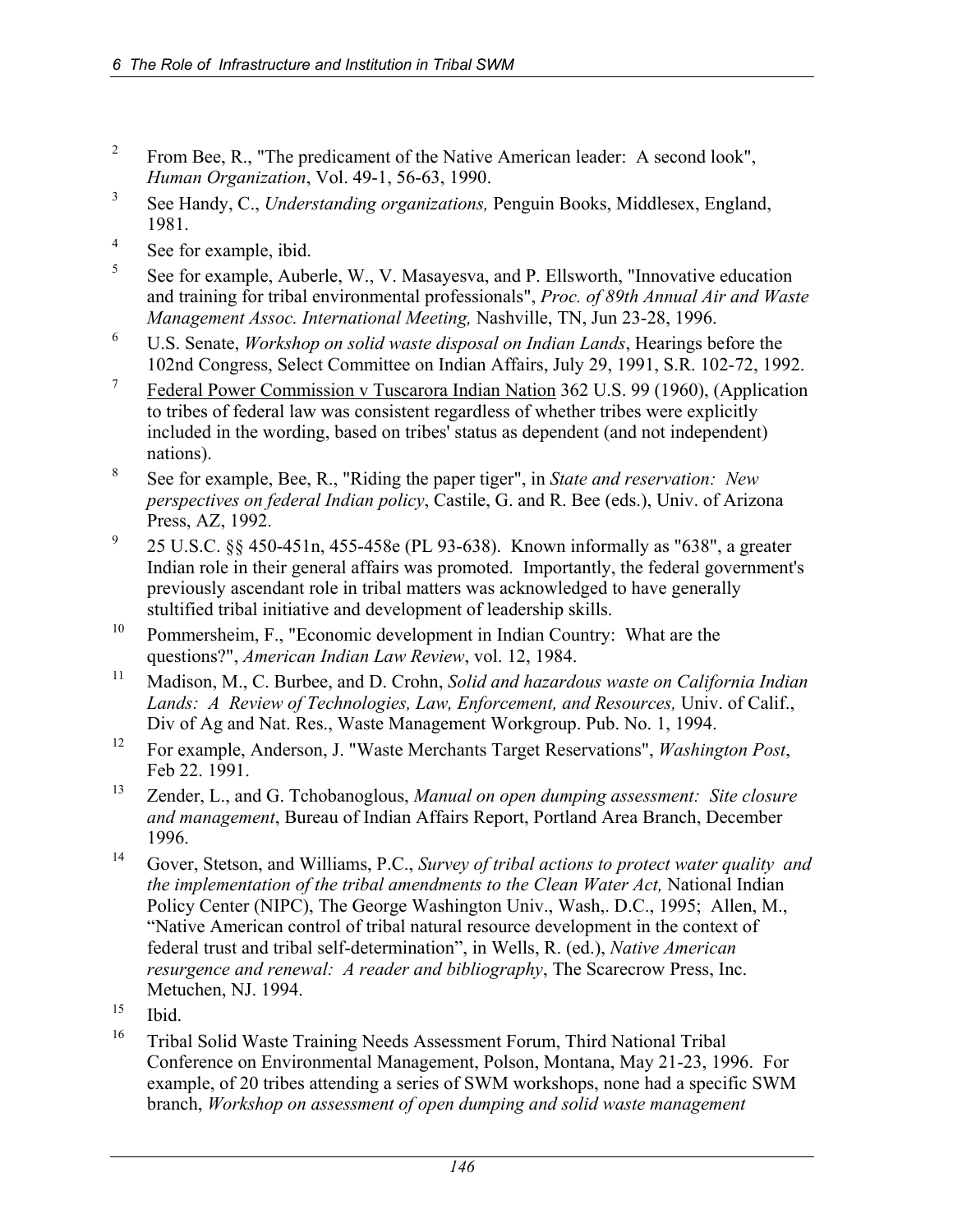*planning on Indian Lands*, Indian Health Service, Red Lion Inn, Redding, Sacramento IHS Office, Sacramento, Double Tree Highland Resort, Rancho Bernardo, CA, Oct 10- 11, 16-17, 22-23, 1996.

- 17 National Tribal Environmental Council, *National Tribal Environmental Review Final Report*, 1994.
- <sup>18</sup> In an informal survey of 24 tribes, only two had SWM ordinances. Neither included specific language on the variety of SWM circumstances that need regulation, particularly where non-Indians are concerned. Notes, *Workshop on assessment of open dumping, supra* note 16, and field notes for Zender, L., and G. Tchobanoglous, *Manual on open dumping assessment, supra* note 13.
- <sup>19</sup> In House of Representatives, Subcommittee on Native American Affairs of the Committee on Natural Resources, 103rd Congress, 1st Session, *Oversight hearing on abandoned and leaking underground storage tanks and open dump sites on Indian Reservations*, Oct 14, 1993, H.R. 103-50, 1994.
- <sup>20</sup> Panel presentation, Annual Tribal Environmental Conference, EPA Region IX, Nov 1996.
- <sup>21</sup> Unpublished data for Institute of Tribal Environmental Prof., Northern Ariz. Univ., Flagstaff, presented by Auberle, W., "Innovative education and training for tribal environmental professionals", presented at the *89th Annual Air and Waste Management Assoc. International Meeting,* Nashville, TN, Jun 23-28, 1996. Also for example, at a series of SWM workshops held for California Area tribes, *Workshop on assessment of open dumping, supra* note 16, only two tribal representatives had more than 3 years of experience in environmental affairs. One of these, a non-tribal member was the only participant with a college degree in a science field. None had SWM backgrounds. The majority were beginning their first year in environmental management. Note inexperience refers to formal management of a modern wastestream. The majority of tribes historically have employed indigenous natural resource management techniques, and anthropology literature is replete with testimony to the environmental prowess of tribes in practicing sustainable living. Often the lack of expertise is cited as implicitly being within the context of (1) competing effectively in a market economy for resources, and (2) complying with federal regulatory requirements, both arguably unnecessary for safeguarding the environment, *per se*. 22 See for example, Bee, R., *The predicament of the Native American leader, supra* note 2.
- 
- 23 Discussion notes, *Workshop on assessment of open dumping,* and research notes for Zender, L., and G. Tchobanoglous, *Manual on open dumping assessment*, *supra* note 13.
- $24$  See note 21.
- 25 Gover, Stetson, and Williams, P.C., *Survey of tribal actions to protect water quality, supra* note 14*.*
- <sup>26</sup> The technical knowledge lacking can be very basic. For example, in one large tribe, the newly appointed SWM manager did not realize that groundwater flows. Several tribal environmental managers come from business-related backgrounds, such as real estate, personnel, and accounting. Notes for Zender, L., and G. Tchobanoglous, *Manual on open dumping assessment, supra* note 13.; Discussion notes, *Workshop on assessment of open dumping, supra* note 16.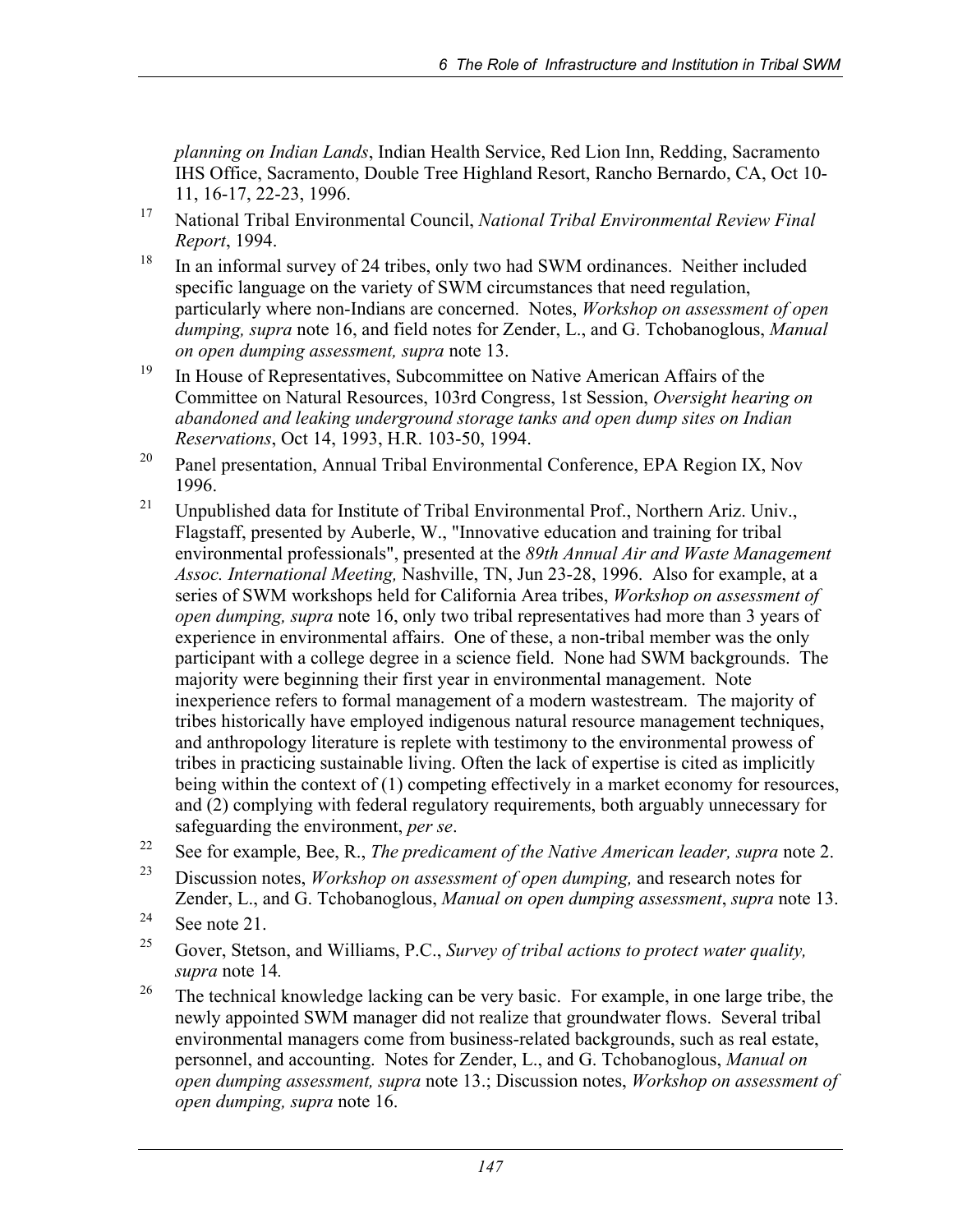- <sup>27</sup> Unpublished data for Institute of Tribal Environmental Prof., Northern Ariz. Univ., Flagstaff, presented by Auberle, W., "Innovative education and training for tribal environmental professionals", presented at the *89th Annual Air and Waste Management Assoc. International Meeting,* Nashville, TN, Jun 23-28, 1996; discussion notes for Native American Pollution Prevention Workshop, Apr 10, 11, D-Q Univ., Davis, CA, 1997.
- <sup>28</sup> For example, comments by Bob Shelnutt, EPA Region IX Circuit Rider, Oct 15, 1996 at *Workshop on assessment of open dumping, supra note 16, and discussion notes, Annual* Tribal Environmental Conference, EPA Region IX, Nov 1996.
- <sup>29</sup> Panel presentation, Native American Environmental Protection Coalition, EPA Region IX, Nov 1996, Tribal Solid Waste Training Needs Assessment Forum, Third National Tribal Conference on Environmental Management, Polson, Montana, May 21-23, 1996. Time is also needed for effective enforcement procedures to be developed. For example, in one tribe, highly sophisticated in their Planning and Natural Resources Departments, the new SWM manager used for two years non-carbon paper to handwrite open dumping locations and what actions were taken No locations or times were recorded. The information was useless for citations, and the only copy of the binder was misplaced.
- <sup>30</sup> Commonly termed TERO (Tribal employment rights ordinance).
- <sup>31</sup> Leaders are expected to provide tribal members jobs. Bee, R., "To get something for the people: The predicament of the American Indian leader", *Human Organization*, Vol. 38-3, 239-247, 1979.
- <sup>32</sup> Indian Service Population and Labor Force Estimates, U.S. Dept. Interior, Bureau of Indian Affairs, 1995 (available at http://www.doi.gov/bia/ifcons95.html). Only 18 tribes have populations over 5,000.
- <sup>33</sup> Data for reservation Indians is not readily available. A 35.5% high school dropout rate exists for Native Americans (on and off-reservation), compared with 22 percent for conventional communities. The figure is significantly higher for reservation Indians. For example, the Morongo Tribe had an average 85 percent dropout rate (Magagnini, S. "For some tribes, casinos fulfill American dream", *Sacramento Bee*, July 2, 1997, A1, A10-12). Just 9.4 percent of Native Americans hold B.S. degrees, compared with 22 percent of caucasians. Only 29 percent of Indians entering a four-year college matriculate, compared with 53 percent for the national average. Wells, R., Jr., "Transforming Native American education: The long road from acculturation to cultural self-determination", in Wells, R. (ed.), *Native American resurgence and renewal, supra*  note 14, and U.S. Bureau of the Census, 1990 Census of Population, *Characteristics of American Indians by tribe and language*, 1990, CP-3-7. Note obtaining reliable statistical average data for reservations is difficult as the U.S. Census does not distinguish between "urban" Native Americans and the approximately one-third of reservation Native Americans. BIA and IHS track limited demographical information, possibly due to great expense associated with a full census. No centralized inter-tribal database exists.
- 34 See Bordewich, F., "Revolution in Indian Country", *American Heritage,* 34-46, Aug 1996.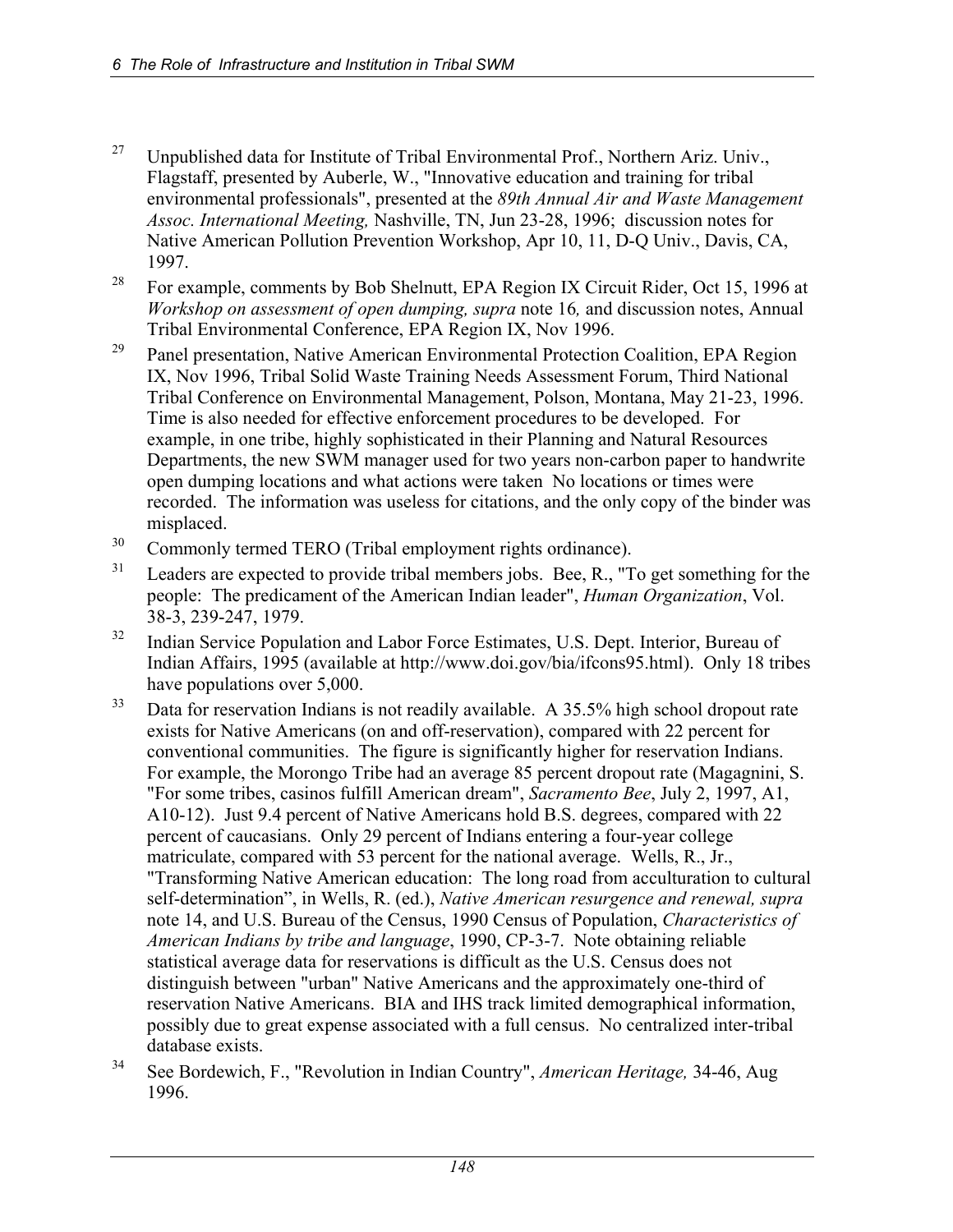- 35 In U.S. Senate, *Workshop on solid waste disposal on Indian Lands*, *supra* note 6.
- <sup>36</sup> Tribal Solid Waste Training Needs Assessment Forum, Third National Tribal Conference on Environmental Management, Polson, Montana, May 21-23, 1996.
- 37 Ibid., Auberle, W., V. Masayesva, and P. Ellsworth, *Innovative education and training for tribal environmental professionals, supra note 5; Zender, L., "Solid waste disposal* on Indian Reservations: An overview", *Proc. of the 89th Annual Conference of the Air and Waste Management Association*, Nashville, Jun 1996.
- 38 For useful summary of motivation theory see Handy, C., *Understanding organizations, supra* note 3, or for expanded discussion see Vroom, V.H. and E. Deci (eds.), *Management and motivation*, Penguin, New York, 1970.
- 39 Maslow, A. (1954), *Motivation and Personality ,* Harper and Row, New York, 1954. Maslow's 'Theory of Needs' has attained wide recognition and status. Subsequent authors have suggested additional needs, see note above for references.
- <sup>40</sup> The amount of motivation for an act depends on how important the need is (salience), the expectation that the act and its intended outcome will be accomplished (expectancy), and how well the outcome is expected to satisfy the need (instrumentality). For simplification, the text discussion lumps together instrumentality and expectancy. See note 38 for references.
- 41 Vellinga, M., "Many Indian casinos targeted for closure", *Sacramento Bee*, May 14, A4, 1998.
- $42$  For example, the Nevada Indian Environmental Coalition challenged the application of RCRA to tribal lands, Madison, M., C. Burbee, and D. Crohn, *Solid and hazardous waste on California Indian Lands, supra* note 11.
- <sup>43</sup> Mattie Blue Legs et al. v. United State Environmental Protection Agency, et al. Civ. No. 85-5097, Slip Opinion (D. South Dakota, Sep. 3, 1987).
- 44 42 U.S.C.  $\S$  6903(13).
- 45 Backcountry Against Dumps et al. v. EPA.(1996), District of Columbia Circuit No. 95- 1343, U.S.C. § 6903(13).
- 46 See for example Deloria, V., Jr., and C. Lytle, *The nations within: The past and future of American Indian sovereignty*, Pantheon, New York, 1984.
- 47 From U.S. Senate, *Workshop on solid waste disposal on Indian Lands, supra* note 6.
- 48 For example, see statement of Mervyn Tano in U.S. Senate, *S. Hrg. 103-460, supra* note 1, and statement of Bobby Whitefeather in House of Representatives, *Hearing on S. 720, To clean up open dumps on Indian Lands, and for other purposes*, Subcommittee on Native American Affairs of the Committee on Natural Resources, 103rd Congress, 2nd Session, July 26, 1994, H.R. 103-102, 1994.
- 49 For example, see tribal testimonies in U.S. Senate, *Workshop on solid waste disposal on Indian Lands, supra* note 6; House of Representatives, *H.R. 103-102*, supra note 48; U.S. Senate, *S. Hrg. 103-460*, *supra* note 1.
- 50 U.S. Senate, 105th Cong., 1st Sess.*, Oversight hearing of the President's budget request for the Bureau of Indian Affairs and the Indian Health Service,* Feb 26, 1997, S. Hrg. 105-65, Pt. 1 and Pt. 2, U.S. Govt. Prt. Off., Wash., D.C., 1997. Additionally, 1.8 billion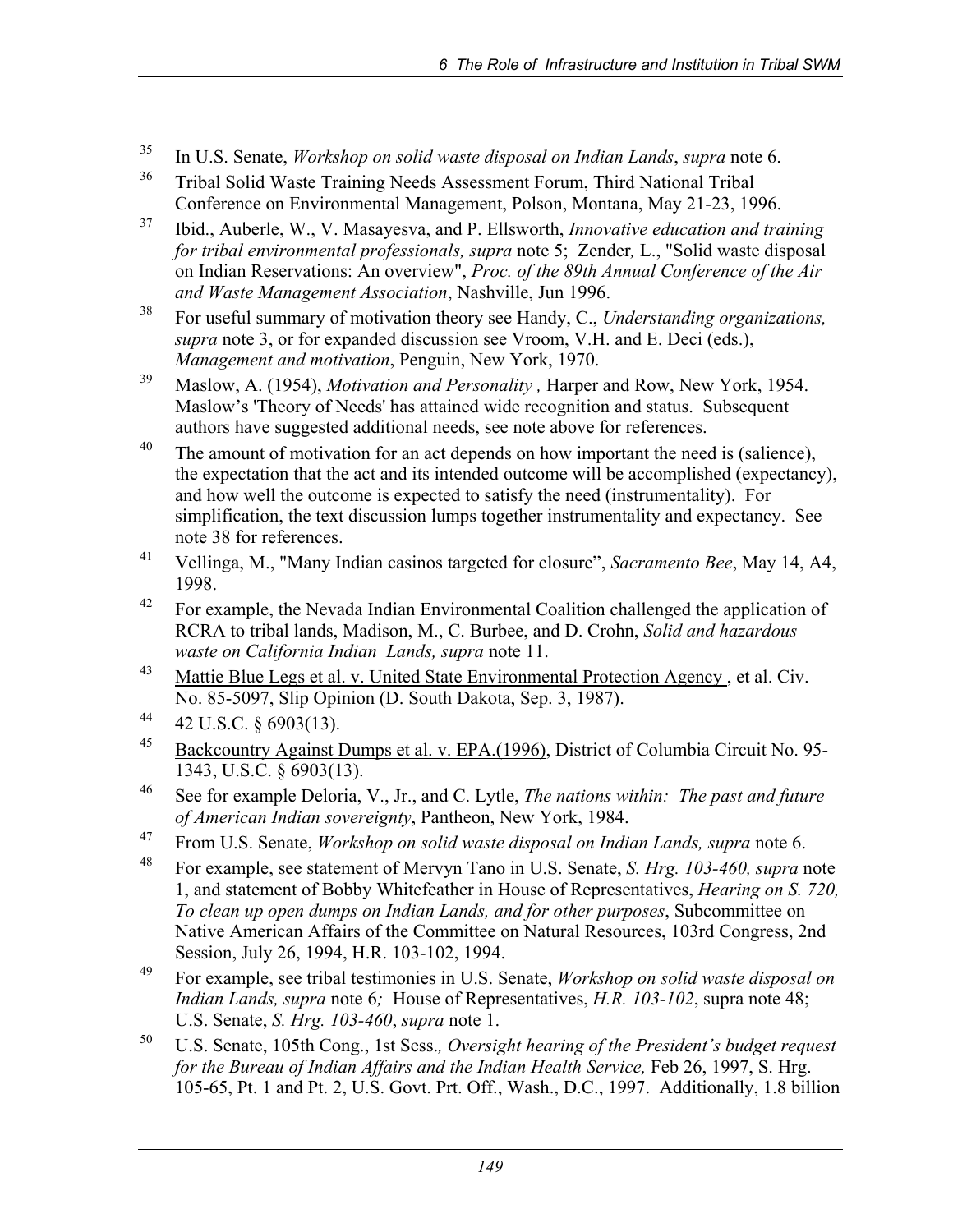in 1997 dollars is required to address the backlog in sanitation facility construction and improvement projects.

- <sup>51</sup> Indian Service Population and Labor Force Estimates, U.S. Dept. Interior, Bureau of Indian Affairs, 1995 (available at http://www.doi.gov/bia/ifcons95.html), and U.S. Bureau of Census 1990 Census population, characteristics of American Indians by tribe and language, 1990 CP-3-7.
- 52 Indian service population and labor estimates, U.S. Dept. of Int., Bureau of Indian Affairs, 1995. Note, more current or specific data is unavailable. The U.S. Census does not distinguish between the Native American population as a whole, and the approximately one-third of Native Americans living on reservations.
- 53 Discussion notes, Affiliated Tribes of Northwest Indians Winter Conference, Natural Resources Committee, Spokane, Feb 12- 14 1994.
- <sup>54</sup> This situation is seen as similar to a developing country scenario where developed countries can take advantage of the situation by exploiting resources in a manner that their environmental science prowess would prevent them from doing in their own country. Allen, M., *Native American control of tribal natural resource development, supra* note 14.
- 55 See for example, Curtis, S., "Cultural relativism and risk assessment strategies for federal projects", *Human Organization*, vol. 51-1, 65-70, 1992.
- 56 See generally for example, Douglas, M., and A. Wildavsky, *Risk and culture,* Univ. of Calif. Press, Berkeley, 1982.
- 57 See Indigenous Environmental Network, *Risk assessment,* Bemidji, MN (e-mail ien@igc.apc.org); O'Brien, M., *"*An alternative to ecological risk assessment: Traditional Native American approaches to ecosystems*", Society for Ecological Restoration 1995 International Conf.*, Seattle WA., Sep 14-16, 1995; Curtis, S., *Cultural relativism and risk-assessment strategies, supra* note 55.
- 58 Gover, Stetson, and Williams, P.C., *Survey of tribal actions to protect water quality, supra* note 14*.*
- 59 Discussion notes for *Workshop on assessment of open dumping, supra* note 16*.*  Attendees were given an exercise that required them to rank clean up priority of open dump sites with one adjacent to elder berry picking grounds.
- <sup>60</sup> The contaminated wetland referred to was the site of an Indian massacre in the 1850's. Because its contamination was considered spiritual as well as physical, its full cleanup was considered to be possible only with a formal U.S. apology. Discussion notes for Ecological Assessment Meetin*g*, sponsored by D-Q Univ. and UC Davis, hosted by Robinson Rancheria, Oct 5, 1996.
- 61 For a thoughtful summary on role theory, see Handy, C., *Understanding organizations, supra* note 3.
- $62$  The prevalence of the circumstance is indicated by the estimated 36 percent of tribal environmental contacts that actually work for a structured "environmental program". Further, of those 36 percent, few tribes would have staff devoted solely to SWM, responsibilities would include other environmental areas, namely water and air quality.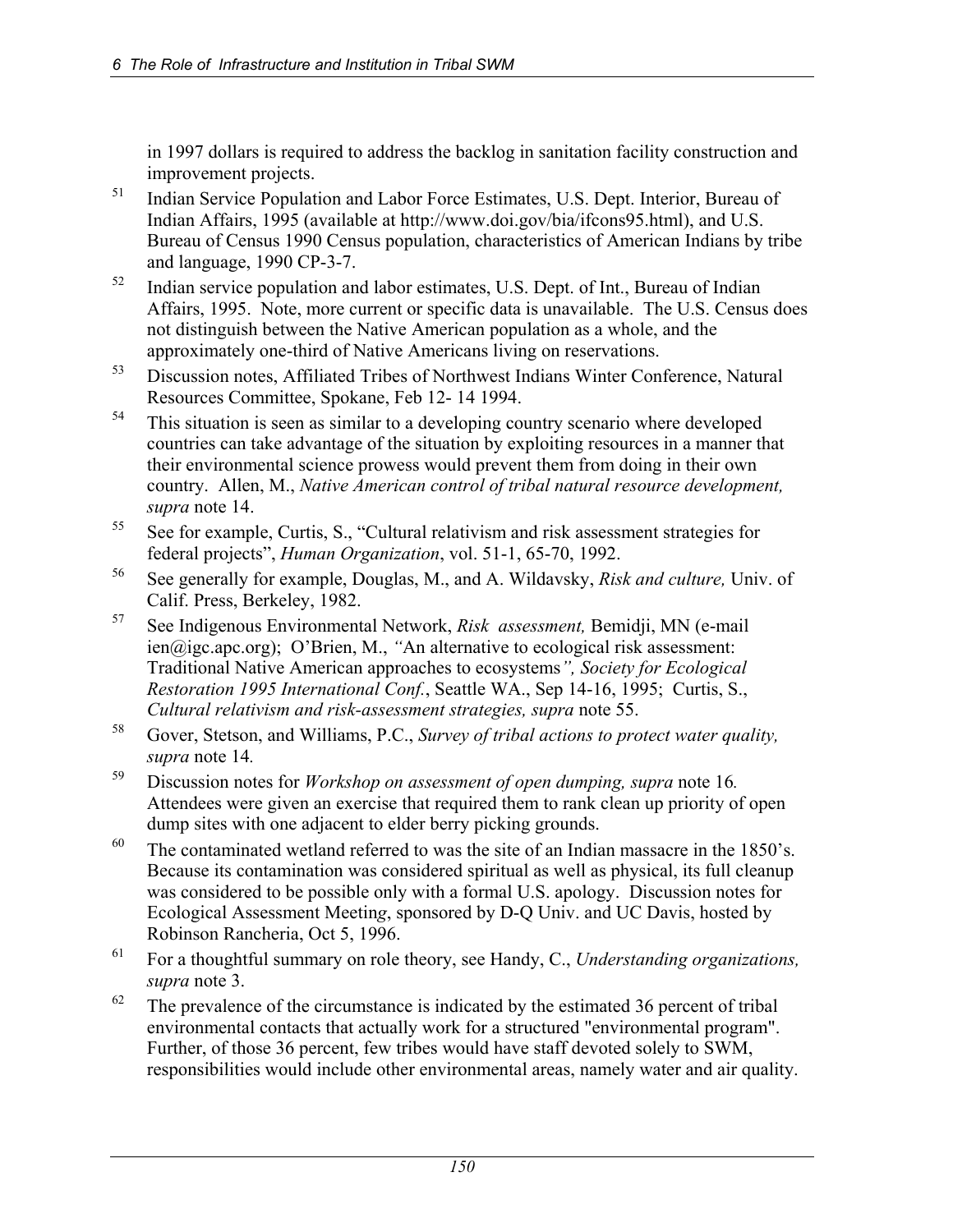Gover, Stetson, and Williams, P.C., *Survey of tribal actions to protect water quality, supra* note 14.

- 63 Discussion notes, *Workshop on assessment of open dumping, supra* note 16.
- 64 Usefulness and goal achievement are two needs that individuals try to fulfill. See note 38 for references.
- 65 Bee, R., *Riding the paper tiger, supra* note 8, for theory on bureaucratic inertia in general, see Bennis, W., *Organization development: Its nature, origins, and prospects*, Addison-Wesley, Reading, MA, 1969.
- 66 Handy, C., *Understanding organizations, supra* note 3.
- 67 Zender, L., and G. Tchobanoglous*,* "Assessment of illegal dumping of MSW in rural communities: procedure and evaluation" *Proceedings of the Eleventh International Conference on Solid Waste Technology and Management*, Philadelphia, Nov 1995, and Solid Waste Association of North America, *Rural municipal solid waste management series,* Silver Spring, MD, 1996.
- 68 In U.S. Senate, *Workshop on solid waste disposal on Indian Lands, supra* note 6*.*
- <sup>69</sup> See ibid.
- $70$  Only 58 percent of federally recognized tribes received any federal funding for general environmental programs during the four year period 1990 to 1994. Gover, Stetson, and Williams, P.C., *Survey of tribal actions to protect water quality, supra* note 14. More current data is not readily available, but the percentage matches with the number of tribes currently funded by GAP (Personal communication, Jacobs, S., staff member, Region IX Tribal Program, May 11, 1999). However, it is clear the disparity in environmental and health funding extends beyond simply program development and facility construction. Federal government healthcare expenditures for non-Indians in FY 1996 were \$3,900 compared with IHS per capita expenditures of \$1,578, U.S. Senate*, Oversight hearing of the President's budget request, supra* note 50.
- 71 See statement of Steve Dodge, EPA, Region V, in U.S. Senate, *Workshop on solid waste disposal on Indian Lands, supra* note 6*.*
- <sup>72</sup> Panel presentation, Annual Tribal Environmental Conference, EPA Region IX, Nov 1996.
- 73 National Public Radio, *All Things Considered*, Series on reservation problems, broadcast Jul 15, 1998.
- $74$  Rather than being due to ineptitude, lack of motivation, or inexperience, the Indian sense of time has been suggested as a valid cultural reason that "conventional" deadlines are commonly missed, *Workshop on assessment of open dumping, supra* note 16. See Chapter 4. Note a good deal of supportive evidence comes from Native American education literature, where Indian children subjected to conventional classroom settings generally are poorer in meeting homework deadlines, class schedules, and attendance. See for example, Cleary, L. and T. Peacock, C*ollected wisdom: American Indian education*, Allyn and Bacon, Boston, 1998. In the workplace, see for example, Bigart, R., "Indian culture and industrialization", *American Anthropologist,* vol. 74, 1180-1188, 1972. An electronics plant achieved financial success by incorporating Sioux cultural norms through flexible scheduling and piecework.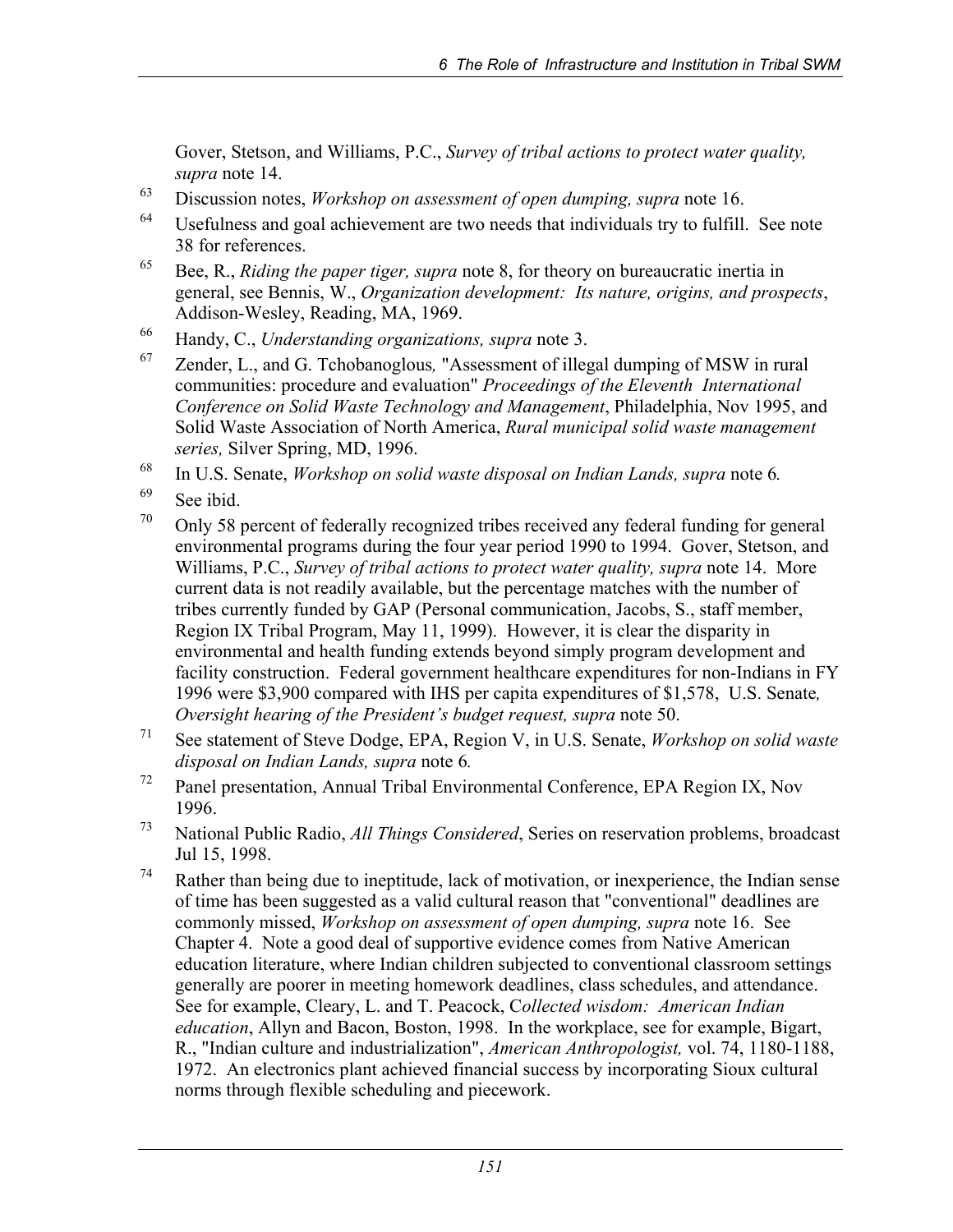- 75 Gover, Stetson, and Williams, P.C., *Survey of tribal actions to protect water quality, supra* note 14*.*
- 76 Ibid.
- 77 See text above, many tribes do not have SWM programs.
- <sup>78</sup> A first time award for two years is typically set at the minimum amount of \$75,000 per year, enough in most cases to cover the costs of just one position. Lisa Penaska, EPA Region IX, presentation at Ecological Assessment Meeting, sponsored by D-Q Univ. and UC Davis, hosted by Robinson Rancheria, Oct 5, 1996.
- 79 U.S. Senate*, Oversight hearing of the President's budget request , supra* note 50.
- 80 Gover, Stetson, and Williams, P.C., *Survey of tribal actions to protect water quality, supra* note 14. A cited example is the or FY 1993 award of a \$65,000 multi-media grant (since replaced by GAP) to the Mashantucket Pequot Tribe, with reported earnings of \$1 million per day. Other tribes in the Region received nothing.
- 81 In House of Representatives, *H.R. 103-102, supra* note 48.
- 82 U.S. Senate Select Committee on Indian Affairs, *Indian Development Finance Corporation Act, Mar 22, 1988*, 100th Cong., 2nd Sess., S.R. 100-306, U.S. Govt. Prt. Off., Wash., D.C., 1988. The need for the DOI to approve or oversee contracts for potential SWD fundraising ventures may also dissuade investors. However, in other cases, the presence of the BIA and hence, of the federal government, may reassure concerned investors.
- 83 Ibid.
- 84 Ibid. However, see Bee, R., *The predicament of the Native American leader, supra* note 2, for argument that instability of tribal governments does not produce a poor business climate, but only the perception of one, thus still making it difficult to secure funding. Several scholars argue that factionalism and conflicts within tribes are due to historical/cultural factors, as well as enforced political systems and groupings brought about by the reservation and federally-designated tribe creation. See for example, Cornell, S. "The transformation of tribe: organization and self-concept in Native American ethnicities" *Ethnic and Racial Studies* 11-1, p 21-41, 1988 and Jarvenpa, R., "The political economy and political ethnicity of American Indian adaptations and identities", *Ethnic and Racial Studies*, Vol. 8-1, 29-48, Jan 1985.
- 85 In Bee, R., *The predicament of the Native American leader, supra* note 2.
- 86 See U.S. Senate Select Committee on Indian Affairs, *Indian Development Finance Corporation Act, supra* note 82.
- <sup>87</sup> Statements of Bill Pearson, Indian Health Service, and Mervyn Tano, Council of Energy Resource Tribes in U.S. Senate, *Workshop on solid waste disposal on Indian Lands, supra* note 6*.*
- 88 Zender, L., and G. Tchobanoglous*, Assessment of illegal dumping of MSW in rural communities, supra* note 67, Zender, L., and G. Tchobanoglous, *Manual on open dumping assessment, supra* note 13.
- 89 Cohen, F., *Felix Cohen's handbook of Federal Indian law*, Strickland, R. (ed.), Charlottesville, VA, 1982.
- 90 Ibid.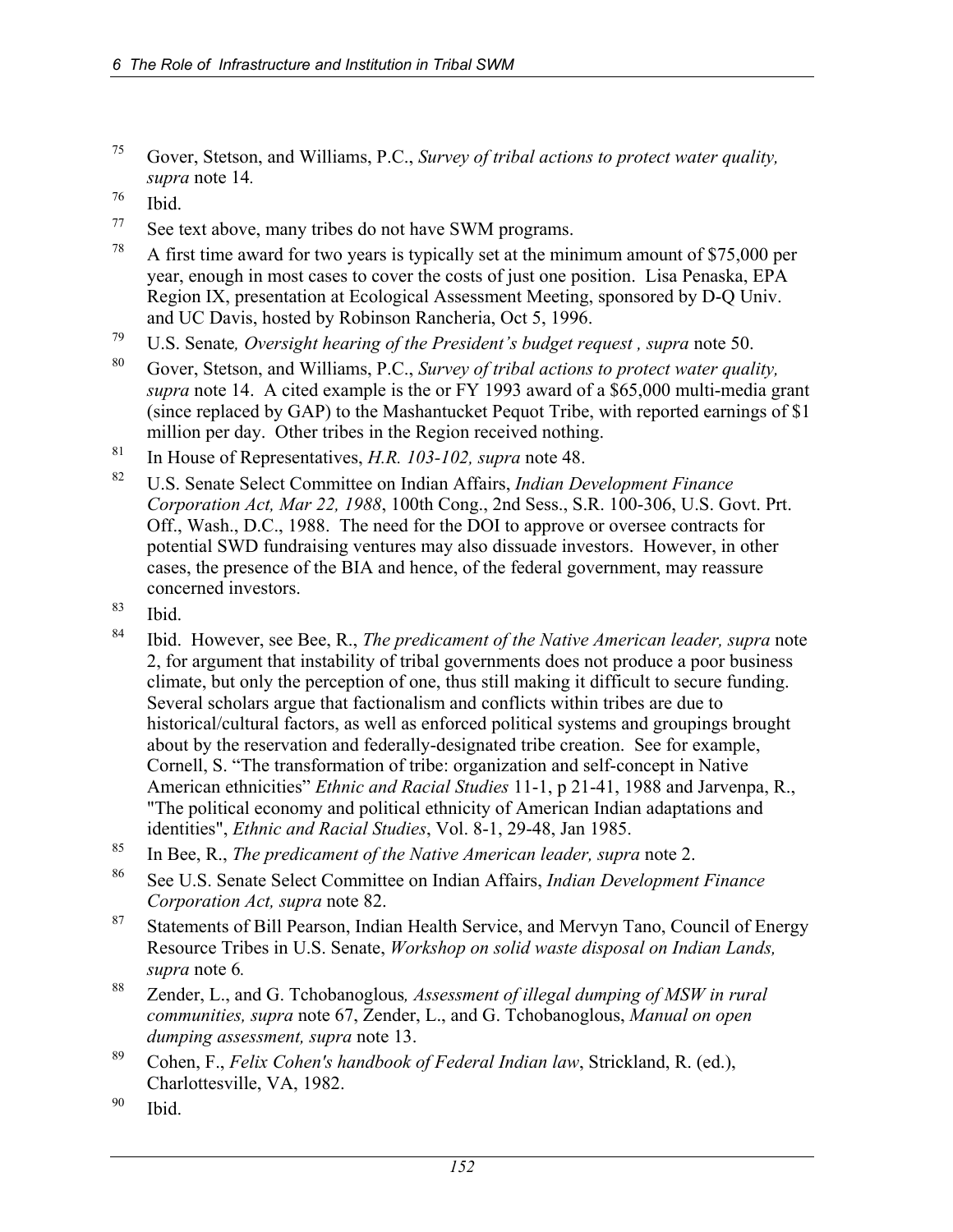- 91 Tchobanoglous, G., H. Theisen, and S. Vigil, *Integrated solid waste management: Engineering principles and management issues* , McGraw-Hill Inc., 1993.
- 92 For example, only 4 of 20 tribes in attendance at the *Workshop on assessment of open dumping, supra* note 16. made some use of computer databases or electronic information gathering. See generally for example, U.S. Senate, *Oversight hearing of the President's budget request, supra* note 50*.* Also see for example, Pommersheim, F., *Economic development in Indian Country, supra* note 10.
- $93$  Ibid.
- 94 From *Americans Before Columbus,* American Broadcasting Company, Aug Oct 1971, quoted in Nabokov, P. (Ed), *Native American testimony,: a chronicle of Indian-White relations from Prophecy to the Present, 1492 - 1992, Penguin Books, New York, 1991.*
- 95 See for example, Etzioni, A., "Compliance, goals, and effectiveness" in *Classics of organization theory,* , Shafritz, J. and J. Ott (eds.), Dorsey Press, Chicago, 1987.
- <sup>96</sup> Cornell, S., and J. Kalt, "Reloading the dice: improving the chances for economic development on American Indian reservations", in *What can tribes do? Strategies and institutions in American Indian economic development*, Cornell, S., and J. Kalt (ed.), American Indian Studies Center, Univ. Calif., LA, 1993.
- <sup>97</sup> A free-of-charge open dump assessment and closure study was offered to the tribe for purposes of obtaining federal funding through Open Dumps Cleanup Act. The delay cost the tribe consideration as a demonstration project tribe. Notes for *Manual on open dumping assessment, supra* note 13*.*
- 98 Gover, Stetson, and Williams, P.C., *Survey of tribal actions to protect water quality* (in reference to general environmental or water quality material), *supra* note 14.Also, for example, a regional IHS office set out letters to all tribes stating that it would conduct open dump inventories and compile SWM plans for those requesting it. Only a handful responded. Yet, when environmental representatives from 20 of these tribes were queried at *Workshop on assessment of open dumping, supra* note 16, only three were aware of the assistance offer.
- 99 Discussion notes, *Workshop on assessment of open dumping, supra* note 16*.*
- 100 See Cornell, S., *The transformation of the tribe, supra* note 84.
- 101 Trosper, R., "Mind sets and economic development on Indian reservations", in *What can tribes do? Strategies and institutions in American Indian economic development*, Cornell, S., and J. Kalt (ed.), American Indian Studies Center, Univ. Calif., LA, 1993.
- 102 Tonnies, F., *Community and association (Gemeinschaft und gesellschaft)*, translated and supplemented by C. Loomis, Routledge and Paul, London, UK, 1955.
- <sup>103</sup> Stoneall, L., *Country life, city life: Five theeroies of community*, Praeger, N.Y., 1983.
- 104 Ibid.
- <sup>105</sup> While rationality can connote good judgment, classically, rational behavior means simply that emotional and personal arguments are *assumed* ignored in favor of analyzing what actions an individual should take to gain themselves the most advantage. It should be recognized that much recent literature and thought has examined the premise that rational, also termed positivist, behavior and thought is objective. Because of this premise, what is termed "rational thinking" has been construed as generally more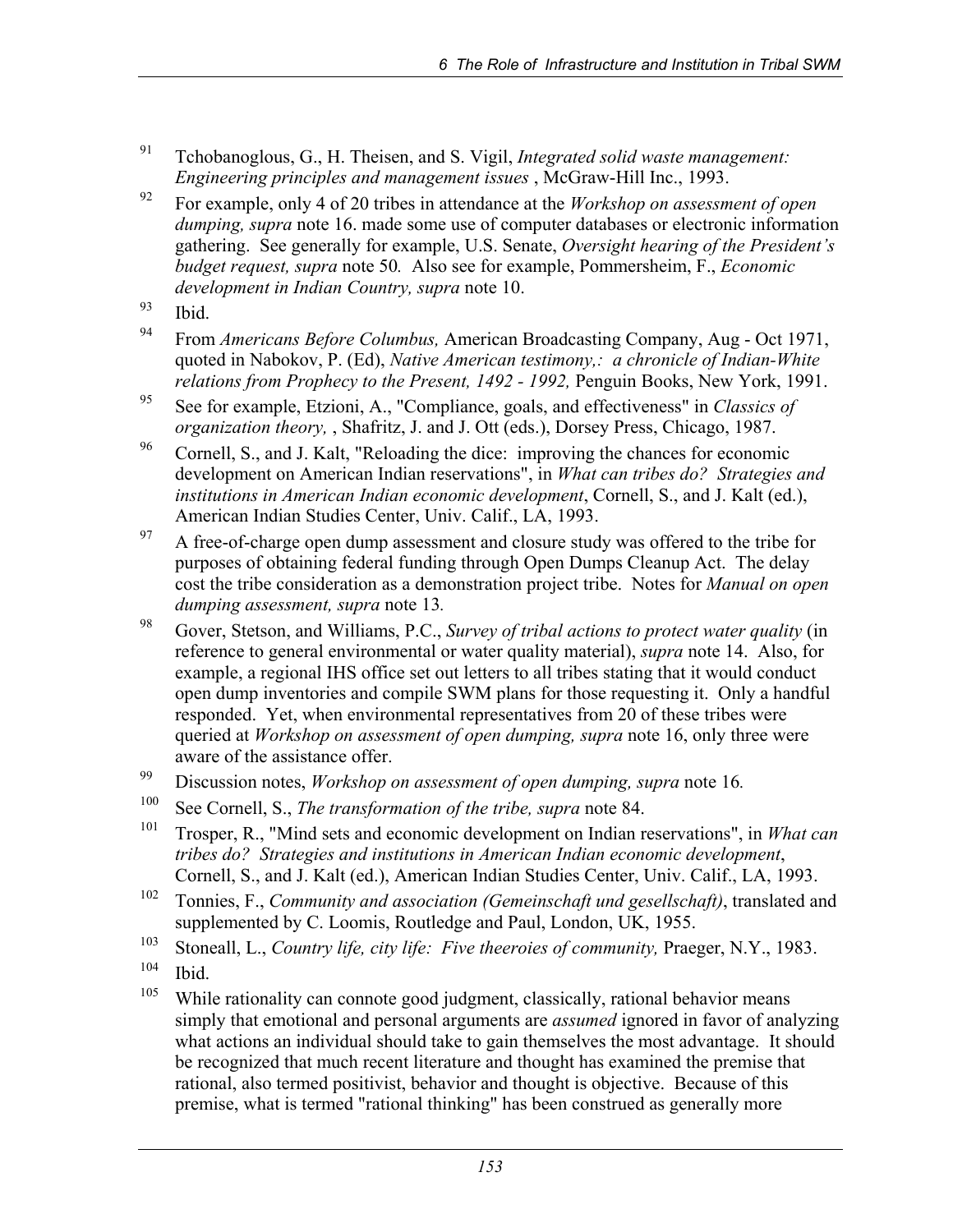"equitable", "scientific", and "valid". However, Post-Positivism, Feminism, and American-Indian scholarly work demonstrates that cultural and gender biases are inherent in thought processes, so that "rational thought" is only sensible within the context of the conventional western culture that defined it. See for example, S.S. Rixecker, "Expanding the discursive context of policy design: A matter of feminist standpoint epistemology", *Policy Sciences* , vol. 27, 119-142, 1994.

106 Stoneall, L., *Country life, city life, supra* note 103.

 $107$  Ibid.

- <sup>108</sup> Note the two community types have been used to compare the Iroquois and western society in Venables, R., "Iroquois environments and 'We the People of the United States', gemeinschaft and gesellschaft in the apposition of Iroquois, federal, and New York State sovereignties", in *American Indian environments*: *Ecological issues in native American history*, Vecsey, C., and R. Venables (eds.), Syracruse Univ. Press, NY, 1980.
- <sup>109</sup> Max Weber's work has been reprinted in numerous publications. See for example, Weber, M., *Economy and Society*, Univ., of Calif. Press, Berkeley, 1978.
- <sup>110</sup> The separation of religion and spirituality from institutional governance of people's actions. See Huntington, S.P., "The west: Unique, not universal" *Foreign Affairs*, 28 - 46, Nov/Dec 1996.
- <sup>111</sup> A classic large-scale example of "society" replacing "community" occurred during the Industrial Age in Europe and the United States. As work became more and more segmented, specialized, and localized, the majority of people left their historic homes and extended families, and formed impersonal utilitarian relationships to replace the traditional support structures they had left.
- 112 Weber, M., *Economy and Society, supra* note 109. For discussion particular to Indian tribes and Bureau of Indian Affairs, see also Bee, R., *Riding the paper tiger, supra* note 8*.*
- <sup>113</sup> The power is termed "rational" because it is defined as being impersonal and thus "logically" based (see note 105), and "legal" primarily because it is written into a standard set of rules and procedures with the force of [corporate or governmental] law behind it.
- 114 See Bee, R., *Riding the paper tiger, supra* note 8; Trosper, R., *Mind sets and economic development on Indian reservations* (the conventional community here is referred to as the "dominant paradigm"), *supra* note 101, and generally for example, Butler, G., *Organization and management*, Prentice Hall Intl. , Englewood Cliffs, NJ, 1986.
- 115 In U.S. Senate, *Workshop on solid waste disposal on Indian Lands, supra* note 6*.*
- 116 Weber, M., *Economy and Society, supra* note 109.
- 117 Pommersheim, F., *Economic development in Indian Country: what are the questions?, supra* note 10
- <sup>118</sup> Brandfon, F., "Tradition and judicial review in the American Indian tribal court system", *UCLA Law Rev.*, vol. 38, 991-1017,1991. Note there are several exceptions, such as the Apaches. Cornell, S., and J. Kalt, *Reloading the dice, supra* note 96*.*
- 119 Cornell, S. *The transformation of tribe, supra* note 84*.*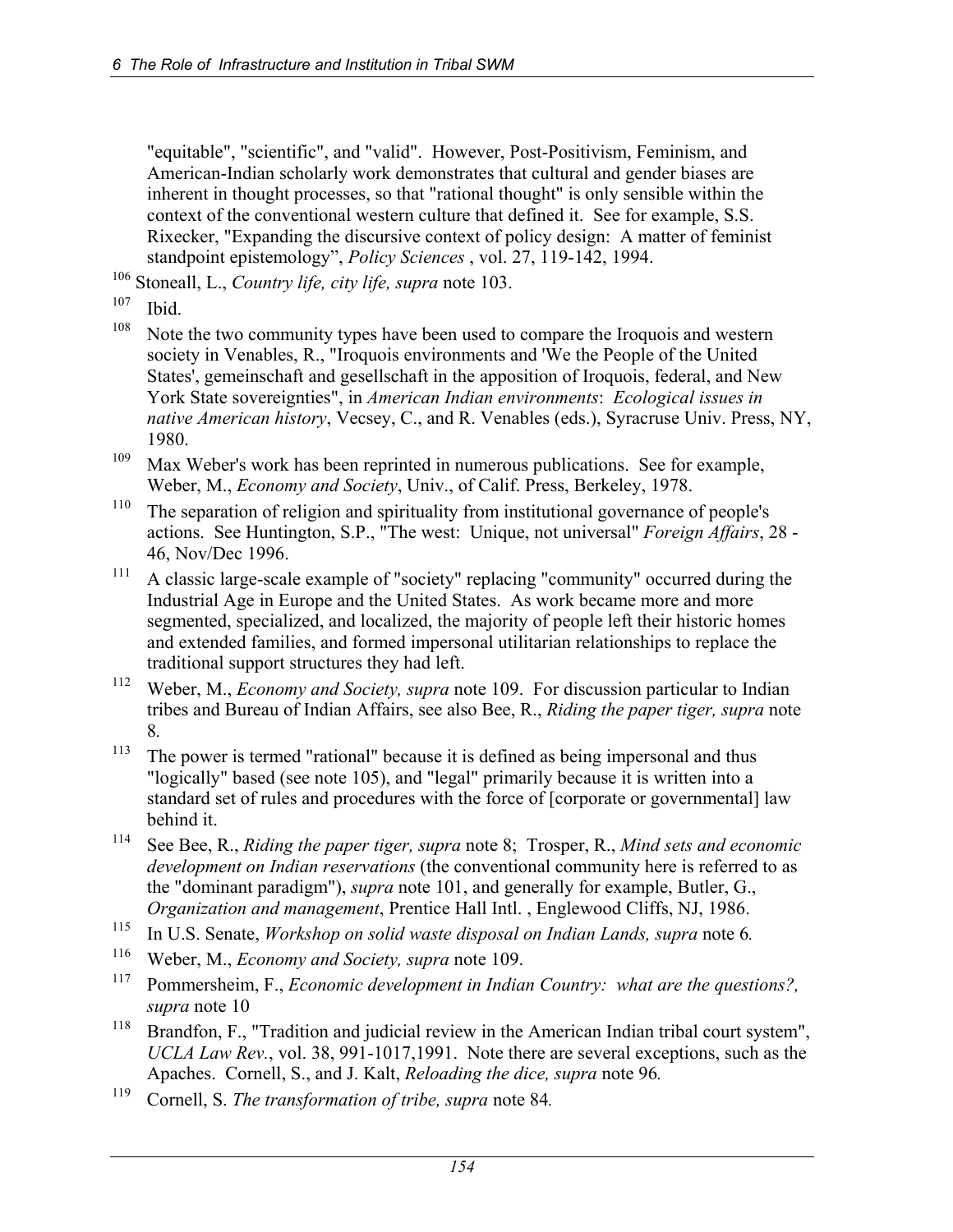- $120$  See for example, discussion of White Mountain and Mescalero Apache Tribes in Cornell, S., and J. Kalt, *Reloading the dice, supra* note 96.
- <sup>121</sup> Note too that consensus on decision making historically could define the social group. Those who disagree are outcast, and perhaps form a new group. Venables, R., *Iroquois environments and 'We the People of the United States', supra* note 108.
- 122 Cornell, S., *The transformation of tribe, supra* note 84.
- $123$  For discussion on need of traditional tribal cultural values in community planning, see Cornell, S., and J. Kalt, *Reloading the dice, supra* note 96.
- 124 Quoted in Cornell, S., *The transformation of tribe, supra* note 84.
- 125 Cohen, F., *Felix Cohen's handbook of Federal Indian law*, *supra* note 89.
- <sup>126</sup> Termed "IRA Tribes", 181 out of 263 tribes, plus the five Civilized Tribes two years later, volunteered or were coerced to adopt a basic duplicate of the federal government style with an elected tribal council and head replacing Congress and the president to take advantage of the provisions in the IRA (see Chapter 5). Tribes that formed governments after 1934 were not formally required to adopt a specific style in order to have their own government. However, possibly because they still required authorization from a conservative DOI, most are based on U.S. representational democracy rather than consensus.
- $127$  A number of theories attempt to explain how tribes have managed to maintain their socio-cultural lifestyles. Spicer views tribes as "hidden nations", whereby tribes, once subjugated, have been allowed to continue their lifestyle essentially out of ignorance by the dominant U.S. Castile see tribes as useful symbols for the federal government. And Snipp and Jorgenson see tribes as internal colonies where the status quo allows either continued subjugation or exploitation, respectively. Spicer, E., "Introduction", in *Perspectives in American Indian culture change,* E. Spicer (ed.), Univ. of Chicago Press, Chicago, 1961.; Castile, G., "Hegemony and Symbolism in Indian Policy", in *State and reservation: New perspectives on federal Indian policy*, Castile, G. and R. Bee (eds.), Univ. of Arizona Press, AZ, 1992; Snipp, M., "The changing political and economic status of the American Indians: From captive nations to internal colonies" *American Journal of Economics and Sociology*, Vol. 45, 145-157, Apr 1986, and Jorgensen, J., "Indians and the Metropolis", in *The American Indian in urban society*, J. Waddell, and O. Watson (eds.), Little& Brown, Boston, MA, 1971.
- 128 Brandfon, F., *Tradition and judicial review in the American Indian tribal court, supra*  note 118.
- 129 Snipp, M., *The Changing Political and Economic Status of the American Indians, supra*  note 127.
- 130 See Cornell, S., and J. Kalt, *Reloading the dice, supra* note 96; Trosper, R., *Mind sets and economic development on Indian reservations*, *supra* note 101. Note cultural or historical conditions of some tribes more closely align with IRA style government than others, so that traditional and formal authority can coincide approximately (e.g. White Mountain Apache).
- <sup>131</sup> In some tribes little conflict exists due to historical decision making compatible with bureaucratic authority and/or cultural receptivity to hierarchical structures. See ibid.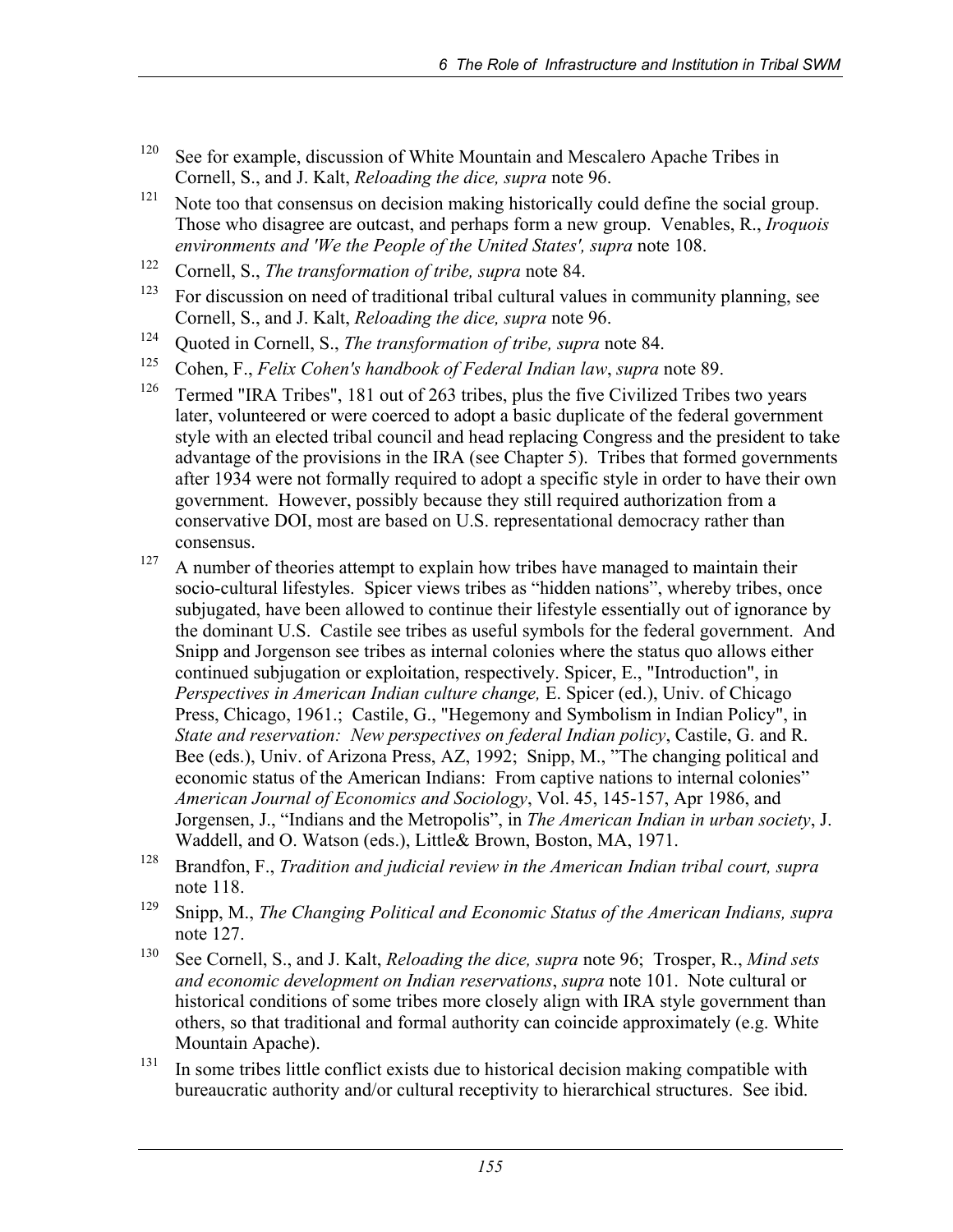- 132 Cornell, S., *The transformation of tribe*., *supra* note 84
- <sup>133</sup> See ibid. for example.
- 134 Bee, R., *Riding the paper tiger, supra* note 8. See also Bee, R., *The predicament of the Native American leader, supra* note 2
- <sup>135</sup> It has been noted that, from years of federal dependency for assistance and expertise, many tribal bureaucracies have grown out of proportion to mimic and mutually support their federal counterparts. Ibid. See also Cornell, S., and J. Kalt, *Reloading the dice , supra* note 96, and Cornell, S., *The transformation of tribe, supra* note 84*.* An interesting posit would be that the larger and more unwieldy the tribal bureaucracy is, the more difficulties are presented with a viable traditional system alongside.
- 136 Notes for Zender, L., and G. Tchobanoglous, *Manual on open dumping assessment, supra* note 13*.*
- 137 Ibid.
- 138 Ibid.
- 139 Deloria, V., Jr., and C. Lytle, *The nations within, supra* note 46.
- <sup>140</sup> Cornell, S., and J. Kalt, *Reloading the dice, supra* note 96*;* Trosper, R., *Mind sets and economic development on Indian reservations*, *supra* note 101.
- 141 Discussion, *Workshop on assessment of open dumping, supra* note 16*.* 142 Ibid.
- 
- 143 National Tribal Risk Assessment Forum, hosted by Shoshone-Bannock Tribes, Fort Hall Indian Reservation, Jun 24 - 26, 1996.
- 144 Statement in U.S. Senate, *Workshop on solid waste disposal on Indian Land, supra* note 6.
- 145 Weber, M., *Economy and Society, supra* note 109.
- 146 Jackson, J., C. Morgan, J. Paolillo, *Organization theory: A macro perspective for management*, Prentice-Hall, Englewood Cliffs, NJ, 1986.
- 147 See Cornell, S., and J. Kalt, *Reloading the dice, supra* note 96, Trosper, R., *Mind sets and economic development on Indian reservations*, *supra* note 101, and Huff, D., The tribal ethic, the Protestant ethic, and American Indian economic development" in Joe, J. (ed.), *American Indian Studies Center,* UCLA, 1986.

- 149 Cornell, S., *The transformations of tribe, supra* note 84.
- 150 Hawkesworth, M., "Policy studies within a feminist frame," *Policy Sciences*, vol. 27, 97- 118, 1994.
- 151 See for example, Nabokov, P. (Ed), *Native American testimony, supra* note 94.
- 152 Yakama Nation, Dept. of Natural Resources Environmental Restoration/Waste Management Program, "A holistic approach to environmental management", Toppenish, WA, July 22, 1991.
- 153 See Trosper, R., *Mind sets and economic development on Indian reservations*, *supra* note 101, and Huff, D., *The tribal ethic, the Protestant ethic, and American Indian economic development.*

<sup>&</sup>lt;sup>148</sup> See ibid.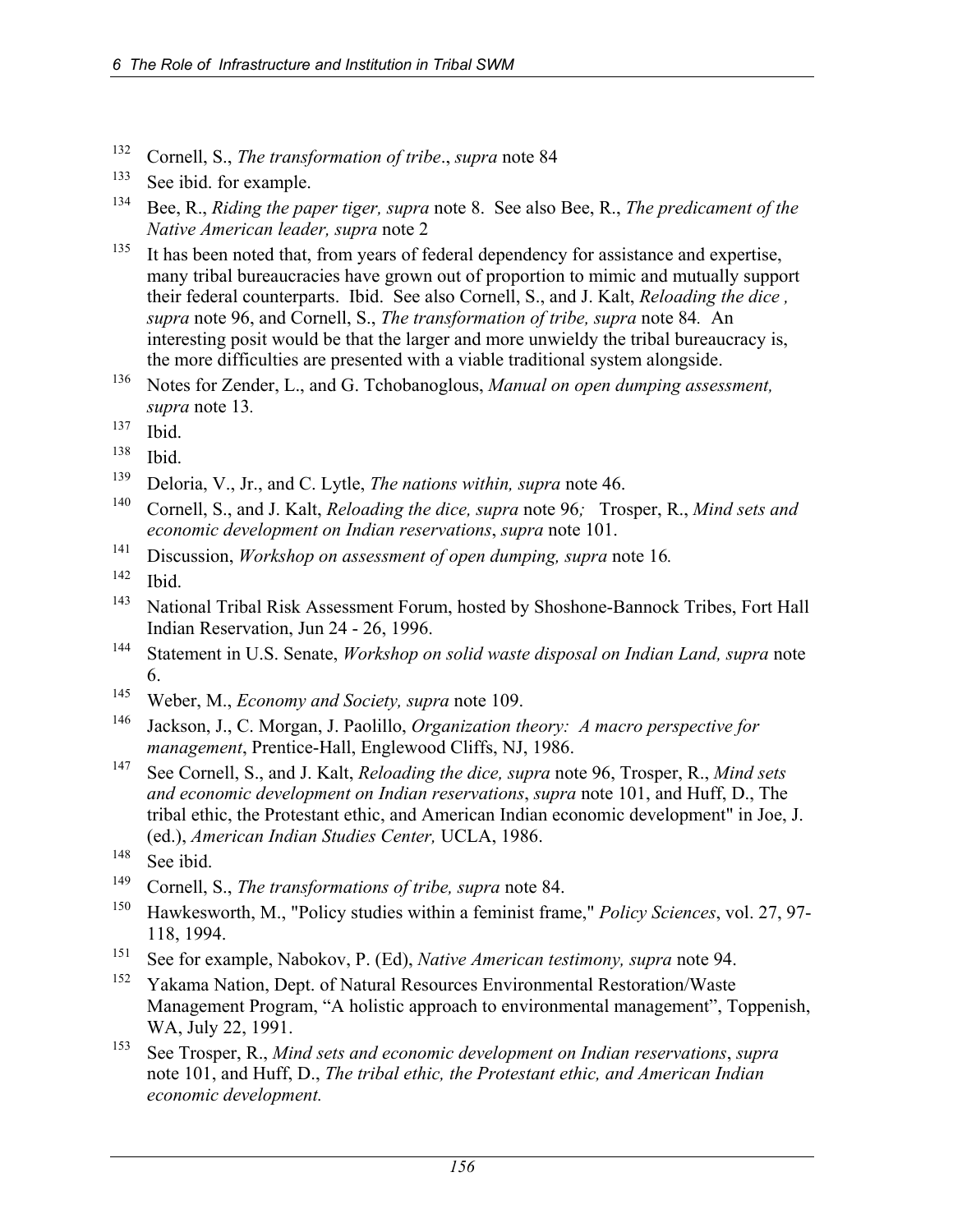- 154 Jackson, J., C. Morgan, J. Paolillo, *Organization theory.*, *supra* note 146.
- 155 See for example, U.S. Environmental Protection Agency, *Decision-Makers Guide To Solid Waste Management,* Solid Waste and Emergency Response (OS 305) EPA/530- SW-89-072, 1989.
- 156 Trosper, R., *Mind sets and economic development on Indian reservations*, *supra* note 101.
- <sup>157</sup> For brief discussion on need for formalization and standardization in general for economic development, see Cornell, S., and J. Kalt, *Reloading the dice, supre* note 96.
- 158 Zender, L., and G. Tchobanoglous, *Manual on open dumping assessment, supra* note 13.
- 159 Trosper, R., *Mind sets and economic development on Indian reservations*, supra note 101.
- 160 For example, see review in Jackson, J., C. Morgan, J. Paolillo, *Organization theory, supra* note 146.
- <sup>161</sup> Environment types have been based primarily on environment stability and complexity of required knowledge. Some researchers have added additional parameters such as routineness, organization of external institutions that significantly affect management and administration, directedness of external institution units, and change rate. See Jurkovich, R., "A core typology of organizational environments", *Administrative Science Quarterly* , vol. 19, 380-394, 1974.
- <sup>162</sup> An unstable environment arises from, among other factors, ambiguous and fluctuating Federal-Indian policy, instability of tribal governments and "modern vs. traditional" policies that may affect tribal business desire(see note below), lack of collateral, changing tax incentive policies, other circumstances particular to each tribe, and relatively frequent changes in RCRA requirements and other environmental regulations. Note Bee, R. *The predicament of the Native American leader, supra* note 2, addresses the widely-held perception of tribal government instability as creating poor business or economic development ventures. He notes that, with particular reference to the Quechan, the frequent changeover and struggles with power do not really affect the internal working of the government. Economists and planners are not, as a matter of course, let go with new governments. Community resentment and political expediency in bracing for the next turnover protect most mid-level job positions. Regardless, the perception of tribal government instability by investors and government fundors is enough to create the market ramifications that come along with actual instability.
- 163 Jackson, J., C. Morgan, J. Paolillo, *Organization theory, supra* note 146.
- 164 Ibid.
- 165 Cornell, S., and J. Kalt, *Reloading the dice, supra* note 96.
- 166 Bee, R., paraphrasing Max Weber, in *Riding the paper tiger, supra* note 8.
- 167 Cancian, Frank "Stratification and Risk-Taking", *American Sociological Review*, vol. 32, 912-926, 1967.
- 168 The groundbreaking work for innovation theory is Schumpeter, J., *The theory of economic development,* Oxford University Press, New York, 1961 (first published in 1911). See also, Drandakis, E., and E. Phelps, "A model of induced inverion, growth, and distribution", *Economic Journal*, 823-840, Dec 1966; Samuelson, P., "A theory of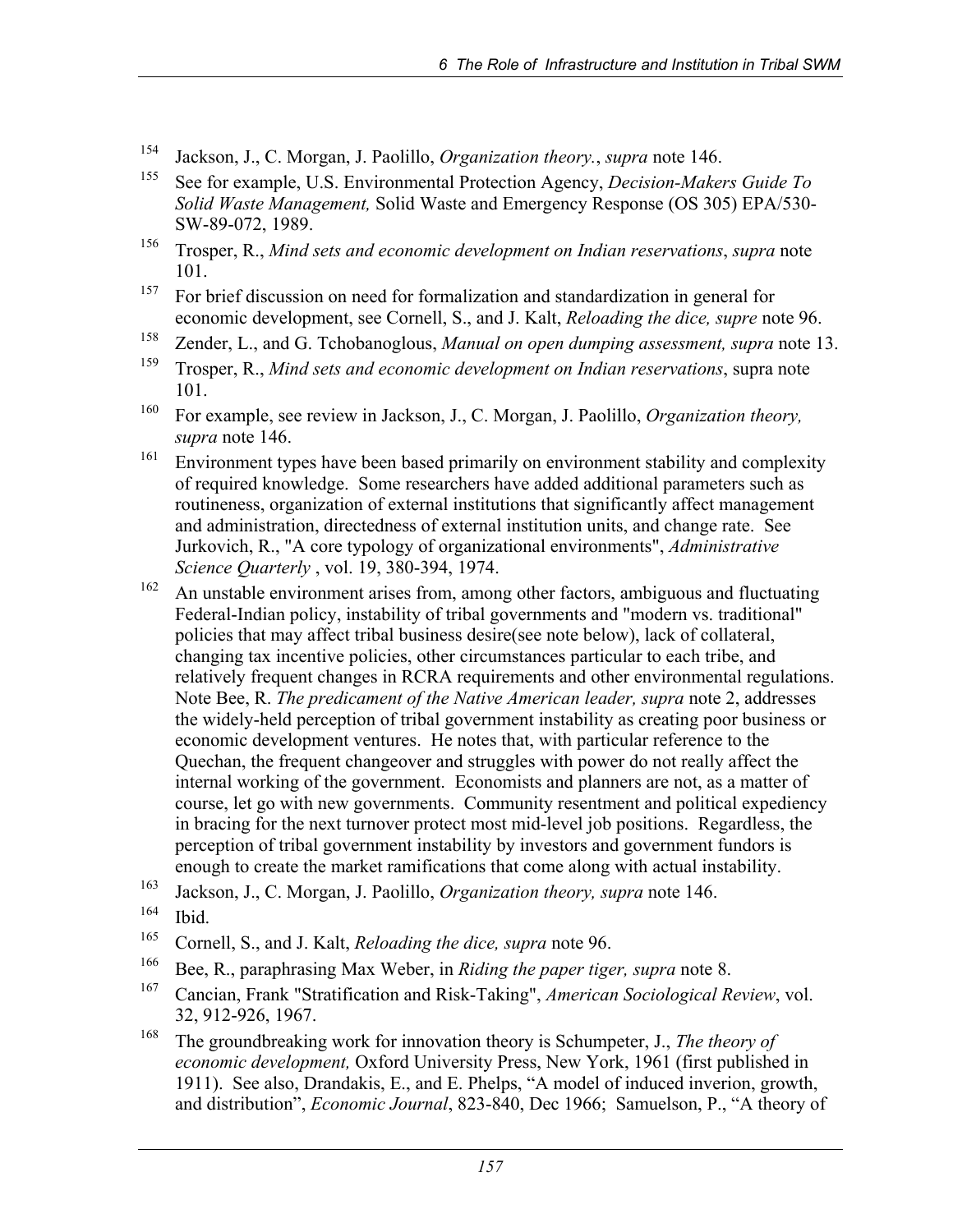induced innovation on Kennedy-von Weizsäcker lines, *Review of Economics and Statistics*, 1965; Atkinson, A., and Stiglitz, J., "A new view of tecnological change", *Economic Journal,* 573-578, Sep 1969.

- 169 Bee, R., *To get something for the people, supra* note 31; *Riding the paper tiger, supra*  note 8; *The predicament of the Native American leader, supra* note 2; Ragsdale, J., Jr., "Indian reservations and the preservation of tribal culture: beyond wardship to stewardship", *UMKC Law Review*, Vol. 59-8, 503 - 554, 1991.
- 170 See for example, Bee, R., *Riding the paper tiger, supra* note 8; McGuire, T., "Federal Indian Policy : a framework for evaluation", *Human Organization* , Vol. 49-3, 1990.
- 171 Bee, R., *Riding the paper tiger, supra* note 8
- 172 See for example discussion in Cornell, S., and J. Kalt, *Reloading the dice, supra* note 96. The administrative apparatus and efforts to secure funds can be far out of proportion to the funds receivedMcGuire cites as example the 48 percent of the Kickapoo budget for administration compared with seventeen percent for economic development. McGuire, T., *Federal Indian Policy : A framework for evaluation*., *supra* note 170.
- <sup>173</sup> Again, the lessons of Allotment and Termination are apt demonstrations of the principle applied to tribes. As applied to economic development, see also Cornell, S., and J. Kalt (ed.),*What can tribes do? Strategies and institutions in American Indian economic development*, American Indian Studies Center, Univ. Calif., LA, 1993.
- 174 See generally ibid; Jarvenpa, R., *The political economy and political ethnicity of American Indian adaptations and identitie*s; Bee, R., *To get something for the people, supra* note 31; *Riding the paper tiger, supra* note 8; *The predicament of the Native American leader, supra* note 2*.*
- 175 Pommersheim, F., *Economic development in Indian Country: what are the questions?, supra* note 10.
- 176 Gover, Stetson, and Williams, P.C., *Survey of tribal actions to protect water quality, supra* note 14.
- 177 Zender, L., and G. Tchobanoglous, *Manual on open dumping assessment, supra* note 13
- 178 Solomon, S., "Tribal/County Cooperation: Making it Work at the Local Level" *Cultural Survival Quarterly*, Fall, 56- 60 1995.
- 179 Ibid.
- 180 Cohen, F., *Handbook of Federal Indian law,* U.S. Government Printing Office, Washington D.C., 1942.
- <sup>181</sup> Of 222 tribes that were in contact with EPA only 16 had executed environmental agreements with state or local governments. Gover, Stetson, and Williams, P.C., *Survey of tribal actions to protect water quality, supra* note 14*.* Solomon, S., *Tribal/County Cooperation: Making it Work at the Local Level* , *supra* note 178.
- <sup>182</sup> For example, one of the main objections to a California State gambling compact with tribes was the stipulation that local governments have input into siting and construction of casinos. Vellinga. M., "Costly battle looms over tribal gambling", *Sacramento Bee*, Jun 14, 1998.
- 183 Gover, Stetson, and Williams, P.C., *Survey of tribal actions to protect water quality, supra* note 14.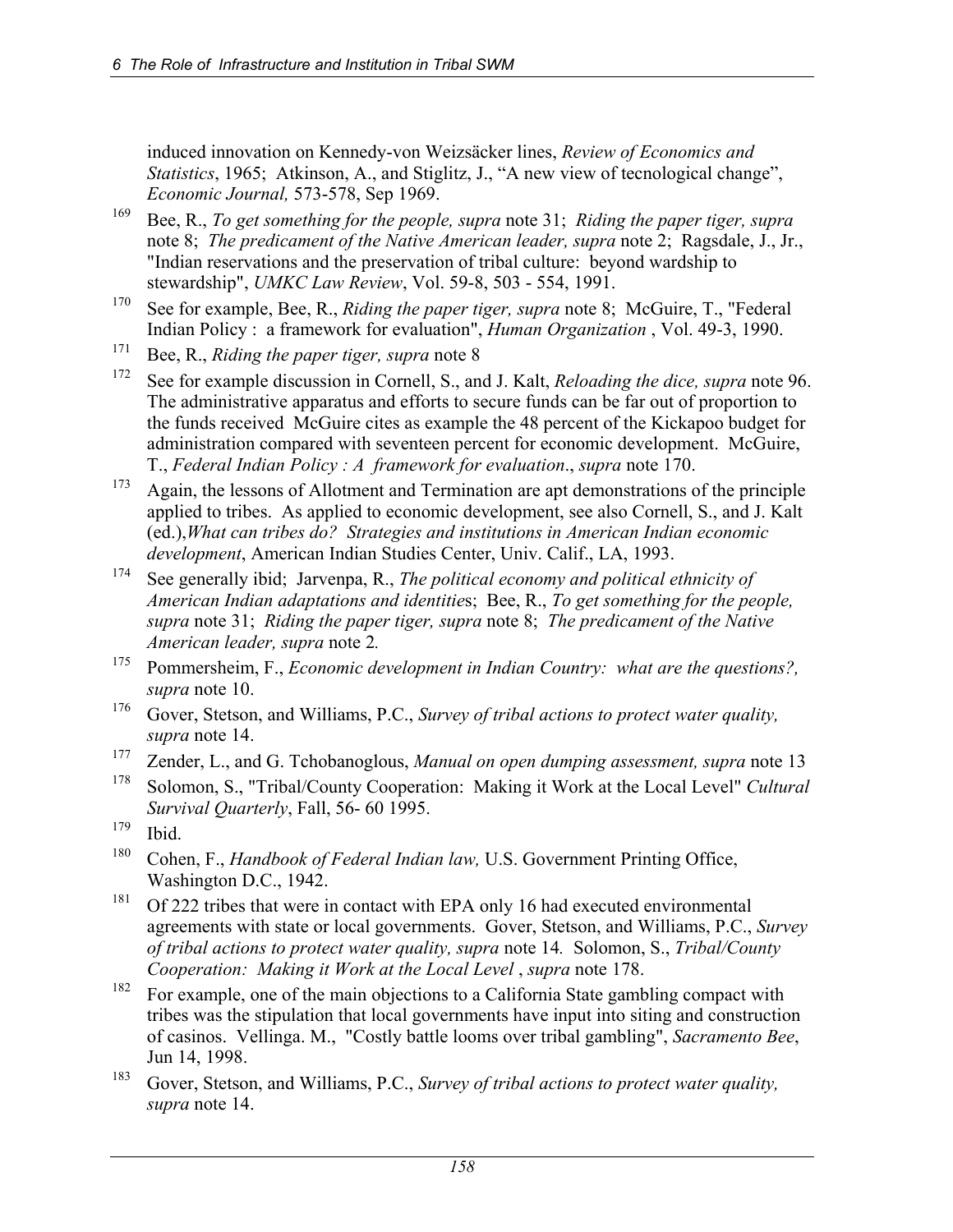- <sup>184</sup> See ibid. for discussion on need for non-Indian government interaction with water quality issues.
- <sup>185</sup> Relationships between groups depend in part on the attitude toward the group and the perceived intentions of each. Because jurisdiction is not at issue generally, communication is facilitated through shared culture, and the hierarchy is accepted, a hidden agenda is less likely. and informal relationships are more likely to be cordial. See for example, Gudykunst, W. and S. Ting-Toomey, with E. Chua, *Culture and interpersonal communication*, Sage Pub, Newbury Park, CA, 1988.
- 186 Notes for Zender, L., and G. Tchobanoglous, *Manual on open dumping assessment, supra* note 13*.*
- 187 Ibid.
- 188 Ibid.
- 189 Ibid.
- <sup>190</sup> Gover, Stetson, and Williams, P.C., notes similarly that tribes do not take advantage of state developed resources in water quality program issues in *Survey of tribal actions to protect water quality, supra* note 14.
- <sup>191</sup> Note too that household hazardous waste programs are required under RCRA for state program delegation. Thus, a plan exists for all local governments' household hazardous waste, as a matter of hierarchical delegation.
- <sup>192</sup> For example, one tribe, with an enormous white good open dumping problem was unaware a neighboring scrap dealer collected appliances, including refrigerators, free-of -charge.
- 193 In House of Representatives, *Oversight hearing on abandoned and leaking underground storage tanks and open dump sites on Indian Reservations*, *supra* note 19.
- 194 Ibid.
- <sup>195</sup> HUD is charged with ensuring sanitation facilities and measures for its housing projects protect environment and health.
- 196 See for example, House of Representatives, *Oversight Hearing on abandoned and leaking underground storage tanks and open dump sites on Indian Reservations*, *supra*  note 19.
- 197 Ibid.
- 198 U.S. Senate, *Workshop on solid waste disposal on Indian Lands, supra* note 6*.*
- <sup>199</sup> *Personal communication*, Jun 16, 1994.
- 200 Ingram, H., D. Mann, G. Weatherford, and H. Cortner, "Guidelines for improved institutional analysis in water resources planning", *Water Resources Research,* vol. 20- 3, 323-334, Mar 1984.
- 201 Notes for Zender, L., and G. Tchobanoglous, *Manual on open dumping assessment, supra* note 13; Discussion notes, *Workshop on assessment of open dumping, supra* note 16.
- 202 Gover, Stetson, and Williams, P.C., *Survey of tribal actions to protect water quality, supra* note 14. Note it is not frequency of contact, but the nature of contact on which a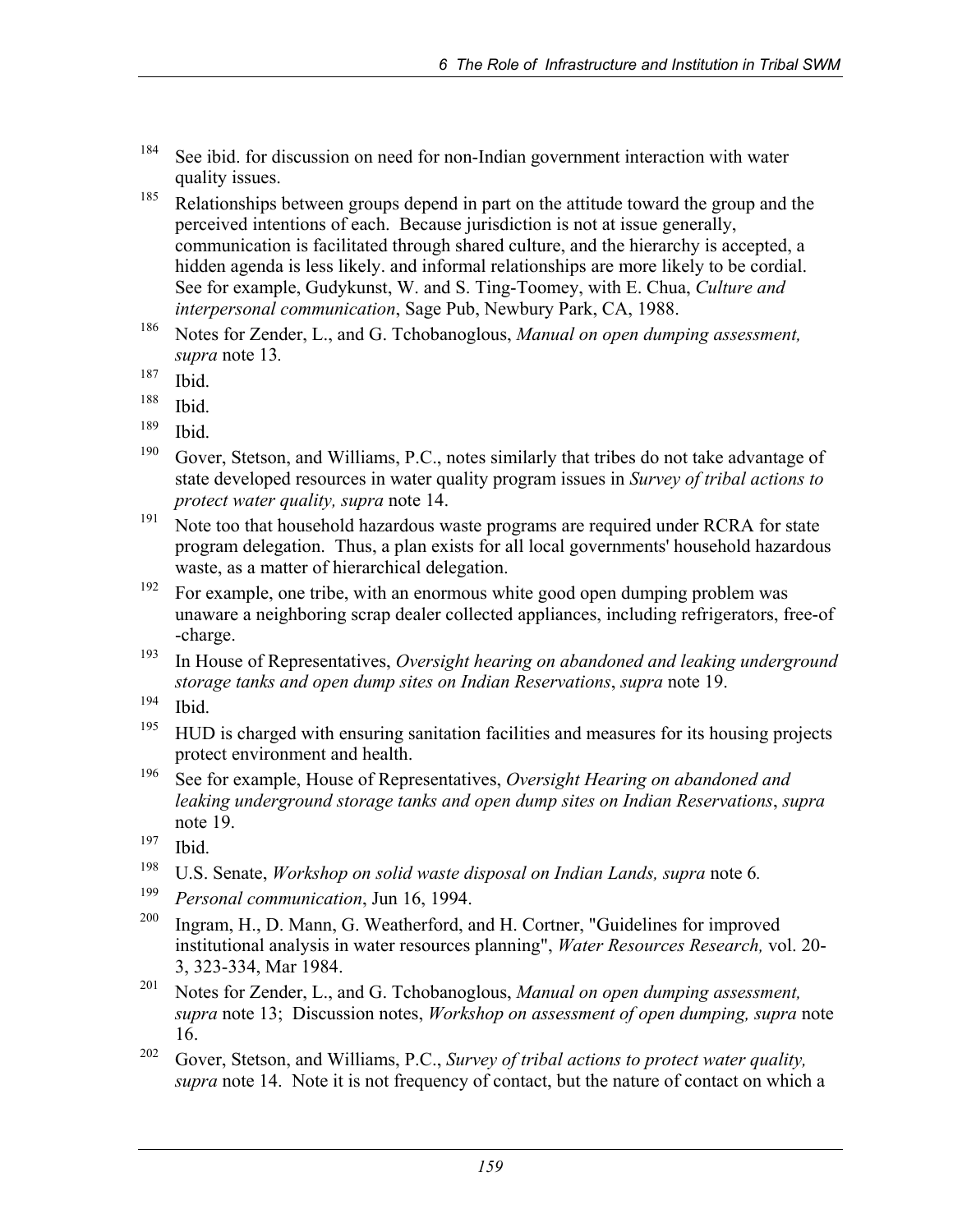relationship depends. Gudykunst, W. and S. Ting-Toomey, with E. Chua, *Culture and interpersonal communication*, *supra* note 185.

- 203 In U.S. Senate, *Workshop on solid waste disposal on Indian Lands, supra* note 6.
- 204 Notes for Zender, L., and G. Tchobanoglous, *Manual on open dumping assessment, supra* note 13.
- 205 In Magagnini, S., "California's lost tribes: An "invisible" people battle ignorance, injustice", *Sacramento Bee*, A1, A12-A14, June 29, 1997.
- <sup>206</sup> It should be noted that to examine the informal preference structures thoroughly, strict technical methods, such as contingent valuation and complex statistical analyses, are needed. However, the required data is non-existent and, given the difficulties experienced in achieving significant tribal participation in past environmental surveys (even those given by Indian groups), attempts at collection would prove laborious indeed. However borrowing from the ethnographical approaches in Cultural Anthropology work, it is possible to rely on observations in describing the potential role institutional dynamics play in tribal SWM troubles. See for example, Dobbert, M., *Ethnographic research: Theory and application for modern schools and societies,*  Praeger, NY, 1982, and Werner, O., and G. Schoepfle, *Systematic fieldwork: Foundations of ethnography and interviewing*, Sage Pub., Newbury PArk, CA, 1987.
- 207 Personal communication, Greg Beck, Director of West African Operations, International Rescue Committee.
- 208 Personal communication, Paul Young, Director, Division of Environmental Health Services, California Area Indian Health Service, Oct 15.
- 209 Personal communication, Greg Beck, Former Director of West African Operations, International Rescue Committee, May 11, 1999.
- <sup>210</sup> At *Workshop on assessment of open dumping, supra* note 16, BIA, EPA, and IHS representatives attended, and volunteered or upon proffering, explained the assistance they could offer. The majority of tribal representatives were unaware of the services of one or another agency.
- 211 Notes for Zender, L., and G. Tchobanoglous, *Manual on open dumping assessment, supra* note 13.
- 212 Program infrastructure is suggested as a prime factor in obtaining funding for tribal water quality programs. Gover, Stetson, and Williams, P.C., *Survey of tribal actions to protect water quality, supra* note 14. As noted in the text above, the principle is also noted for tribal federal funding of tribes in general by Bee, R., in *The predicament of the Native American leader, supra* note 2, where those tribes with unstable governments fare worse financially.
- 213 Gover, Stetson, and Williams, P.C., *Survey of tribal actions to protect water quality, supra* note 14.
- <sup>214</sup> In intergroup contact, there is a greater fear associated with interactions with people who are unfamiliar. Gudykunst, W. and S. Ting-Toomey, with E. Chua, *Culture and interpersonal communication*., *supra* note 185.
- <sup>215</sup> Because it satisfies a basic human desire (see text at notes  $36-38$ ), success serves as *reinforcement*, a condition generally required for repeated behavior. See for example,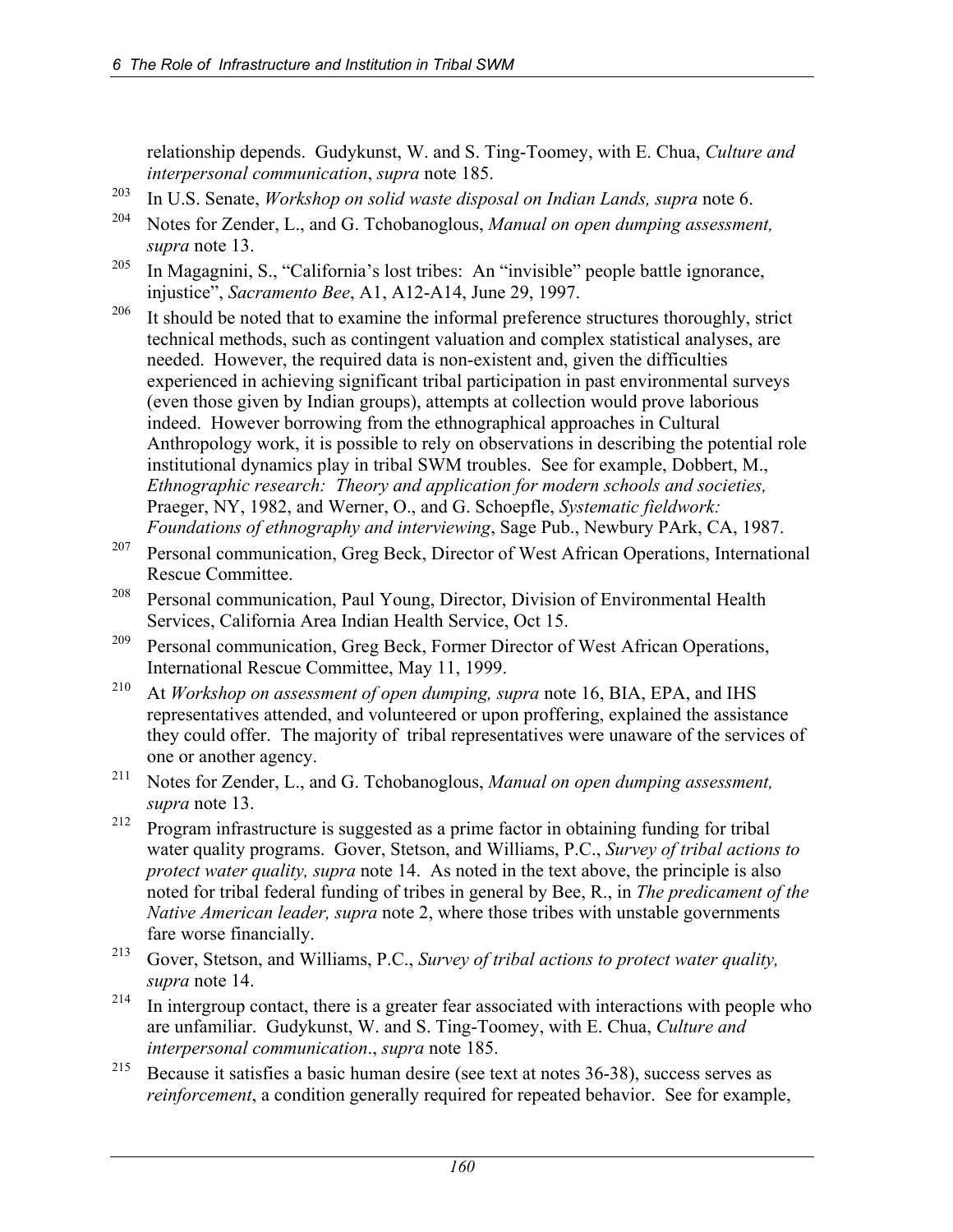Karen, R., *An introduction to behavior theory and its applications*, Harper and Row, New York, 1974.

- 216 See Gudykunst, W. and S. Ting-Toomey, with E. Chua, *Culture and interpersonal communication*., *supra* note 185.
- $217$  Based on survey results, an established working relationship is listed as a probable factor in successful water quality programs, or water quality actions within more general environmental programs, in Gover, Stetson, and Williams, P.C., *Survey of tribal actions to protect water quality, supra* note 14.
- <sup>218</sup> Note, while the relationship type appears to be a more significant factor in perceived communication difficulties, and thus in the degree of "comfortableness", than interaction frequency or duration, it is generally more difficult to initiate discussion or communicate between two persons of dissimilar cultures than similar. This difficulty tends to disappear with increased interaction, possibly due to a breaking down of cultural stereotyping, replaced by interpersonal knowledge. This suggests that tribalagency communication is more difficult than conventional community-agency communication. Paradoxically, it may behoove tribes more than conventional communities to devote effort at building and maintaining strong federal agency relationships, because the default relationship will tend to less satisfactory. For general discussion of these issues, see Gudykunst, W. and S. Ting-Toomey, with E. Chua,
- *Culture and interpersonal communication*.. 219 See various tribal testimonies in U.S. Senate, *Workshop on solid waste disposal on Indian Lands, supra* note 6*;* House of Representatives, *H.R. 103-102, supra* note 48; U.S. Senate, S. Hrg. 103-460, supra note 1*.*
- 220 Discussion notes, *Workshop on assessment of open dumping, supra* note 16.
- <sup>221</sup> A general resistance to change is exhibited by organizations for a variety of reasons. Hanan, M., and J.Freeman, "Structural Inertia and Organizational Change", *American Sociological Review*, vol. 49, 149-164, 1984.
- <sup>222</sup> For example, out of 20 tribal environmental representatives at the three sessions of *Workshop on assessment of open dumping, supra* note 16, sponsored by the IHS, only three knew who the EPA Indian Program staff person assigned to their region was. Two had worked closely with the BIA on previous projects. Eleven were on a first name basis with IHS representatives. The remainder were attending their first workshop either because of a turnover in positions, or because the position had just been developed.
- 223 See note above.
- $224$  Requests for IHS, BIA, and EPA tribal environmental contact lists to begin a tribal outreach effort in California yielded three different lists in 1996. More than one-half of the tribal contacts differed from agency to agency.
- 225 See for general discussion Gudykunst, W. and S. Ting-Toomey, with E. Chua, *Culture and interpersonal communication*., s*upra* note 185.
- 226 Personal communication, Greg Beck, Former Director of West African Operations, International Rescue Committee, May 11, 1999. see also note 220.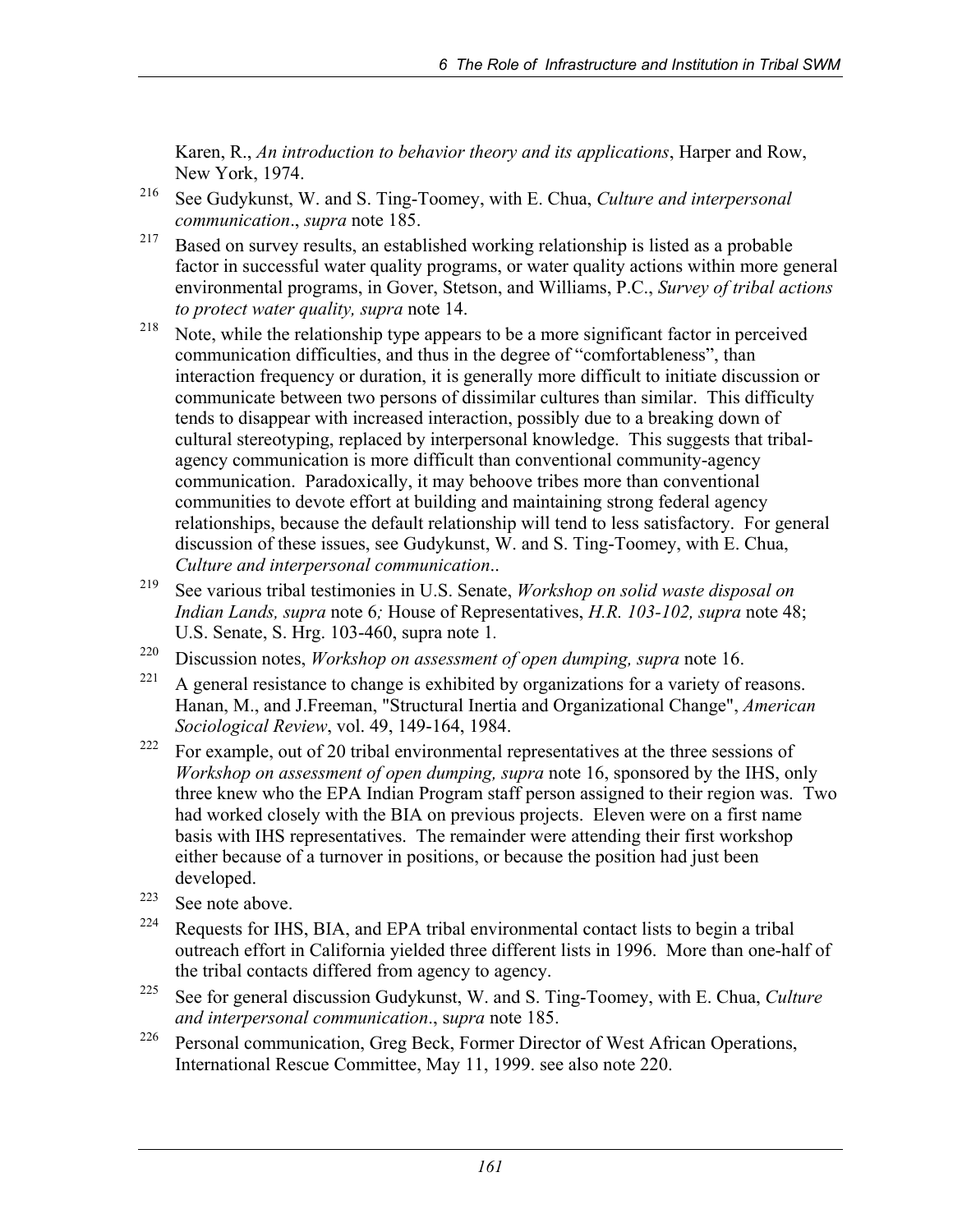- <sup>227</sup> The question of traditionalism in regards to economic development choices is briefly addressed in Cornell, S., and J. Kalt, *Reloading the dice*, *supra* note 96. They note differences in cultural receptivity to outside interaction, hierarchical program structures, and commercialization in tribes. Thus, some tribes are in fact "being traditional", or being "Indian" when pursuing outside SWM partnerships or ventures, and federal agency relationships and assistance. Because they are operating in a way that does not conflict with entrenched traditional beliefs and decision making, it appears that tribal unity and power actually increase. With their large-scale outside business investment on their reservations, the Muckleshoot and Passamaquoddy are cited as examples. Note too, from Chapter 4 the goal of improved tribal sovereignty is essentially traditional. Thus, tribes that pursue strategies seemingly in conflict with their heritage, but that strengthen sovereignty, may be ultimately "traditional" as well.
- 228 Statement in U.S. Senate,*S. Hrg. 103-460, supra* note 1.
- <sup>229</sup> Personal communication,  $5/23/94$ , during research for Zender, L., and G. Tchobanoglous, *Manual on open dumping assessment, supra* note 13.
- 230 Gover, Stetson, and Williams, P.C., *Survey of tribal actions to protect water quality,* supra note 14.
- 231 Discussion notes, *Workshop on assessment of open dumping, supra* note 16.
- $232$  Cross cultural misinterpretation is a common phenomenon. Even where oral and written vehicles of communicating are the same, expressive conventions can vary. While two persons may reply to the same question in the same words, what is being heard and/or relayed back may differ. For example, tribal cultures are generally more restrained in public (or with outsiders) than conventional western culture. Thus, agency staff could interpret, for example, a tribal response to assistance as lukewarm, when in fact, they are quite interested. See McNabb, S., "Self reports in cross-cultural contexts", *Human Organization,* vol. 49-4, 1990.
- <sup>233</sup> Unlike IHS and BIA, EPA does not offer Indian preference in hiring. EPA involvement with tribes is also much more recent.
- <sup>234</sup> Affiliated Tribes of Northwest Indians Winter Conference, Natural Resources Committee Meeting, Spokane, Feb 12- 14 1994.
- <sup>235</sup> *Workshop on assessment of open dumping, supra* note 16, Oct 15, 1996.<br><sup>236</sup> *Mine Delatie, Jr. first addressed and warned against the treatment of trib*
- Vine Deloria, Jr. first addressed and warned against the treatment of tribes as minority communities in 1969 (Deloria, V., Jr., *Custer died for your sins: an Indian manifesto*, Macmillan, New York, 1969). Regardless of sympathy assistance or ethnic solidarity elicited, he notes that tribal sovereignty is overlooked, and if overlooked, then a danger comes in its diminishment.
- <sup>237</sup> Affiliated Tribes of Northwest Indians Winter Conference, Natural Resources Committee Meeting, Spokane, Feb 12- 14 1994; Tribal Solid Waste Training Needs Assessment Forum, Third National Tribal Conference on Environmental Management, Polson, Montana, May 21-23, 1996.
- 238 In U.S. Senate, 103rd Congress, 1st Session, *Hearing before the Committee on Indian Affairs, on S. 720 to clean up open dumps on Indian Lands*.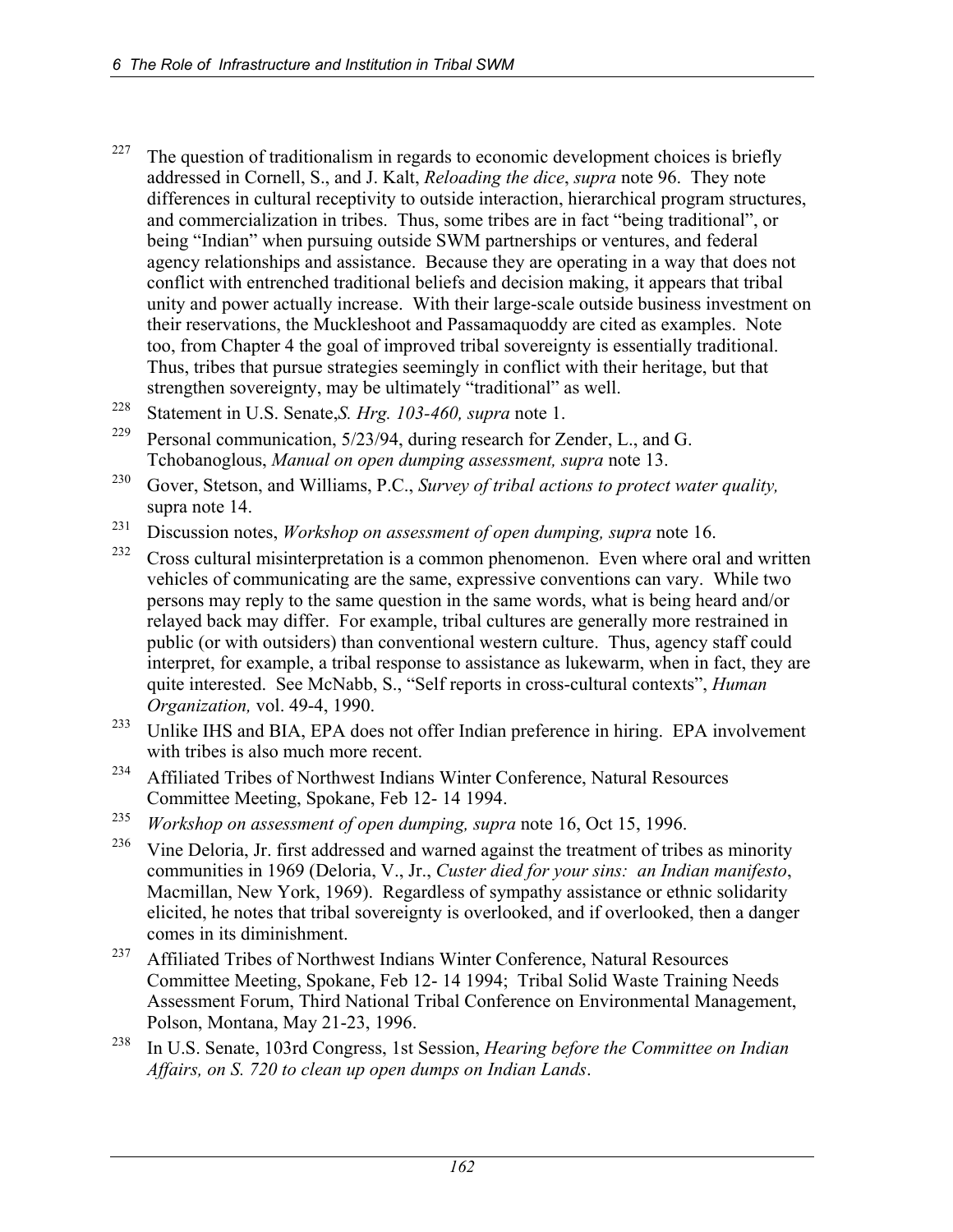- <sup>239</sup> Water supply and wastewater treatment are accorded higher priority under Indian Health Care Improvement Act Amendments. Open dumping and compliance with RCRA appears to be viewed more as an environmental concern, and given less priority. See statement of Bill Pearson, U.S. Senate, *Workshop on solid waste disposal on Indian Lands, supra* note 6*.*
- <sup>240</sup> *Indian Lands Open Dump Cleanup Act of 1994,* 103rd Congress, 2nd session, S. Rep. 103-253, Apr 25, 1994.
- 241 Discussion notes, *Workshop on assessment of open dumping, supra* note 16.
- $242$  Although this generation rate is based on urban community data, and wastestream analyses carried out at several reservations suggest a 1.5 to 2 lb/d.capita genreation rate, primarily from a lack of commerical businesses and yard wastes (Zender, L., and G. Tchobanoglous, *Manual on open dumping assessment*) the former figure is still widely used.
- <sup>243</sup> For example, IHS has launched a study project to reassess open dumps on the Fort Hall and Metlakatla Indian Community Reservations, although both had already had open dumps assessments carried out two years previous by BIA consultants (conducting research for ibid.), Indian Health Service, *Open dumps on Indian Lands 1997 report: Indian Lands Open Dump Cleanup Act PL 103-399*, Dept. of Health and Human Services, Rockville, MD, Oct 1, 1997. Duplicative studies (by all agencies) are a common complaint of tribes, although it is unclear whether studies are in fact strict duplicates of each other, or simply multiple, but distinct, studies conducted on a complex problem or broad issue.
- 244 Indian Self-Determination and Education Assistance Act. See note 9.
- 245 See for example various Congressional hearings, U.S. Senate, *Workshop on solid waste disposal on Indian Lands, supra* note 6*;* House of Representatives, *H.R. 103-102, supra* note 48; U.S. Senate, S. Hrg. 103-460, supra note 1*.*
- 246 For poignant testimonies on emotional toil created, see Nabokov, P. (Ed), *Native American testimony, supra* note 94.
- 247 Philip, K., *John Collier's Crusade for Indian Reform*, *1920-1954*, Univ. of Ariz. Press, Tucson, 1977.
- 248 See for example, testimonies in Nabokov, P. (Ed), *Native American testimony, supra*  note 94.
- 249 See Bee, R., *Riding the paper tiger, supra* note 8*.*
- 250 Statement in U.S. Senate, *Workshop on solid waste disposal on Indian Lands, supra* note 6.
- 251 Tribal representative observations at Indian Health Service, *Workshop on assessment of open dumping, supra note 16;* Gover, Stetson, and Williams, P.C., *Survey of tribal actions to protect water quality, supra* note 14.
- 252 For example, *Tribal Solid Waste Training Needs Assessment Forum 1996, EPA Region IX Annual Tribal Environmental Conference 1996, Affiliated Tribes of Northwest Indians Winter Conference 1994*, *Workshop on assessment of open dumping, supra* note 16 (each session).